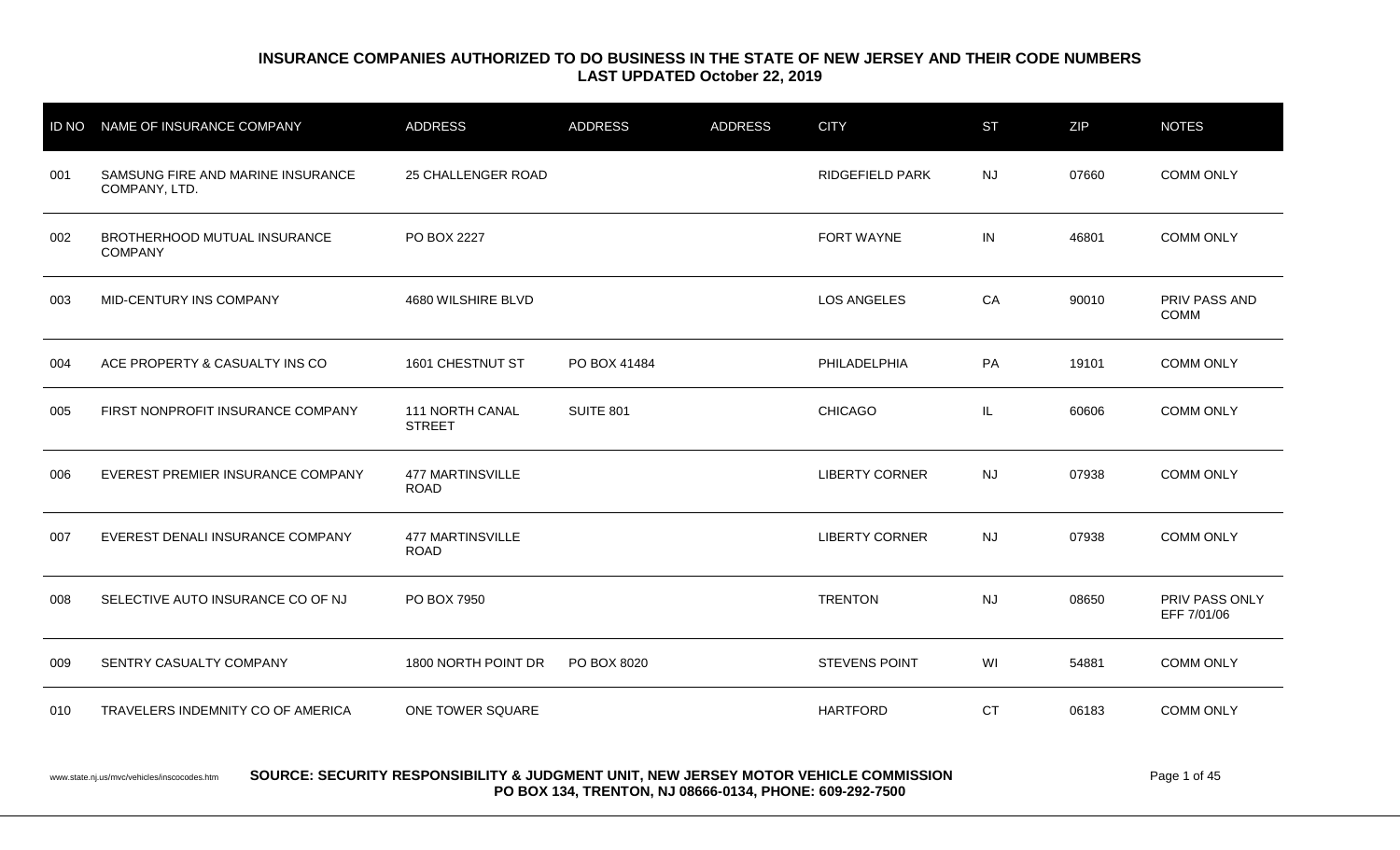| <b>ID NO</b> | NAME OF INSURANCE COMPANY                        | <b>ADDRESS</b>                       | <b>ADDRESS</b>                     | <b>ADDRESS</b> | <b>CITY</b>             | <b>ST</b> | <b>ZIP</b> | <b>NOTES</b>                   |
|--------------|--------------------------------------------------|--------------------------------------|------------------------------------|----------------|-------------------------|-----------|------------|--------------------------------|
| 011          | OHIO SECURITY INSURANCE COMPANY                  | 701 ROUTE 73 SOUTH                   |                                    |                | <b>MARLTON</b>          | <b>NJ</b> | 08053      | <b>COMM ONLY</b>               |
| 012          | ALLSTATE NEW JERSEY INS CO                       | 3075 SANDERS ROAD,<br>STE H1A        |                                    |                | <b>NORTHBROOK</b>       | IL        | 60062-7127 | <b>PRIV PASS &amp;</b><br>COMM |
| 013          | PROTECTIVE INSURANCE CO                          | 111 CONGRESSIONAL<br>BLVD, SUITE 700 |                                    |                | CARMEL                  | IN        | 46032      | <b>COMM ONLY</b>               |
| 014          | AMERICAN AUTOMOBILE INS CO                       | 777 SAN MARIN DR                     |                                    |                | <b>NOVATO</b>           | CA        | 94998      | <b>COMM ONLY</b>               |
| 015          | AMERICAN CASUALTY CO OF READING PA               | 333 SOUTH WABASH<br>AVE              |                                    |                | <b>CHICAGO</b>          | IL        | 60604      | <b>COMM ONLY</b>               |
| 016          | XL SPECIALTY INSURANCE CO                        | <b>SEAVIEW HOUSE</b>                 | 70 SEAVIEW AVE                     |                | <b>STAMFORD</b>         | <b>CT</b> | 06902-6040 | <b>COM/PRIV PASS</b>           |
| 017          | PALISADES INSURANCE CO                           | 200 CONNELL DRIVE                    | <b>SUITE 3000</b>                  |                | <b>BERKELEY HEIGHTS</b> | <b>NJ</b> | 07922      | PRIV PASS AND<br><b>COMM</b>   |
| 019          | AMICA PROPERTY & CASUALTY INS CO                 | 100 AMICA WY                         |                                    |                | <b>LINCOLN</b>          | RI        | 02865-1156 | PRIV PASS                      |
| 020          | NORTH AMERICAN ELITE INSURANCE<br><b>COMPANY</b> |                                      | 650 ELM STREET                     |                | <b>MANCHESTER</b>       | <b>NH</b> | 03101      | <b>COMM ONLY</b>               |
| 021          | FIRST GUARD INSURANCE COMPANY                    |                                      | 200 NOKOMIS<br><b>AVENUE SOUTH</b> | 4TH FLOOR      | <b>VENICE</b>           | FL.       | 34285      | <b>COMM ONLY</b>               |

www.state.nj.us/mvc/vehicles/inscocodes.htm **SOURCE: SECURITY RESPONSIBILITY & JUDGMENT UNIT, NEW JERSEY MOTOR VEHICLE COMMISSION Page 2 of 45 PO BOX 134, TRENTON, NJ 08666-0134, PHONE: 609-292-7500**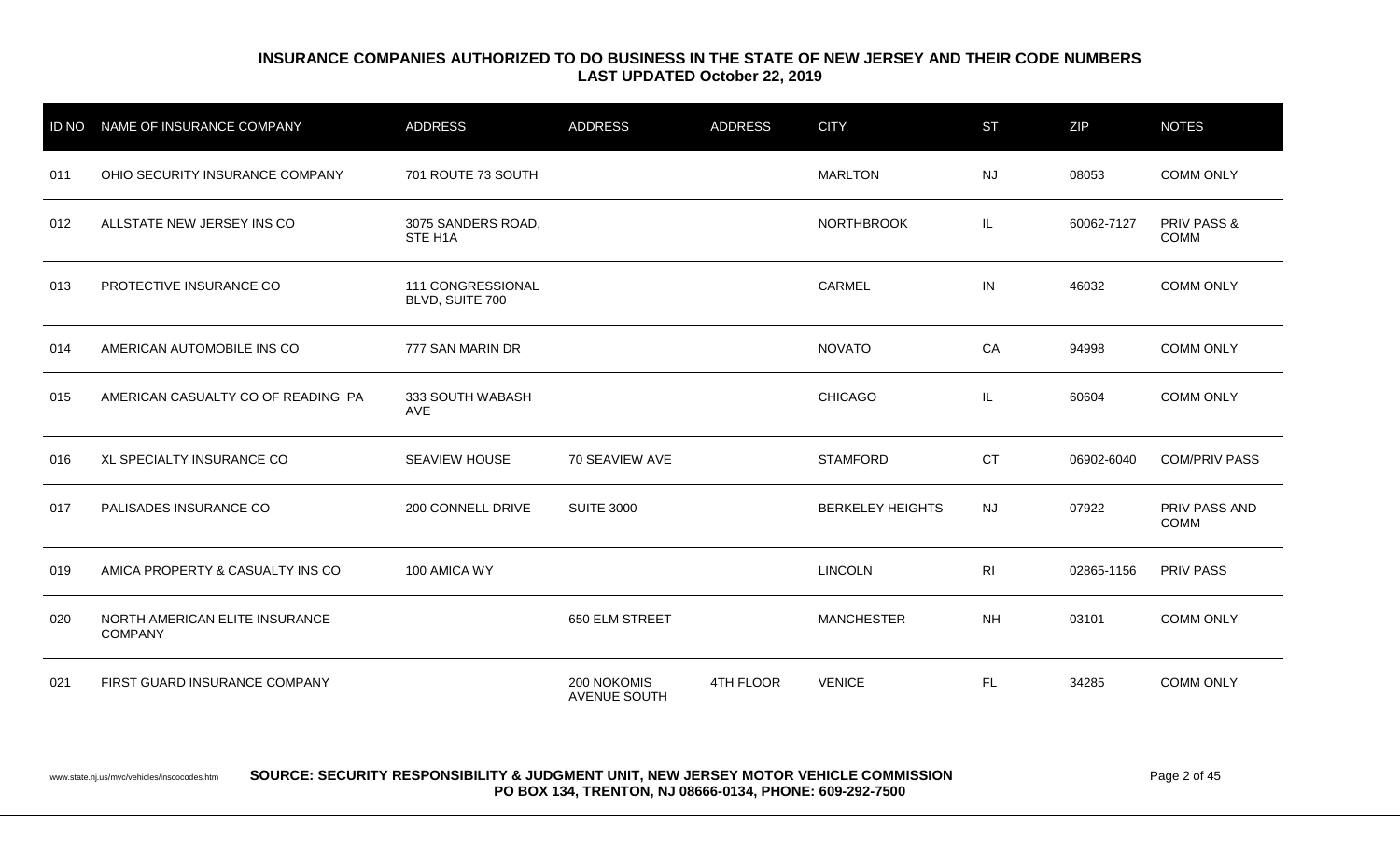| <b>ID NO</b> | NAME OF INSURANCE COMPANY                               | <b>ADDRESS</b>                            | <b>ADDRESS</b>   | <b>ADDRESS</b> | <b>CITY</b>        | <b>ST</b> | <b>ZIP</b> | <b>NOTES</b>     |
|--------------|---------------------------------------------------------|-------------------------------------------|------------------|----------------|--------------------|-----------|------------|------------------|
| 022          | KEY RISK INSURANCE COMPANY                              | 303 W, MADISON<br>STREET, SUITE 825       |                  |                | <b>CHICAGO</b>     | IL        | 60606      | <b>COMM ONLY</b> |
| 023          | <b>GREAT AMERICAN ASSURANCE CO</b>                      | 580 WALNUT ST                             |                  |                | <b>CINCINNATI</b>  | OH        | 45202-3180 | <b>COMM ONLY</b> |
| 024          | AMERICAN CONTRACTORS INS CO RRG                         | 12222 MERIT DR, STE<br>1660               |                  |                | <b>DALLAS</b>      | <b>TX</b> | 75251      | <b>COMM ONLY</b> |
| 025          | AMERICAN GUARANTEE & LIABILITY INC CO                   | THE ZURICH TOWERS                         | 1400 AMERICAN LN |                | <b>SCHAUMBURG</b>  | IL.       | 60196-1056 | <b>COMM ONLY</b> |
| 026          | MOTORISTS COMMERCIAL MUTUAL<br><b>INSURANCE COMPANY</b> | 471 BROAD STREET                          |                  |                | <b>COLUMBUS</b>    | OH        | 43215      | <b>COMM ONLY</b> |
| 027          | KNIGHTBROOK INSURANCE COMPANY                           | 927 MAIN STREET                           |                  |                | <b>VALLEY VIEW</b> | PA        | 17983      | <b>COMM ONLY</b> |
| 028          | GLOBAL LIBERTY INSURANCE COMPANY OF<br><b>NEW YORK</b>  | <b>68 SOUTH SERVICE</b><br>ROAD SUITE 450 |                  |                | <b>MELVILLE</b>    | <b>NY</b> | 11747      | <b>COMM ONLY</b> |
| 029          | HDI GLOBAL INSURANCE COMPANY                            | 10 CENTENNIAL DRIVE                       |                  |                | PEABODY            | MA        | 01960      | <b>COMM ONLY</b> |
| 030          | ALLIED WORLD SPECIALTY INSURANCE<br><b>COMPANY</b>      | 199 WATER STREET<br>24TH FLR              |                  |                | <b>NEW YORK</b>    | <b>NY</b> | 10038      | <b>COMM ONLY</b> |
| 031          | STARR INDEMNITY AND LIABILITY COMPANY                   | 339 PARK AVENUE, 8TH<br><b>FLR</b>        |                  |                | <b>NEW YORK</b>    | <b>NY</b> | 10022      | <b>COMM ONLY</b> |

www.state.nj.us/mvc/vehicles/inscocodes.htm **SOURCE: SECURITY RESPONSIBILITY & JUDGMENT UNIT, NEW JERSEY MOTOR VEHICLE COMMISSION** Page 3 of 45 **PO BOX 134, TRENTON, NJ 08666-0134, PHONE: 609-292-7500**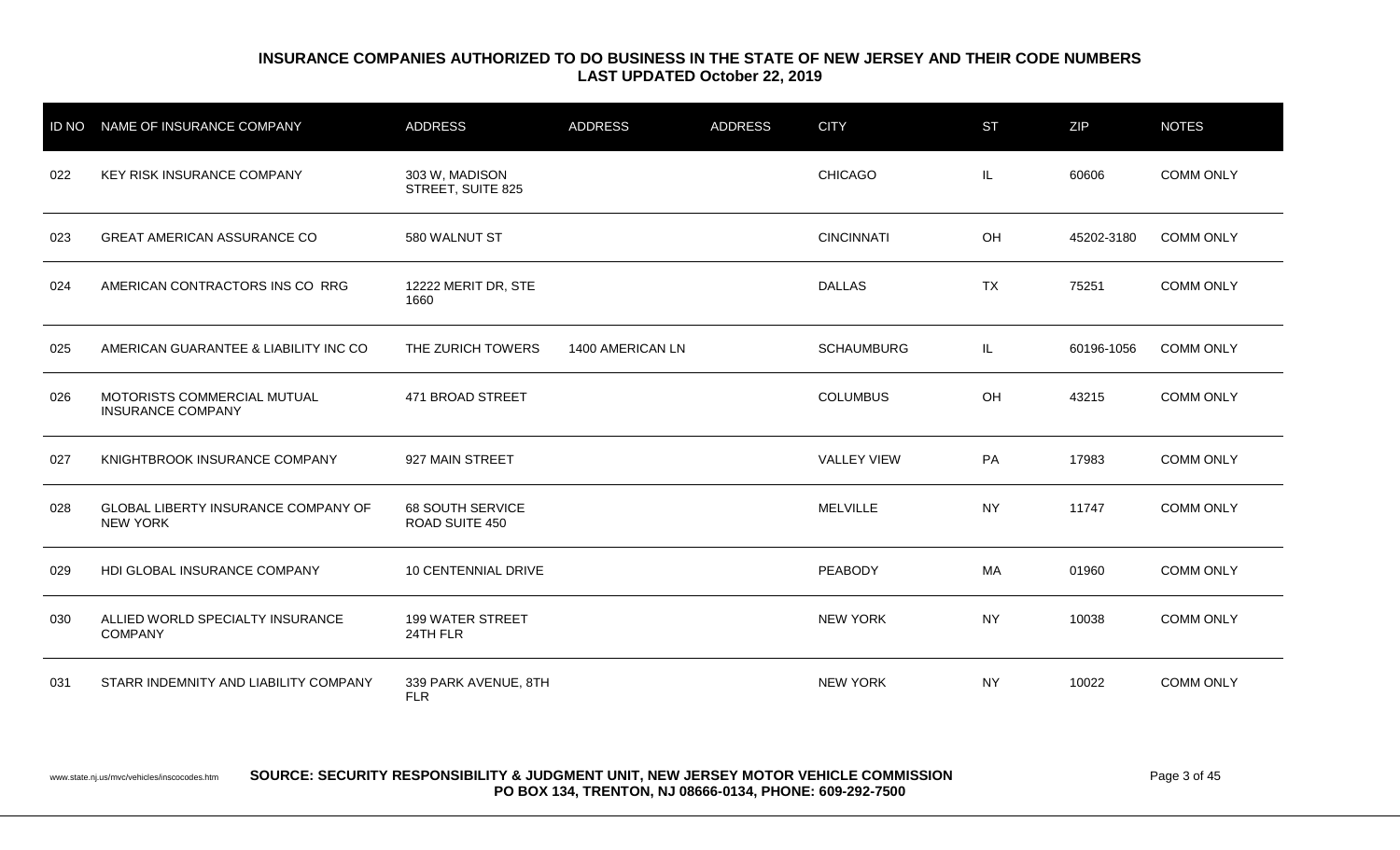| <b>ID NO</b> | NAME OF INSURANCE COMPANY                         | <b>ADDRESS</b>                          | <b>ADDRESS</b>                       | <b>ADDRESS</b> | <b>CITY</b>             | <b>ST</b> | ZIP        | <b>NOTES</b>                               |
|--------------|---------------------------------------------------|-----------------------------------------|--------------------------------------|----------------|-------------------------|-----------|------------|--------------------------------------------|
| 033          | <b>GREAT AMERICAN INS CO OF NY</b>                | 580 WALNUT ST                           |                                      |                | <b>CINCINNATI</b>       | OH        | 45202      | <b>COMM ONLY</b>                           |
| 034          | <b>IRONSHORE INDEMNITY INC</b>                    | <b>NSM INSURANCE</b><br><b>GROUP</b>    | 555 NORTH LANE,<br><b>SUITE 6060</b> |                | <b>CONSHOHOCKEN</b>     | PA        | 19428      | <b>PRIV PASS</b>                           |
| 035          | AMERICAN SECURITY INS CO                          | 260 INTERSTATE NO.<br><b>CIRCLE SE</b>  |                                      |                | <b>ATLANTA</b>          | GA        | 30339-2210 | <b>COMM ONLY</b>                           |
| 036          | TRAVELERS EXCESS & SURPLUS LINES CO               | <b>CORPORATE LAW</b>                    | <b>ONE TOWER</b><br>SQUARE           |                | <b>HARTFORD</b>         | <b>CT</b> | 06183      | <b>COMM ONLY</b>                           |
| 037          | ALLIED WORLD NATIONAL ASSURANCE<br><b>COMPANY</b> | 199 WATER STREET-<br>24TH FLOOR         |                                      |                | <b>NEW YORK</b>         | <b>NY</b> | 10038      | <b>COMM ONLY</b>                           |
| 038          | NATIONAL CONTINENTAL INS CO                       | PO BOX 89401                            |                                      |                | CLEVELAND               | OH        | 44101      | <b>COMM</b>                                |
|              |                                                   |                                         |                                      |                |                         |           |            | <b>PRIV PASS</b><br><b>LIMITED TO SAIP</b> |
| 039          | AMERICAN COMPENSATION INSURANCE<br><b>COMPANY</b> | 700 W. 47TH STREET,<br><b>SUITE 350</b> |                                      |                | <b>KANSAS CITY</b>      | <b>MO</b> | 64112      | <b>COMM ONLY</b>                           |
| 040          | FLORISTS' MUTUAL INSURANCE COMPANY                | <b>PO BOX 428</b>                       |                                      |                | <b>EDWARDSVILLE</b>     | IL.       | 62025      | <b>COMM ONLY</b>                           |
| 041          | AMERISURE INSURANCE CO                            | PO BOX 2060                             |                                      |                | <b>FARMINGTON HILLS</b> | MI        | 48333-2060 | <b>COMM ONLY</b>                           |

www.state.nj.us/mvc/vehicles/inscocodes.htm **SOURCE: SECURITY RESPONSIBILITY & JUDGMENT UNIT, NEW JERSEY MOTOR VEHICLE COMMISSION** Page 4 of 45 **PO BOX 134, TRENTON, NJ 08666-0134, PHONE: 609-292-7500**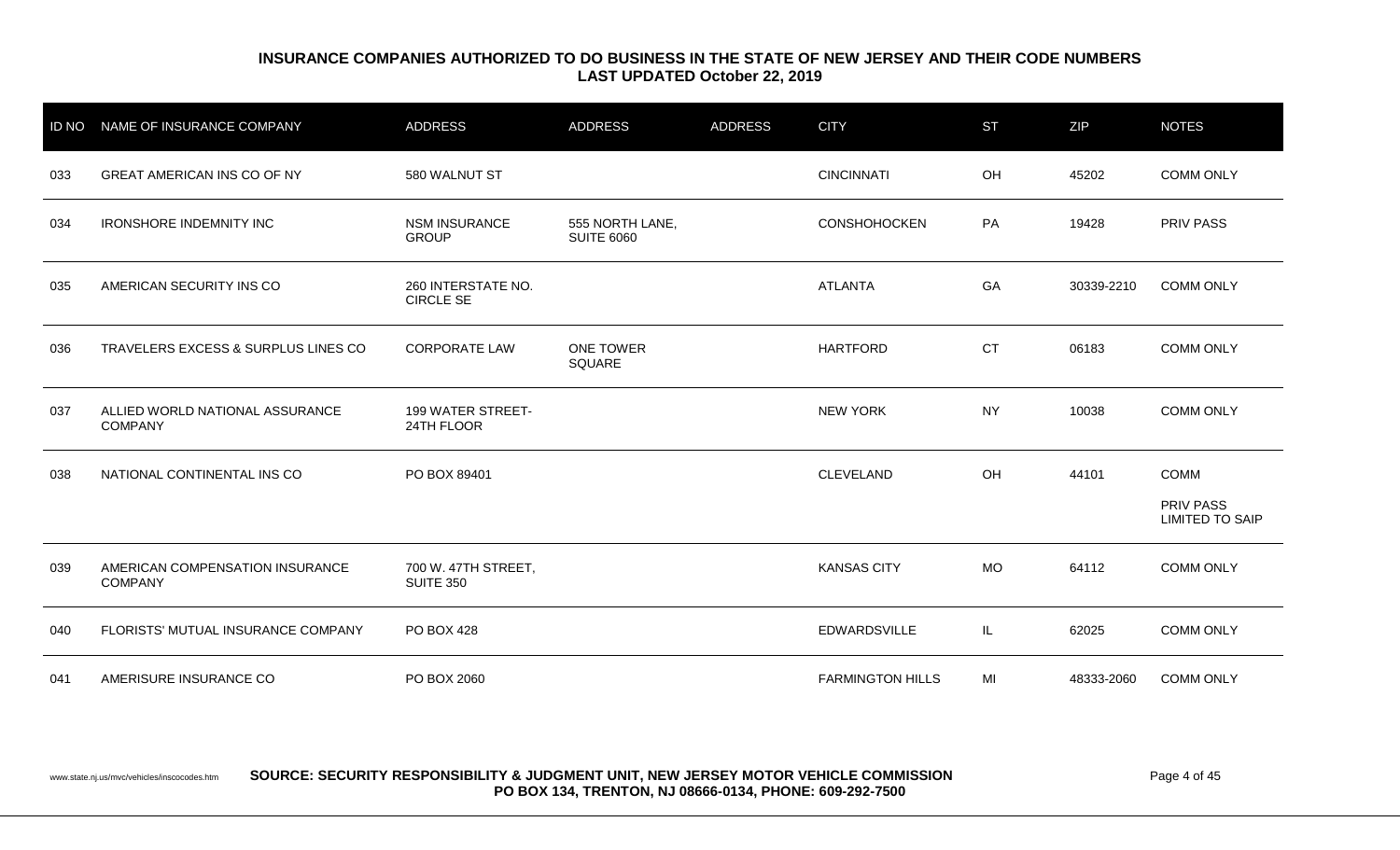| <b>ID NO</b> | NAME OF INSURANCE COMPANY          | <b>ADDRESS</b>                           | <b>ADDRESS</b>                          | <b>ADDRESS</b> | <b>CITY</b>          | <b>ST</b> | <b>ZIP</b> | <b>NOTES</b>                     |
|--------------|------------------------------------|------------------------------------------|-----------------------------------------|----------------|----------------------|-----------|------------|----------------------------------|
| 042          | NEW JERSEY INDEMNITY INS CO        | 301 SULLIVAN WAY                         |                                         |                | <b>WEST TRENTON</b>  | <b>NJ</b> | 08628      | PRIV PASS ONLY                   |
| 043          | ASSOCIATED INDEMNITY CORP          | THE CURTIS CENTER,<br><b>STE 600</b>     | 6TH & WALNUT,<br><b>INDEPENDENCE SQ</b> |                | PHILADELPHIA         | PA        | 19106-3382 | <b>COMM ONLY</b>                 |
| 044          | MIDVALE INDEMNITY COMPANY          | 6000 AMERICAN PKWY                       |                                         |                | <b>MADISON</b>       | WI        | 53783-0001 | <b>PRIV PASS</b>                 |
| 045          | ATLANTIC MUTUAL INS CO             | 616 IDAHO STREET                         |                                         |                | <b>SALEM</b>         | VA        | 24153      | PRIV PASS ONLY                   |
| 046          | NJ SKYLANDS INS. ASSOCIATION       | ONE BEACON INS<br>GROUP, LLC.            | 131 MORRISTOWN<br><b>ROAD</b>           |                | <b>BASKING RIDGE</b> | <b>NJ</b> | 07920      | <b>PRIVATE PASS</b>              |
| 047          | WATFORD INSURANCE COMPANY          | HARBORSIDE 3 210<br>HUDSON ST, SUITE 300 |                                         |                | <b>JERSEY CITY</b>   | <b>NJ</b> | 07311      | <b>COMM ONLY</b>                 |
| 048          | SCOTTSDALE INSURANCE COMPANY       | PO BOX 4110                              |                                         |                | <b>SCOTTSDALE</b>    | AZ        | 85261-4110 | <b>COMM ONLY</b>                 |
| 049          | US SPECIALTY INS CO                | 13403 NORTHWEST<br><b>FREEWAY</b>        |                                         |                | <b>HOUSTON</b>       | <b>TX</b> | 77040      | <b>COMM ONLY</b>                 |
| 050          | BERKLEY REGIONAL INSURANCE COMPANY | 215 SHUMAN<br>BOULEVARD, SUITE 200       |                                         |                | NAPERVILLE           | IL        | 60563      | <b>COMMERCIAL</b><br><b>ONLY</b> |
| 051          | BERKLEY NATIONAL INSURANCE COMPANY | 215 SHUMAN<br>BOULEVARD, SUITE 200       |                                         |                | NAPERVILLE           | IL        | 60563      | <b>COMMERCIAL</b><br>ONLY        |

www.state.nj.us/mvc/vehicles/inscocodes.htm **SOURCE: SECURITY RESPONSIBILITY & JUDGMENT UNIT, NEW JERSEY MOTOR VEHICLE COMMISSION** Page 5 of 45 **PO BOX 134, TRENTON, NJ 08666-0134, PHONE: 609-292-7500**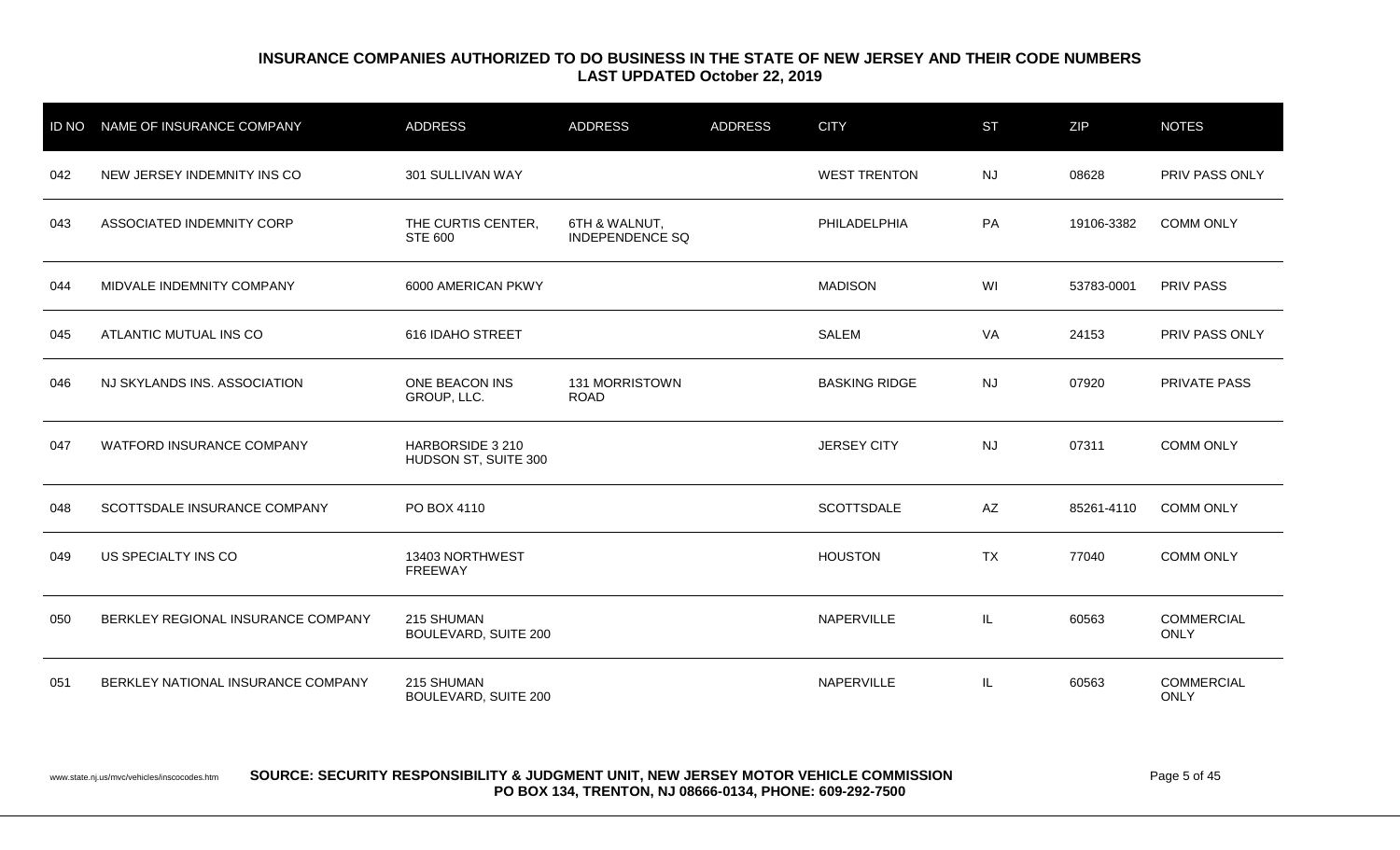|     | ID NO NAME OF INSURANCE COMPANY                                    | <b>ADDRESS</b>                          | <b>ADDRESS</b>   | <b>ADDRESS</b> | <b>CITY</b>        | <b>ST</b> | ZIP        | <b>NOTES</b>                        |
|-----|--------------------------------------------------------------------|-----------------------------------------|------------------|----------------|--------------------|-----------|------------|-------------------------------------|
| 052 | <b>BALBOA INSURANCE CO</b>                                         | PO BOX 19702                            |                  |                | <b>IRVINE</b>      | CA        | 92623-9702 | <b>COMM ONLY</b>                    |
| 053 | PRAETORIAN INSURANCE CO                                            | 88 PINE STREET                          | 16TH FLOOR       |                | <b>NEW YORK</b>    | <b>NY</b> | 10005      | <b>COMM ONLY</b>                    |
| 054 | ALLSTATE NEW JERSEY PROPERTY &<br>CASUALTY INS CO                  | 721 US HWY 202/206,<br><b>SUITE 300</b> |                  |                | <b>BRIDGEWATER</b> | <b>NJ</b> | 08807      | <b>PRIV PASS ONLY</b>               |
| 055 | ACE INDEMNITY INSURANCE CO                                         | 1601 CHESTNUT ST                        | PO BOX 41484     |                | PHILADELPHIA       | PA        | 19101      | <b>COMM ONLY</b>                    |
| 056 | INDIANA INSURANCE COMPANY                                          | 175 BERKELEY ST                         |                  |                | <b>BOSTON</b>      | МA        | 02117      | <b>COMM ONLY</b>                    |
| 057 | <b>BANKERS STANDARD INS CO</b>                                     | TWO LIBERTY PLACE                       | 1601 CHESTNUT ST | PO BOX 7716    | PHILADELPHIA       | PA        | 19192      | <b>COMM AND</b><br>PRIVATE PASS     |
| 058 | AMERICAN FAMILY CONNECT PROPERTY AND<br>CASUALTY INSURANCE COMPANY | 3500 PACKERLAND DR                      |                  |                | DE PERE            | WI        | 54115-9070 | <b>PRIV PASS</b>                    |
| 059 | AIG PROPERTY CASUALTY COMPANY                                      | 175 WATERS STREET                       |                  |                | <b>NEW YORK</b>    | <b>NY</b> | 10038      | <b>COMM AND PRIV</b><br><b>PASS</b> |
| 060 | <b>BITUMINOUS CASUALTY CORP</b>                                    | 320 18TH ST                             |                  |                | <b>ROCK ISLAND</b> | IL.       | 61201      | <b>COMM ONLY</b>                    |
| 061 | AMERICAN MODERN HOME INS CO                                        | PO BOX 5323                             |                  |                | <b>CINCINNATI</b>  | OH        | 45202-5323 | PRIV PASS &<br><b>COMM</b>          |

www.state.nj.us/mvc/vehicles/inscocodes.htm **SOURCE: SECURITY RESPONSIBILITY & JUDGMENT UNIT, NEW JERSEY MOTOR VEHICLE COMMISSION** Page 6 of 45 **PO BOX 134, TRENTON, NJ 08666-0134, PHONE: 609-292-7500**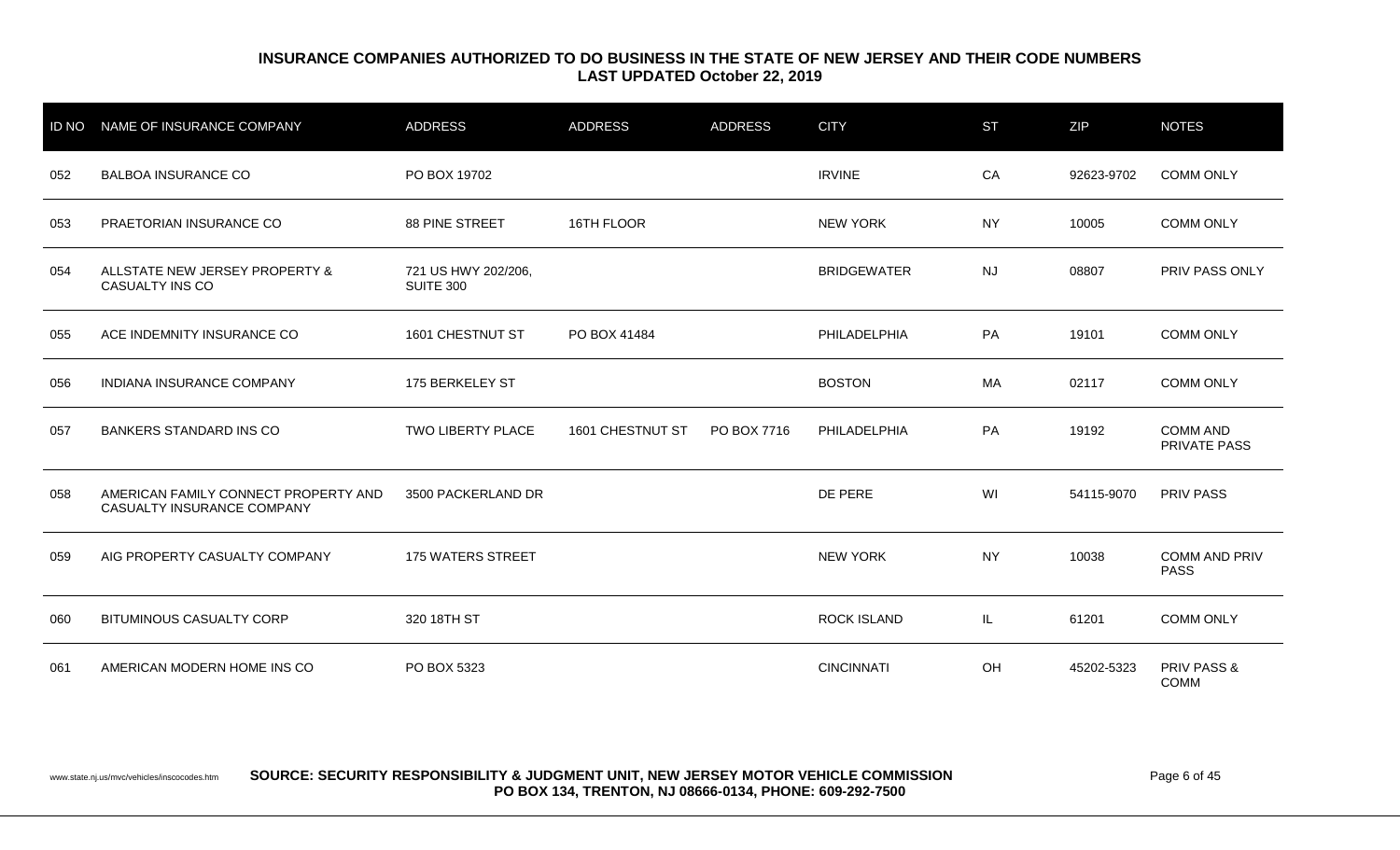| <b>ID NO</b> | NAME OF INSURANCE COMPANY                        | <b>ADDRESS</b>                                          | <b>ADDRESS</b> | <b>ADDRESS</b> | <b>CITY</b>          | <b>ST</b> | ZIP        | <b>NOTES</b>     |
|--------------|--------------------------------------------------|---------------------------------------------------------|----------------|----------------|----------------------|-----------|------------|------------------|
| 062          | ALLIANCE ASSURANCE CO OF AMERICA                 | PO BOX 1000                                             |                |                | <b>CHARLOTTE</b>     | <b>NC</b> | 28201-1000 | <b>COMM ONLY</b> |
| 063          | PREFERRED PROFESSIONAL INSURANCE CO              | 10843 OLD MILL ROAD                                     |                |                | <b>OMAHA</b>         | <b>NE</b> | 68154-2600 | <b>COMM ONLY</b> |
| 064          | RESPONSE INSURANCE COMPANY                       | <b>502 WEST</b><br><b>GERMANTOWN PIKE,</b><br>SUITE 900 |                |                | PLYMOUTH MEETING     | PA        | 19462      | <b>PRIV PASS</b> |
| 065          | <b>IMPERIUM INSURANCE COMPANY</b>                | 120 WEST 45TH ST,<br>36TH FL                            |                |                | <b>NEW YORK</b>      | <b>NY</b> | 10036      | <b>COMM ONLY</b> |
| 066          | REPUBLIC-VANGUARD INSURANCE COMPANY              | 4455 LBJ, SUITE 700                                     |                |                | <b>DALLAS</b>        | <b>TX</b> | 75244      | <b>COMM ONLY</b> |
| 067          | AMERICAN FAMILY HOME INSURANCE<br><b>COMPANY</b> | 555 COLLEGE RD EAST                                     | POB 5241       |                | <b>PRINCETON</b>     | <b>NJ</b> | 08543-5241 | <b>COMM ONLY</b> |
| 068          | VANTAPRO SPECIALTY INSURANCE COMPANY             | 199 WATER STREET-<br>24TH FL                            |                |                | <b>NEW YORK</b>      | <b>NY</b> | 10038      | <b>COMM ONLY</b> |
| 069          | YOSEMITE INSURANCE CO                            | 601 NW SECOND ST,<br><b>POB 159</b>                     |                |                | <b>EVANSVILLE</b>    | IN        | 47701-0159 | <b>COMM ONLY</b> |
| 070          | <b>CRUM &amp; FORSTER INDEMNITY CO</b>           | 305 MADISON AVE                                         |                |                | <b>MORRISTOWN</b>    | <b>NJ</b> | 07960      | <b>COMM ONLY</b> |
| 071          | ESURANCE INS. CO OF NJ                           | 650 DAVIS STREET                                        |                |                | <b>SAN FRANCISCO</b> | CA        | 94111      | <b>PRIV PASS</b> |

#### www.state.nj.us/mvc/vehicles/inscocodes.htm **SOURCE: SECURITY RESPONSIBILITY & JUDGMENT UNIT, NEW JERSEY MOTOR VEHICLE COMMISSION Page 7 of 45 PO BOX 134, TRENTON, NJ 08666-0134, PHONE: 609-292-7500**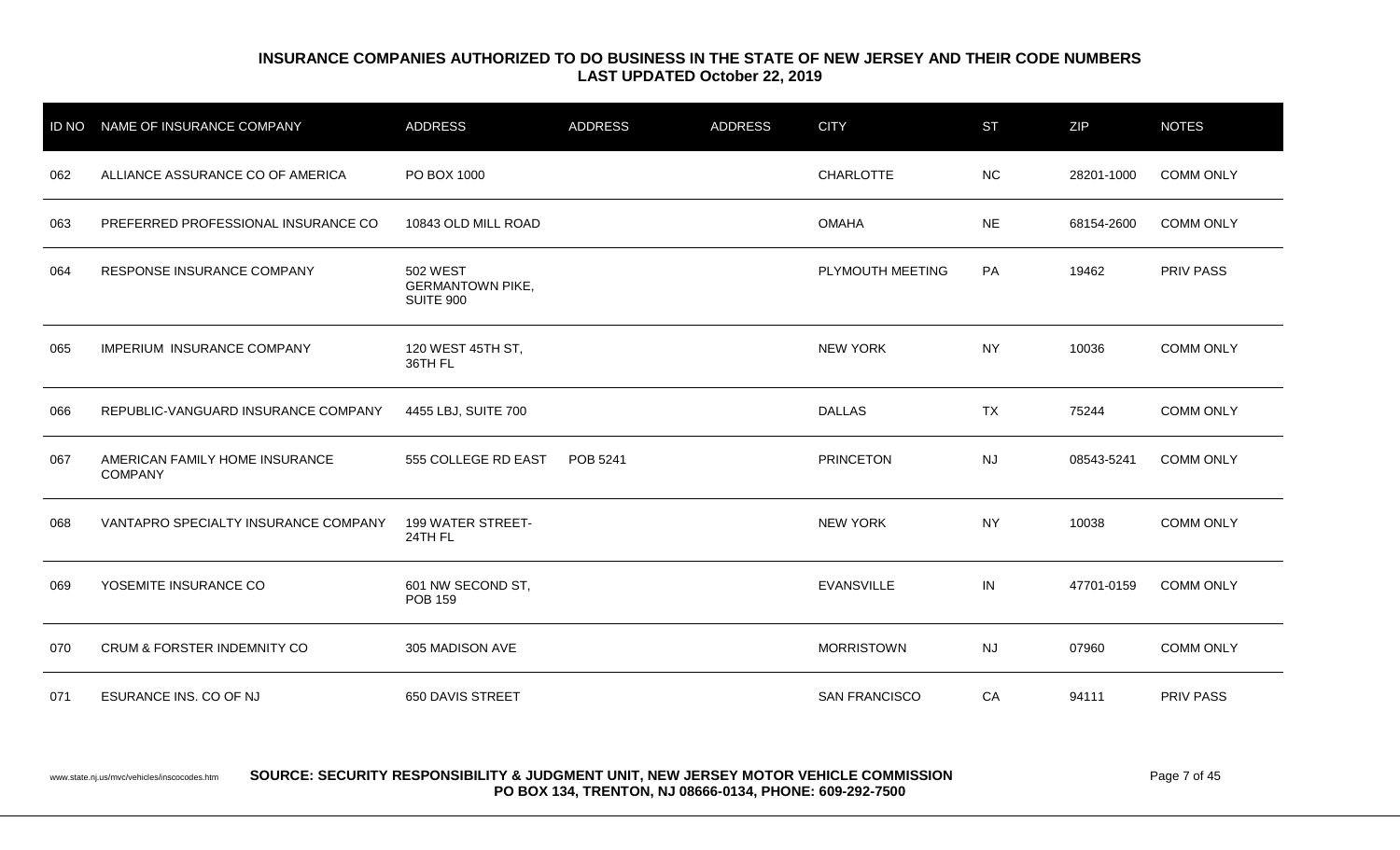|     | ID NO NAME OF INSURANCE COMPANY                       | ADDRESS                              | <b>ADDRESS</b>                  | <b>ADDRESS</b> | <b>CITY</b>          | <b>ST</b> | ZIP        | <b>NOTES</b>                 |
|-----|-------------------------------------------------------|--------------------------------------|---------------------------------|----------------|----------------------|-----------|------------|------------------------------|
| 072 | <b>BANCINSURE INC.</b>                                | 5005 N. LINCOLN BLVD.                |                                 |                | <b>OKLAHOMA CITY</b> | OK        | 73126      | <b>COMM ONLY</b>             |
| 073 | INTEGON NATIONAL INSURANCE COMPANY                    | 5630 UNIVERSITY<br>PARKWAY           |                                 |                | <b>WINSTON-SALEM</b> | NC        | 27105      | COMM AND PRIV<br><b>PASS</b> |
| 074 | STATE NATIONAL INS CO INC.                            | PO BOX 24622                         |                                 |                | FORT WORTH           | <b>TX</b> | 76124      | <b>COMM</b>                  |
| 075 | INDIANA LUMBERMANS MUTUAL INSURANCE<br><b>COMPANY</b> | 8888 KEYSTONE<br>CROSSING, SUITE 250 |                                 |                | <b>INDIANAPOLIS</b>  | IN        | 46240      | <b>COMM ONLY</b>             |
| 076 | CENTENNIAL INSURANCE CO                               | 616 IDAHO STREET                     |                                 |                | <b>SALEM</b>         | VA        | 24153      | <b>PRIV PASS</b>             |
| 077 | AMERICAN MININGINSURANCE COMPANY                      | PO BOX 660847                        |                                 |                | <b>BIRMINGHAM</b>    | AL        | 35266-0847 | <b>COMM ONLY</b>             |
| 078 | AMERICAN SOUTHERN HOME INSURANCE<br><b>COMPANY</b>    | 555 COLLEGE ROAD<br><b>EAST</b>      | POB 5241                        |                | <b>PRINCETON</b>     | NJ        | 08543-5241 | <b>COMM ONLY</b>             |
| 079 | MARKEL AMERICAN INSURANCE COMPANY                     | PO BOX 906                           |                                 |                | PEWAUKEE             | WI        | 53072-0906 | <b>PRIV PASS</b>             |
| 080 | CHARTER OAK FIRE INS CO                               | ONE TOWER SQ                         |                                 |                | <b>HARTFORD</b>      | <b>CT</b> | 06183      | <b>COMM ONLY</b>             |
| 081 | AMERICAN ROAD INSURANCE COMPANY                       | ONE AMERICAN ROAD                    | <b>FMCC BUILDING MD</b><br>7480 |                | <b>DEARBORN</b>      | MI        | 48126      | <b>COMM ONLY</b>             |
| 082 | CAROLINA CASUALTY INS CO                              | PO BOX 2575                          |                                 |                | <b>JACKSONVILLE</b>  | FL.       | 32203      | <b>COMM ONLY</b>             |
|     |                                                       |                                      |                                 |                |                      |           |            |                              |

www.state.nj.us/mvc/vehicles/inscocodes.htm **SOURCE: SECURITY RESPONSIBILITY & JUDGMENT UNIT, NEW JERSEY MOTOR VEHICLE COMMISSION** Page 8 of 45 **PO BOX 134, TRENTON, NJ 08666-0134, PHONE: 609-292-7500**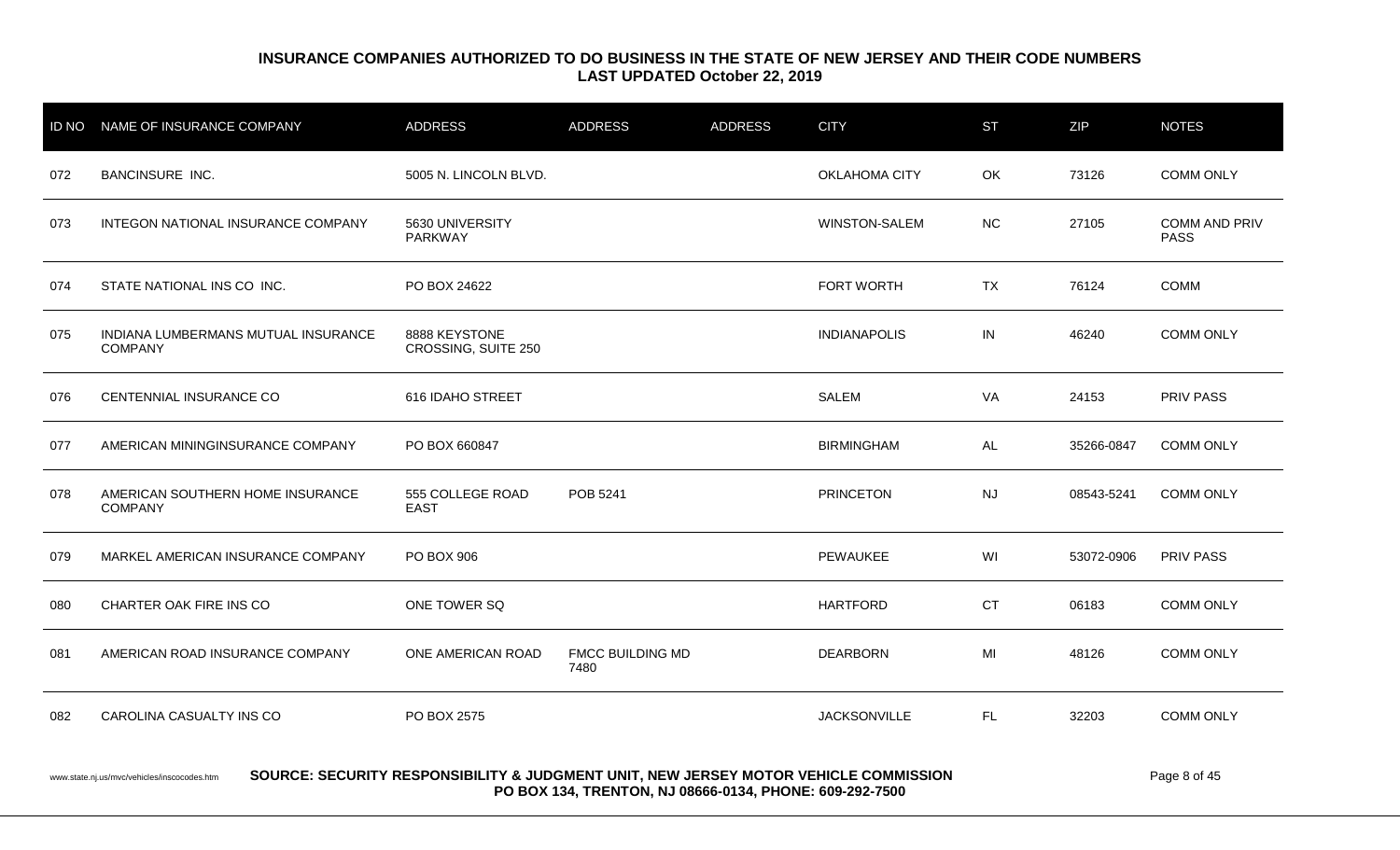|     | ID NO NAME OF INSURANCE COMPANY                     | <b>ADDRESS</b>                              | <b>ADDRESS</b>  | <b>ADDRESS</b> | <b>CITY</b>        | <b>ST</b> | ZIP        | <b>NOTES</b>          |
|-----|-----------------------------------------------------|---------------------------------------------|-----------------|----------------|--------------------|-----------|------------|-----------------------|
| 083 | TRUMBULL INSURANCE CO                               | <b>HARTFORD PLAZA</b>                       |                 |                | <b>HARTFORD</b>    | <b>CT</b> | 06115      | <b>COMM ONLY</b>      |
| 084 | HARTFORD CASUALTY INS CO                            | <b>HARTFORD PLAZA</b>                       |                 |                | <b>HARTFORD</b>    | <b>CT</b> | 06115      | <b>COMM ONLY</b>      |
| 085 | <b>VELOCITY INSURANCE COMPANY</b>                   | 16805 WEST<br>CLEVELAND AVENUE              |                 |                | <b>NEW BERLIN</b>  | WI        | 53151      | <b>COMM ONLY</b>      |
| 086 | AXA INSURANCE CO.                                   | 17 STATE ST, 36TH FL                        |                 |                | <b>NEW YORK</b>    | <b>NY</b> | 10004      | PRIV PASS             |
| 087 | <b>COMMERCE &amp; INDUSTRY INS CO</b>               | 70 PINE ST                                  |                 |                | <b>NEW YORK</b>    | NY        | 10270      | <b>COMM ONLY</b>      |
| 088 | UNITED FARM FAMILY INSURANCE COMPANY                | PO BOX 656                                  |                 |                | ALBANY             | <b>NY</b> | 12201-0656 | PRIV PASS &<br>COMM   |
| 089 | ONYX INSURANCE COMPANY INC                          | 5758 SOUTH SALIMAN<br><b>ROAD</b>           |                 |                | <b>CARSON CITY</b> | <b>NV</b> | 89701      | <b>COMM ONLY</b>      |
| 090 | LIBERTY MUTUAL MID-ATLANTIC INSURANCE<br>CO         | SUITE 201, MARLTON<br><b>EXECUTIVE PARK</b> | 701 RT 73 SOUTH |                | <b>MARLTON</b>     | NJ        | 08053      | <b>PRIV PASS ONLY</b> |
| 091 | HIGH TECH SERVICES RRG INC                          | 76 ST PAUL ST STE 500                       |                 |                | <b>BURLINGTON</b>  | VT        | 05401      | <b>COMM ONLY</b>      |
| 092 | UNITED STATES LIABILITY INSURANCE<br><b>COMPANY</b> | 1190 DEVON PARK<br><b>DRIVE</b>             |                 |                | <b>WAYNE</b>       | PA        | 19087      | PRIVATE PASS          |

www.state.nj.us/mvc/vehicles/inscocodes.htm **SOURCE: SECURITY RESPONSIBILITY & JUDGMENT UNIT, NEW JERSEY MOTOR VEHICLE COMMISSION** Page 9 of 45 **PO BOX 134, TRENTON, NJ 08666-0134, PHONE: 609-292-7500**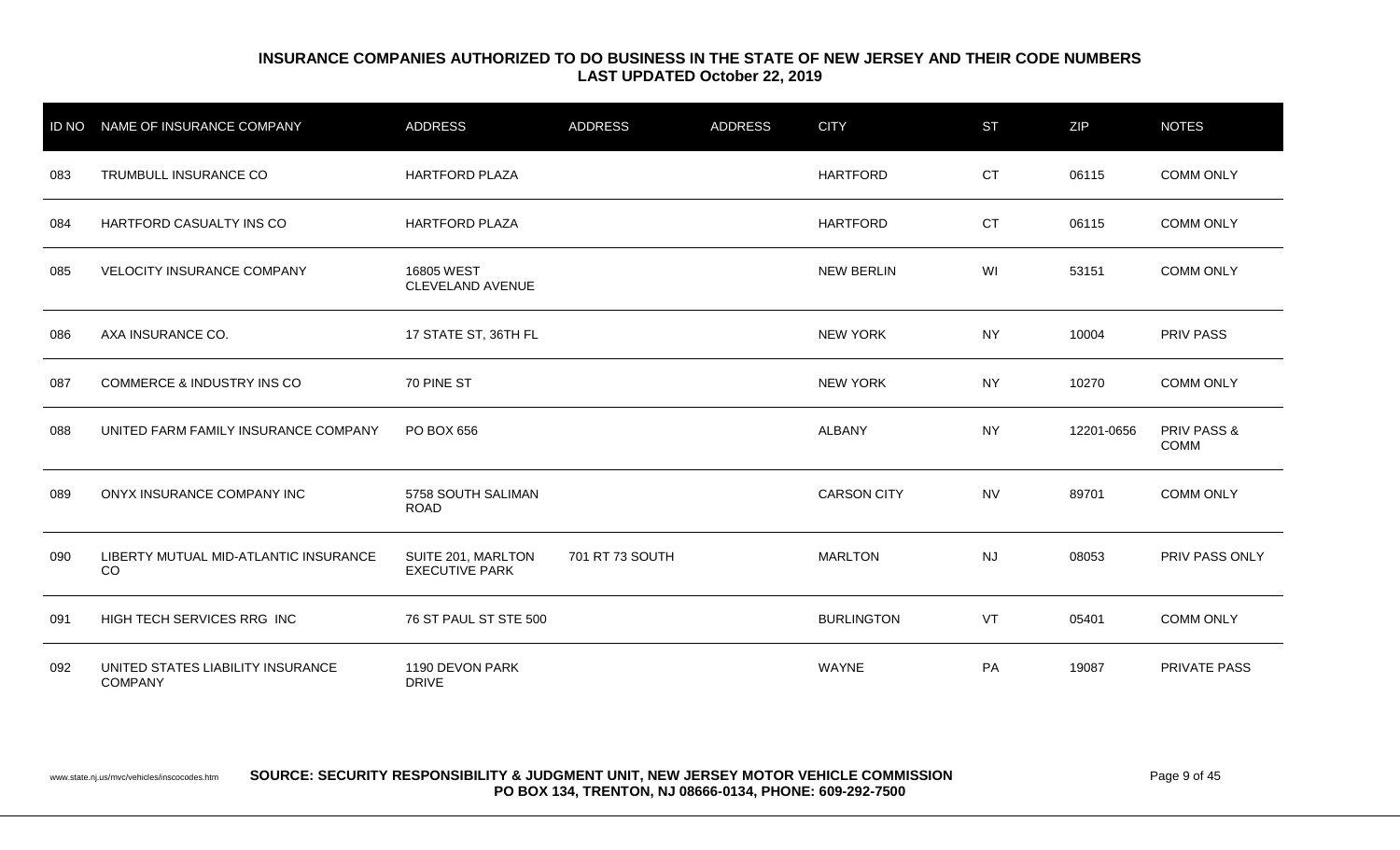| <b>ID NO</b> | NAME OF INSURANCE COMPANY                          | <b>ADDRESS</b>                   | <b>ADDRESS</b>  | <b>ADDRESS</b> | <b>CITY</b>            | <b>ST</b> | <b>ZIP</b> | <b>NOTES</b>                 |
|--------------|----------------------------------------------------|----------------------------------|-----------------|----------------|------------------------|-----------|------------|------------------------------|
| 093          | NORTHFIELD INSURANCE CO                            | 1295 NORTHLAND AVE               |                 |                | <b>MENDOTA HEIGHTS</b> | MN        | 55120      | <b>COMM ONLY</b>             |
| 094          | HOUSING AUTHORITY RRG INC                          | PO BOX 189                       |                 |                | <b>CHESHIRE</b>        | <b>CT</b> | 06410-0189 | <b>COMM ONLY</b>             |
| 095          | NATIONAL INDEPENDENT TRUCKERS INS CO<br><b>RRG</b> | 1327 ASHLEY RIVER RD             | BLDG C, STE 200 |                | <b>CHARLESTON</b>      | SC        | 29047      | <b>COMM ONLY</b>             |
| 096          | PERSONAL SERVICE INS CO                            | 1000 RIVER ROAD STE<br>300       |                 |                | CONSHOCHOCKEN          | PA        | 19428      | <b>PRIV PASS</b>             |
| 097          | CONTINENTAL CASUALTY CO                            | 333 SOUTH WABASH<br>AVE          |                 |                | <b>CHICAGO</b>         | IL.       | 60604      | <b>COMM ONLY</b>             |
| 098          | CONTINENTAL INSURANCE CO                           | 333 S. WABASH<br><b>AVENUE</b>   |                 |                | <b>CHICAGO</b>         | IL.       | 60604      | <b>COMM</b><br>ONLYCOMM ONLY |
| 100          | <b>GEICO INDEMNITY CO</b>                          | ONE GEICO PLAZA                  |                 |                | <b>WASHINGTON</b>      | DC        | 20076-0001 | PRIV PASS ONLY               |
| 101          | <b>GEICO CASUALTY CO</b>                           | ONE GEICO PLAZA                  |                 |                | <b>WASHINGTON</b>      | DC        | 20076-0001 | PRIV PASS ONLY               |
| 102          | OLD REPUBLIC GENERAL INS CORP.                     | 307 N. MICHIGAN<br><b>AVENUE</b> |                 |                | <b>CHICAGO</b>         | IL.       | 60601      | <b>COMM ONLY</b>             |
| 103          | PHARMACISTS MUTUAL INSURANCE COMPANY 808 HWY 18 W  |                                  | PO BOX 370      |                | <b>ALGONA</b>          | IA        | 50511      | <b>COMM ONLY</b>             |

www.state.nj.us/mvc/vehicles/inscocodes.htm **SOURCE: SECURITY RESPONSIBILITY & JUDGMENT UNIT, NEW JERSEY MOTOR VEHICLE COMMISSION** Page 10 of 45 **PO BOX 134, TRENTON, NJ 08666-0134, PHONE: 609-292-7500**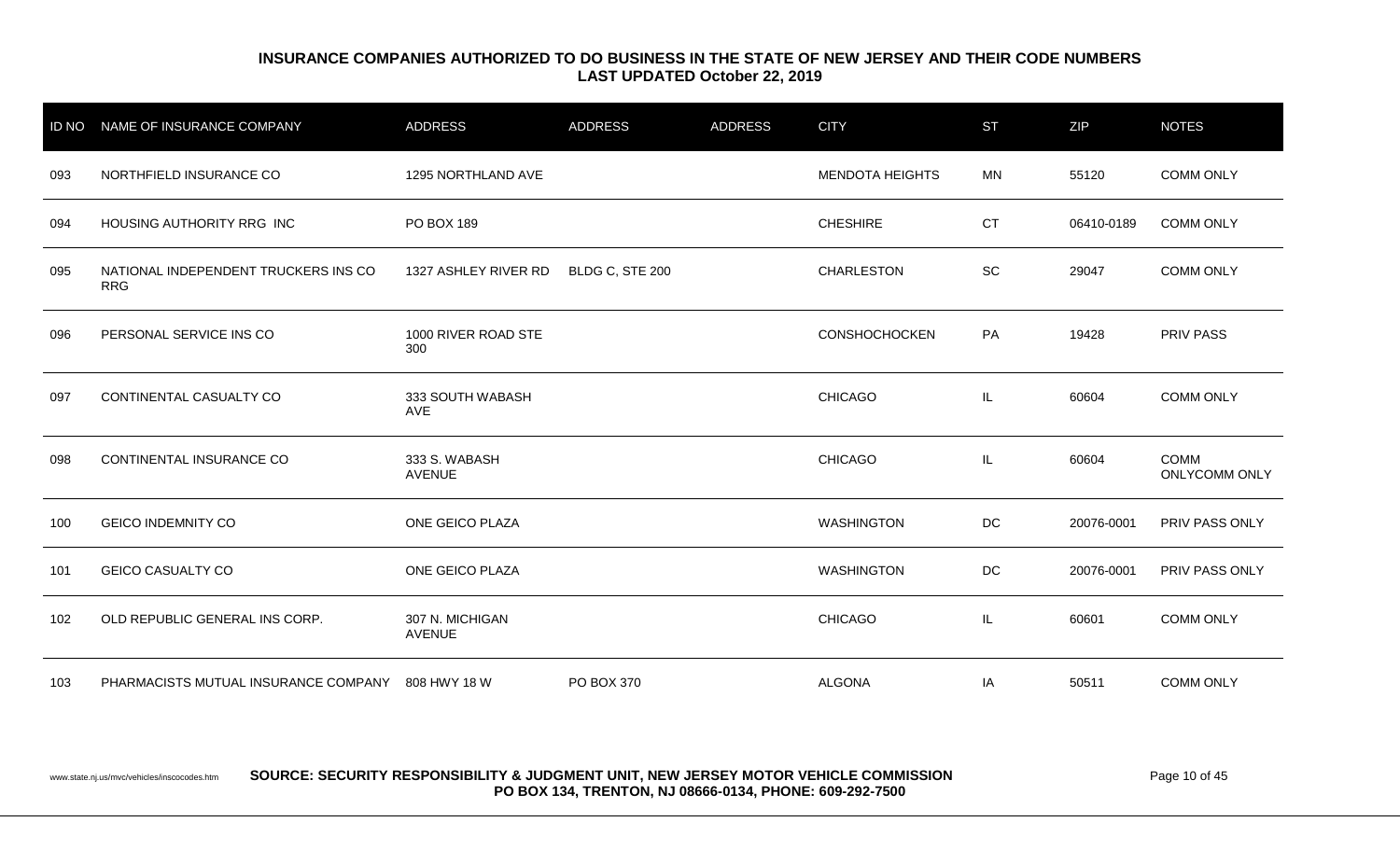|     | ID NO NAME OF INSURANCE COMPANY    | ADDRESS                                | <b>ADDRESS</b> | <b>ADDRESS</b> | <b>CITY</b>        | <b>ST</b> | ZIP        | <b>NOTES</b>     |
|-----|------------------------------------|----------------------------------------|----------------|----------------|--------------------|-----------|------------|------------------|
| 104 | SAFETY NATIONAL CASUALTY CORP      | 2043 WOODLAND<br>PKWY, STE 200         |                |                | ST LOUIS           | <b>MO</b> | 63146      | <b>COMM ONLY</b> |
| 105 | SENECA INSURANCE CO                | 160 WATER ST., 16TH FL                 |                |                | <b>NEW YORK</b>    | <b>NY</b> | 10038      | <b>COMM ONLY</b> |
| 106 | NATIONAL GENERAL INSURANCE COMPANY | 500 W 5TH STREET                       |                |                | WINSTON-SALEM      | <b>NC</b> | 27152      | <b>PRIV PASS</b> |
| 107 | ROCHDALE INS CO                    | 59 MAIDEN LANE, 6TH<br>FL.             |                |                | <b>NEW YORK</b>    | <b>NY</b> | 10038      | <b>COMM ONLY</b> |
| 108 | ASPEN AMERICAN INSURANCE COMPANY   | 590 MADISON AVE, 6 TH<br><b>FLR</b>    |                |                | <b>NEW YORK</b>    | NY.       | 10022      | <b>COMM ONLY</b> |
| 109 | CANAL INSURANCE COMPANY            | PO BOX 7                               |                |                | <b>GREENVILLE</b>  | SC        | 29602      | <b>COMM ONLY</b> |
| 110 | EMPLOYERS MUTUAL CASUALTY CO       | PO BOX 712                             |                |                | <b>DES MOINES</b>  | IA        | 50303      | <b>COMM ONLY</b> |
| 111 | EMPIRE FIRE & MARINE INS CO        | 1400 AMERICAN LANE                     |                |                | <b>SCHAUMBURG</b>  | IL.       | 60196-5202 | <b>COMM ONLY</b> |
| 112 | EMPLOYERS INS CO OF WAUSAU         | THE WAUSAU GROUP,<br>PO BOX 8017       |                |                | WAUSAU             | WI        | 54401      | <b>COMM ONLY</b> |
| 113 | PLAZA INSURANCE COMPANY            | 700 W 47TH STREET,<br><b>SUITE 350</b> |                |                | <b>KANSAS CITY</b> | <b>MO</b> | 64112      | <b>COMM ONLY</b> |

www.state.nj.us/mvc/vehicles/inscocodes.htm **SOURCE: SECURITY RESPONSIBILITY & JUDGMENT UNIT, NEW JERSEY MOTOR VEHICLE COMMISSION** Page 11 of 45 **PO BOX 134, TRENTON, NJ 08666-0134, PHONE: 609-292-7500**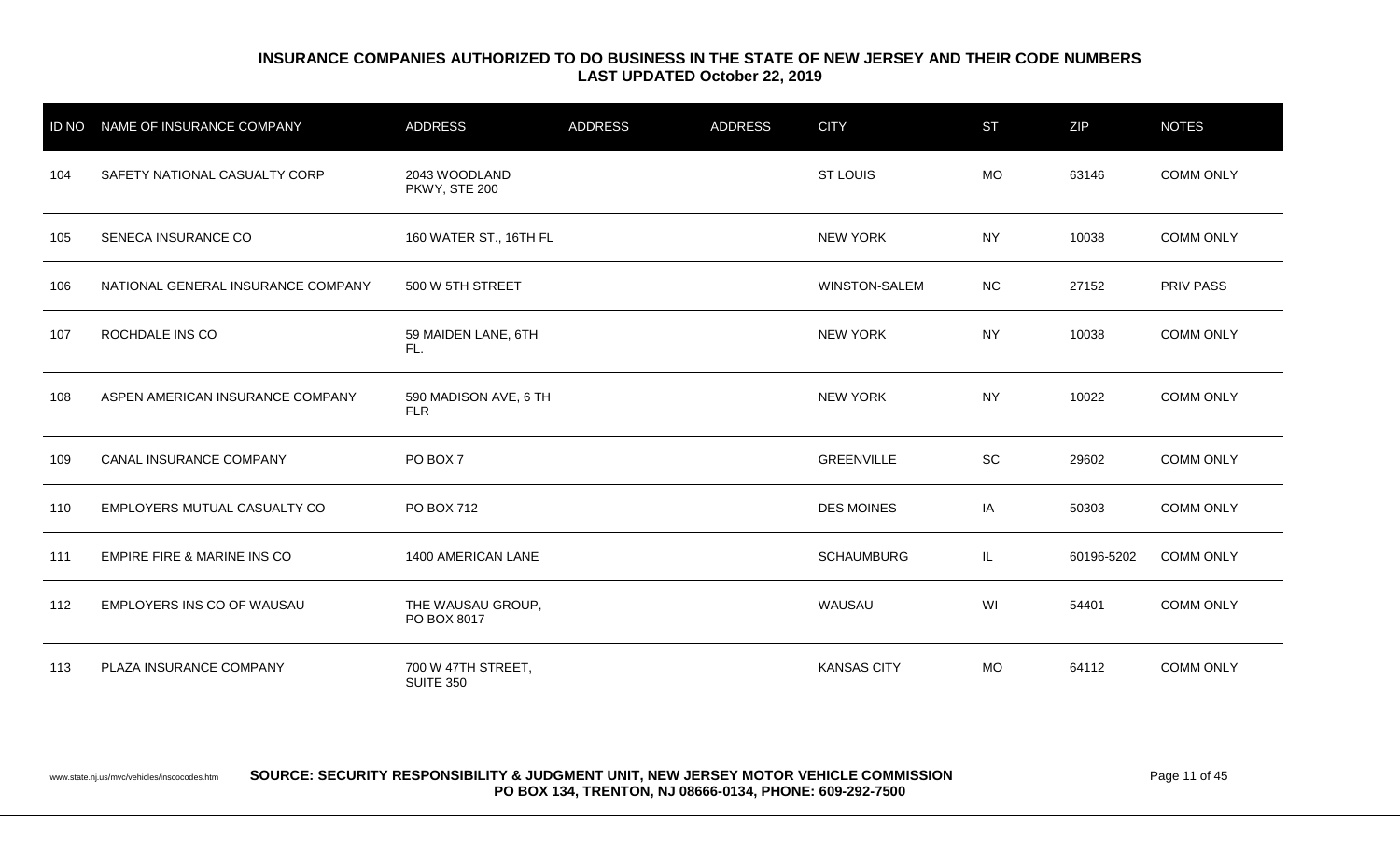| <b>ID NO</b> | NAME OF INSURANCE COMPANY                         | <b>ADDRESS</b>                           | <b>ADDRESS</b> | <b>ADDRESS</b> | <b>CITY</b>           | <b>ST</b> | <b>ZIP</b> | <b>NOTES</b>                 |
|--------------|---------------------------------------------------|------------------------------------------|----------------|----------------|-----------------------|-----------|------------|------------------------------|
| 114          | SENTINEL INSURANCE LTD                            | WARREN CN 3605                           |                |                | <b>EATONTOWN</b>      | <b>NJ</b> | 07724      | <b>COMM ONLY</b>             |
| 115          | CATLIN INDEMNITY COMPANY                          | 1600 MARKET STREET,<br><b>SUITE 1616</b> |                |                | PHILADELPHIA          | PA        | 19103      | <b>COMM ONLY</b>             |
| 116          | <b>EXCELSIOR INSURANCE CO</b>                     | 175 BERKELY ST                           |                |                | <b>BOSTON</b>         | MA        | 02117      | <b>COMM ONLY</b>             |
| 117          | PRIME PROPERTY & CASUALTY INSURANCE<br><b>INC</b> | 8722 SOUTH HARRISON<br><b>STREET</b>     |                |                | SANDY                 | UT        | 840710     | <b>COMM ONLY</b>             |
| 118          | JAMESTOWN INS CO A RISK RETENTION<br><b>GROUP</b> | PO BOX 306                               |                |                | <b>MONTPELIER</b>     | VT        | 05601-0306 | <b>COMM ONLY</b>             |
| 119          | MARKEL INSURANCE CO                               | 4600 COX ROAD                            |                |                | <b>GLEN ALLEN</b>     | VA        | 23060      | PRIV PASS AND<br><b>COMM</b> |
| 120          | AMERICAN HALLMARK INSURANCE COMPANY<br>OF TEXAS   | 777 MAIN STREET,<br><b>SUITE 1000</b>    |                |                | FORT WORTH            | <b>TX</b> | 76020      | <b>COMM ONLY</b>             |
| 121          | OOIDA RISK RETENTION GROUP INC.                   | PO BOX 306                               |                |                | <b>MONTPELIER</b>     | VT        | 05601      | <b>COMM ONLY</b>             |
| 122          | STEADFAST INSURANCE CO                            | PO BOX 542003                            |                |                | <b>OMAHA</b>          | <b>NE</b> | 68154-8003 | <b>COMM ONLY</b>             |
| 123          | EVEREST NATIONAL INSURANCE CO                     | 477 MARTINSVILLE RD,<br>POB 830          |                |                | <b>LIBERTY CORNER</b> | <b>NJ</b> | 07938-0830 | <b>COMM ONLY</b>             |

www.state.nj.us/mvc/vehicles/inscocodes.htm **SOURCE: SECURITY RESPONSIBILITY & JUDGMENT UNIT, NEW JERSEY MOTOR VEHICLE COMMISSION** Page 12 of 45 **PO BOX 134, TRENTON, NJ 08666-0134, PHONE: 609-292-7500**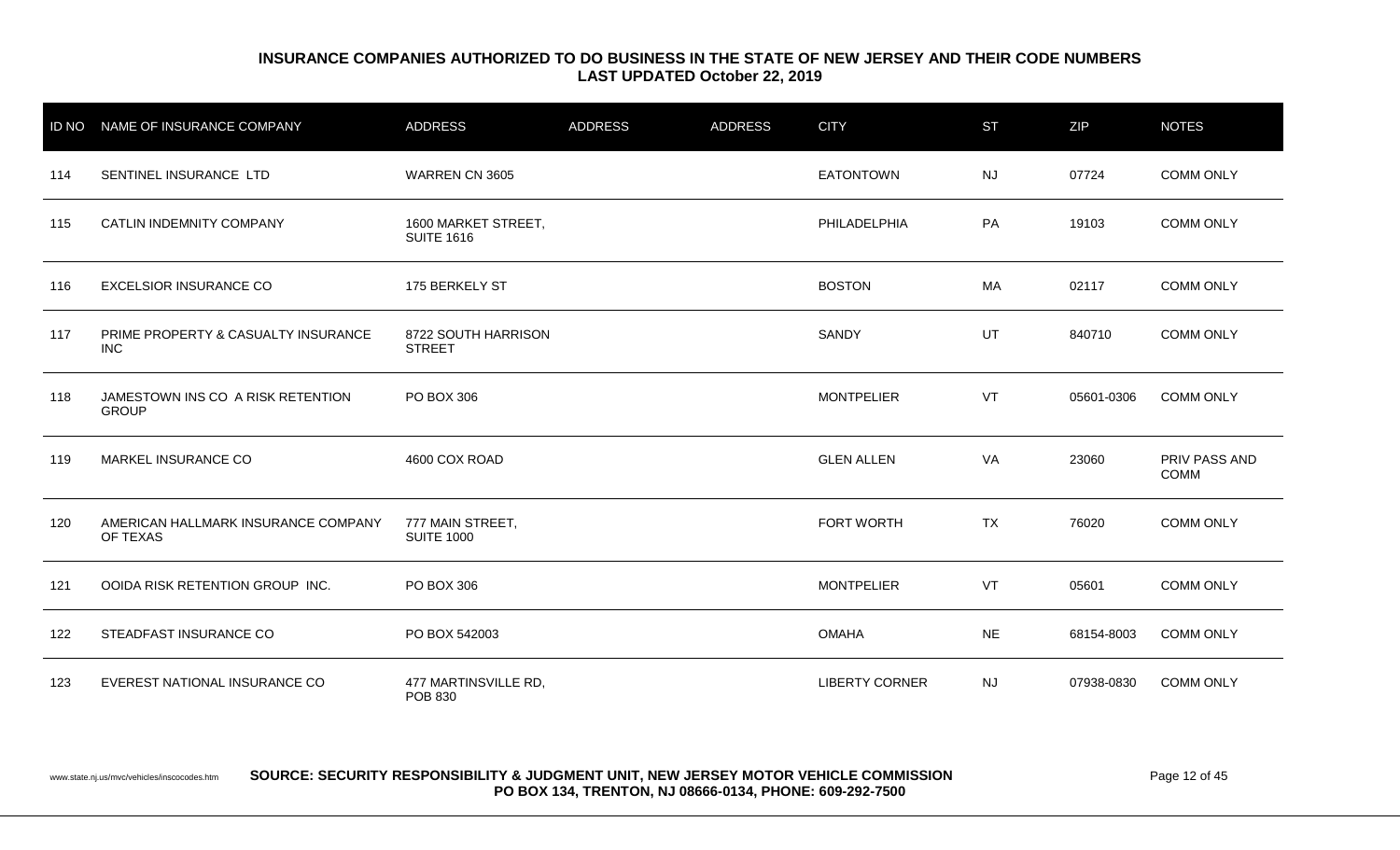|     | ID NO NAME OF INSURANCE COMPANY                          | <b>ADDRESS</b>                           | <b>ADDRESS</b>                          | <b>ADDRESS</b> | <b>CITY</b>      | <b>ST</b> | <b>ZIP</b> | <b>NOTES</b>                          |
|-----|----------------------------------------------------------|------------------------------------------|-----------------------------------------|----------------|------------------|-----------|------------|---------------------------------------|
| 124 | FEDERAL INSURANCE CO                                     | 15 MOUNTAIN VIEW RD,<br>PO BX 1615       |                                         |                | WARREN           | <b>NJ</b> | 07061      | <b>COMM &amp; PRIV</b><br><b>PASS</b> |
| 125 | NGM INSURANCE COMPANY                                    | 55 WEST STREET                           |                                         |                | <b>KEENE</b>     | <b>NH</b> | 03431      | <b>COMM ONLY</b>                      |
| 126 | FEDERATED MUTUAL INSURANCE CO                            | 121 EAST PARK<br>SQUARE                  |                                         |                | <b>OWATONNA</b>  | <b>MN</b> | 55060      | <b>COMM ONLY</b>                      |
| 127 | ACCEPTANCE INDEMNITY INS. CO                             | 702 OBERLIN ROAD                         |                                         |                | <b>RALEIGH</b>   | <b>NC</b> | 27605      | <b>COMM ONLY</b>                      |
| 128 | ALLMERICA FINANCIAL BENEFIT INSURANCE<br><b>COMPANY</b>  | 440 LINCOLN STREET                       | <b>STATISTICAL</b><br><b>DEPARTMENT</b> | S-436          | <b>WORCESTER</b> | МA        | 01653-0002 | <b>COMM ONLY</b>                      |
| 129 | FIDELITY & GUARANTY INS UNDERWRITERS<br><b>INC</b>       | 6 CENTURY DRV, 3RD<br><b>FLR</b>         |                                         |                | PARSIPPANY       | <b>NJ</b> | 07054      | PRIVATE PASS<br><b>ONLY</b>           |
| 130 | ALLMERICA FINANCIAL ALLIANCE INSURANCE<br><b>COMPANY</b> | 440 LINCOLN STREET                       | <b>STATISTICAL</b><br><b>DEPARTMENT</b> | S-436          | <b>WORCESTER</b> | MA        | 01653-0002 | <b>COMM ONLY</b>                      |
| 131 | FIREMAN'S FUND INS CO                                    | 777 SAN MARIN DR                         |                                         |                | <b>NOVATO</b>    | CA        | 94998      | <b>COMM ONLY</b>                      |
| 132 | FALLS LAKE NATIONAL INSURANCE COMPANY                    | 6131 FALLS OF NEUSE<br>ROAD SUITE 306    |                                         |                | <b>RALEIGH</b>   | <b>NC</b> | 27609      | <b>COMMERCIAL</b><br>ONLY             |
| 133 | BERKSHIRE HATHAWAY HOMESTATE<br><b>INSURANCE COMPANY</b> | 1314 DOUGLAS STREET<br><b>SUITE 1400</b> |                                         |                | <b>OMAHA</b>     | <b>NE</b> | 68102      | <b>COMM ONLY</b>                      |

#### www.state.nj.us/mvc/vehicles/inscocodes.htm **SOURCE: SECURITY RESPONSIBILITY & JUDGMENT UNIT, NEW JERSEY MOTOR VEHICLE COMMISSION** Page 13 of 45 **PO BOX 134, TRENTON, NJ 08666-0134, PHONE: 609-292-7500**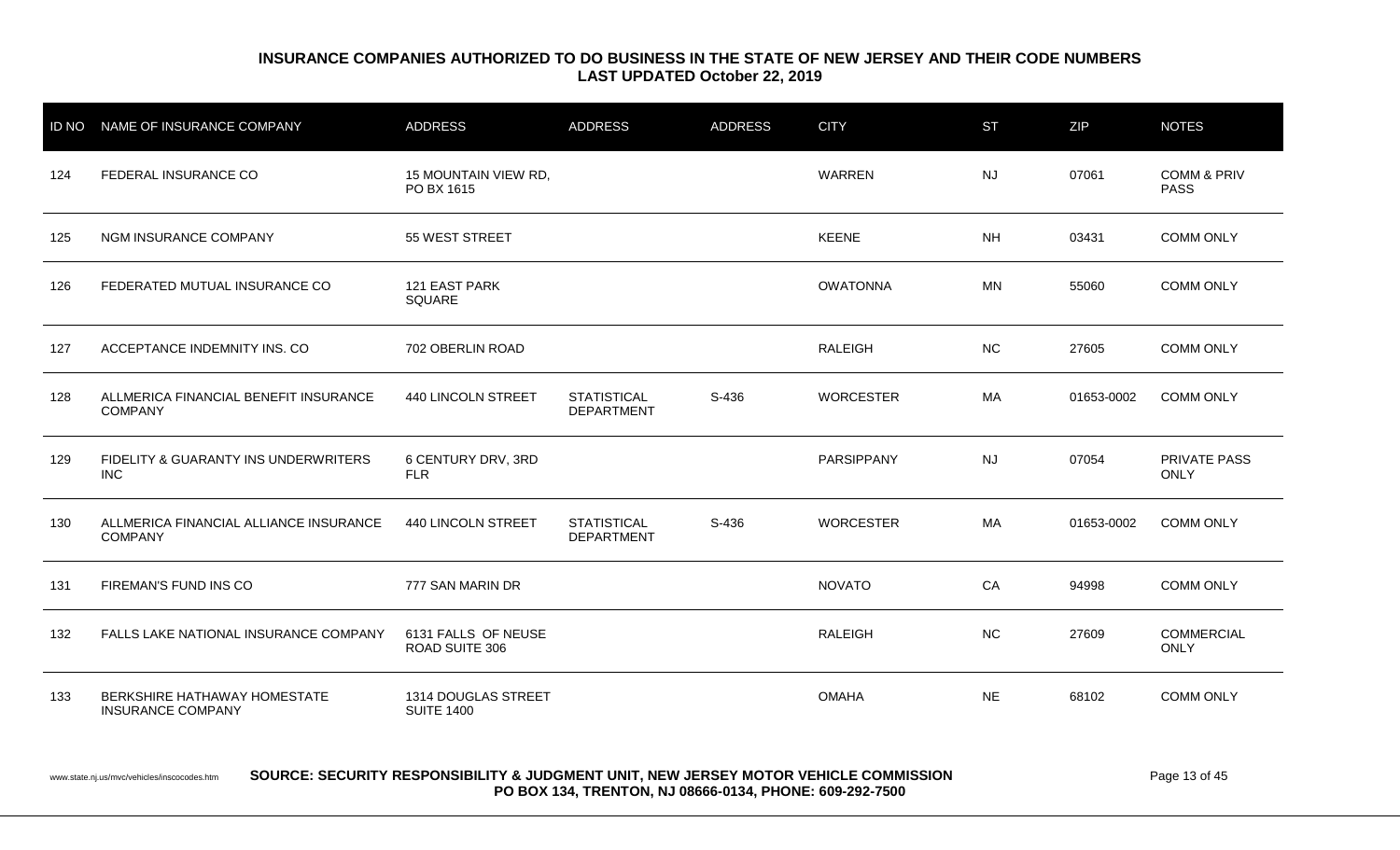| <b>ID NO</b> | NAME OF INSURANCE COMPANY                         | <b>ADDRESS</b>             | <b>ADDRESS</b>      | <b>ADDRESS</b> | <b>CITY</b>             | <b>ST</b>      | ZIP        | <b>NOTES</b>          |
|--------------|---------------------------------------------------|----------------------------|---------------------|----------------|-------------------------|----------------|------------|-----------------------|
| 134          | PROGRESSIVE GARDEN STATE INS                      | <b>C/O PROGRESSIVE</b>     | PO BOX 89490        |                | CLEVELAND               | OH             | 44101-6490 | PRIV PASS ONLY        |
| 135          | DRIVE NEW JERSEY INS CO                           | PO BOX 89490               |                     |                | <b>MAYFIELD VILLAGE</b> | OH             | 44143      | PRIV PASS AND<br>COMM |
| 136          | PACIFIC SPECIALTY INSURANCE COMPANY               | 3601 HAVEN AVENUE          |                     |                | <b>MENLO PARK</b>       | CA             | 94025      | PRIVATE PASS          |
| 137          | NATIONAL INTERSTATE INSURANCE COMPANY             | 3250 INTERSTATE DRR.       |                     |                | <b>RICHFIELD</b>        | OH             | 44286      | <b>COMM ONLY</b>      |
| 138          | RAMPART INSURANCE CO                              | 90 BROAD ST, 25TH FL       |                     |                | <b>NEW YORK</b>         | <b>NY</b>      | 10004      | <b>COMM ONLY</b>      |
| 139          | ENCOMPASS PROPERTY & CASUALTY CO. OF<br><b>NJ</b> | ONE MERIDAN BLVD           | <b>NULL</b>         | <b>NULL</b>    | <b>WYOMISSING</b>       | PA             | 19610      | <b>PRIC PASS</b>      |
| 140          | <b>GENERAL INS CO OF AMERICA</b>                  | <b>GFA ACCOUNTING T-15</b> | <b>SAFECO PLAZA</b> |                | <b>SEATTLE</b>          | <b>WA</b>      | 98185      | <b>COMM ONLY</b>      |
| 141          | AMICA MUTUAL INSURANCE COMPANY                    | 100 AMICA WAY              |                     |                | <b>LINCOLN</b>          | R <sub>l</sub> | 02865      | PRIV PASS             |
| 142          | <b>TRANSPORTATION LIABILITY INS CO</b>            | PO BOX 937                 |                     |                | <b>CHARLESTON</b>       | <b>SC</b>      | 29402-0937 | <b>COMM ONLY</b>      |
| 144          | QBE INSURANCE CORP                                | 88 PINE ST., 16TH FL       |                     |                | <b>NEW YORK</b>         | <b>NY</b>      | 10005      | <b>COMM ONLY</b>      |
| 145          | ARCH INSURANCE CO                                 | 300 PLAZA 3                |                     |                | <b>JERSEY CITY</b>      | <b>NJ</b>      | 07311-1107 | <b>COMM ONLY</b>      |

#### www.state.nj.us/mvc/vehicles/inscocodes.htm **SOURCE: SECURITY RESPONSIBILITY & JUDGMENT UNIT, NEW JERSEY MOTOR VEHICLE COMMISSION** Page 14 of 45 **PO BOX 134, TRENTON, NJ 08666-0134, PHONE: 609-292-7500**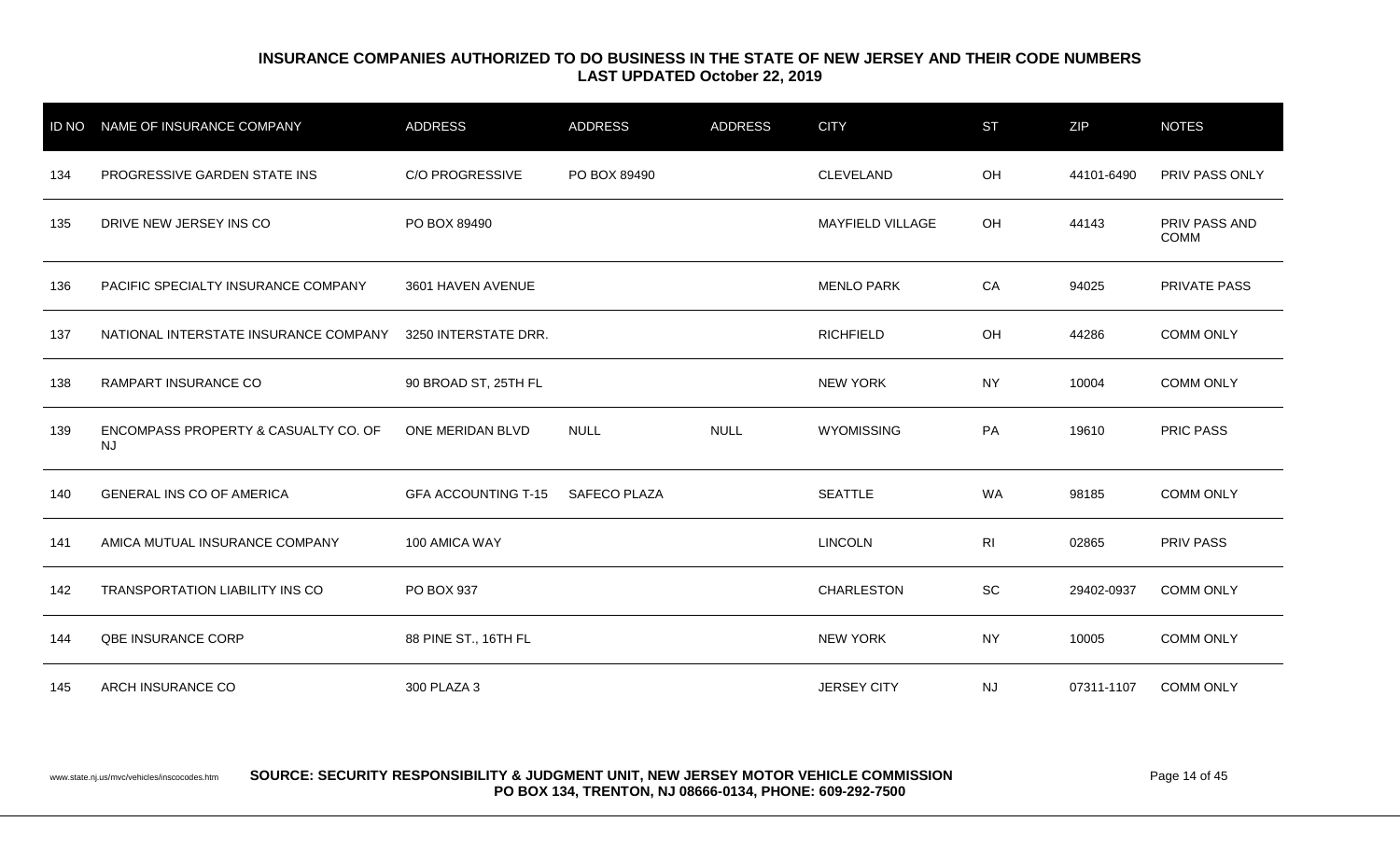|     | ID NO NAME OF INSURANCE COMPANY                             | <b>ADDRESS</b>                          | <b>ADDRESS</b> | <b>ADDRESS</b> | <b>CITY</b>       | <b>ST</b> | <b>ZIP</b> | <b>NOTES</b>                 |
|-----|-------------------------------------------------------------|-----------------------------------------|----------------|----------------|-------------------|-----------|------------|------------------------------|
| 146 | THE AUTOMOBILE INSURANCE COMPANY OF<br>HARTFORD CONNECTICUT | 333 GLEN STREET                         |                |                | <b>GLEN FALLS</b> | <b>NY</b> | 12801      | <b>PRIV PASS</b>             |
| 147 | ESSENTIA INSURANCE COMPANY                                  | <b>POB 906</b>                          |                |                | PEWAUKEE          | WI        | 53072-0906 | <b>PRIVATE PASS</b>          |
| 148 | GOVERNMENT EMPLOYEES INS CO                                 | ONE GEICO PLAZA                         |                |                | <b>WASHINGTON</b> | DC        | 20076-0001 | PRIV PASS AND<br><b>COMM</b> |
| 149 | NATIONWIDE MUTUAL INSURANCE COMPANY                         | 355 MAPLE AVE                           |                |                | HARLEYSVILLE      | PA        | 19438      | PRIV PASS                    |
| 150 | NATIONWIDE AGRIBUSINESS INSURANCE<br><b>COMPANY</b>         | 1100 LOCUST STREET,<br><b>DEPT 3030</b> |                |                | <b>DES MOINES</b> | IA        | 50391-3030 | <b>COMM ONLY</b>             |
| 151 | <b>GRANITE STATE INSURANCE CO</b>                           | 70 PINE ST                              |                |                | <b>NEW YORK</b>   | <b>NY</b> | 10270      | <b>COMM ONLY</b>             |
| 152 | <b>GRAPHIC ARTS MUTUAL INS CO</b>                           | PO BOX 530                              |                |                | <b>UTICA</b>      | <b>NY</b> | 13503      | <b>COMM ONLY</b>             |
| 153 | HARLEYSVILLE INS. CO.                                       | 800 HARPER DRIVE STE<br>200             |                |                | <b>MOORESTOWN</b> | NJ        | 08057-3245 | <b>COMM ONLY</b>             |
| 154 | <b>GREAT AMERICAN INS CO</b>                                | 580 WALNUT ST                           |                |                | <b>CINCINNATI</b> | OH        | 45202      | <b>COMM ONLY</b>             |
| 155 | <b>GREAT NORTHERN INS CO</b>                                | <b>15 MOUNTAIN VIEW RD</b>              | PO BOX 1615    |                | WARREN            | <b>NJ</b> | 07061-1615 | <b>COMM ONLY</b>             |
| 156 | <b>GREATER NEW YORK MUTUAL INS CO</b>                       | 200 MADISON AVE.                        |                |                | <b>NEW YORK</b>   | <b>NY</b> | 10016      | <b>COMM ONLY</b>             |
|     |                                                             |                                         |                |                |                   |           |            |                              |

www.state.nj.us/mvc/vehicles/inscocodes.htm **SOURCE: SECURITY RESPONSIBILITY & JUDGMENT UNIT, NEW JERSEY MOTOR VEHICLE COMMISSION** Page 15 of 45 **PO BOX 134, TRENTON, NJ 08666-0134, PHONE: 609-292-7500**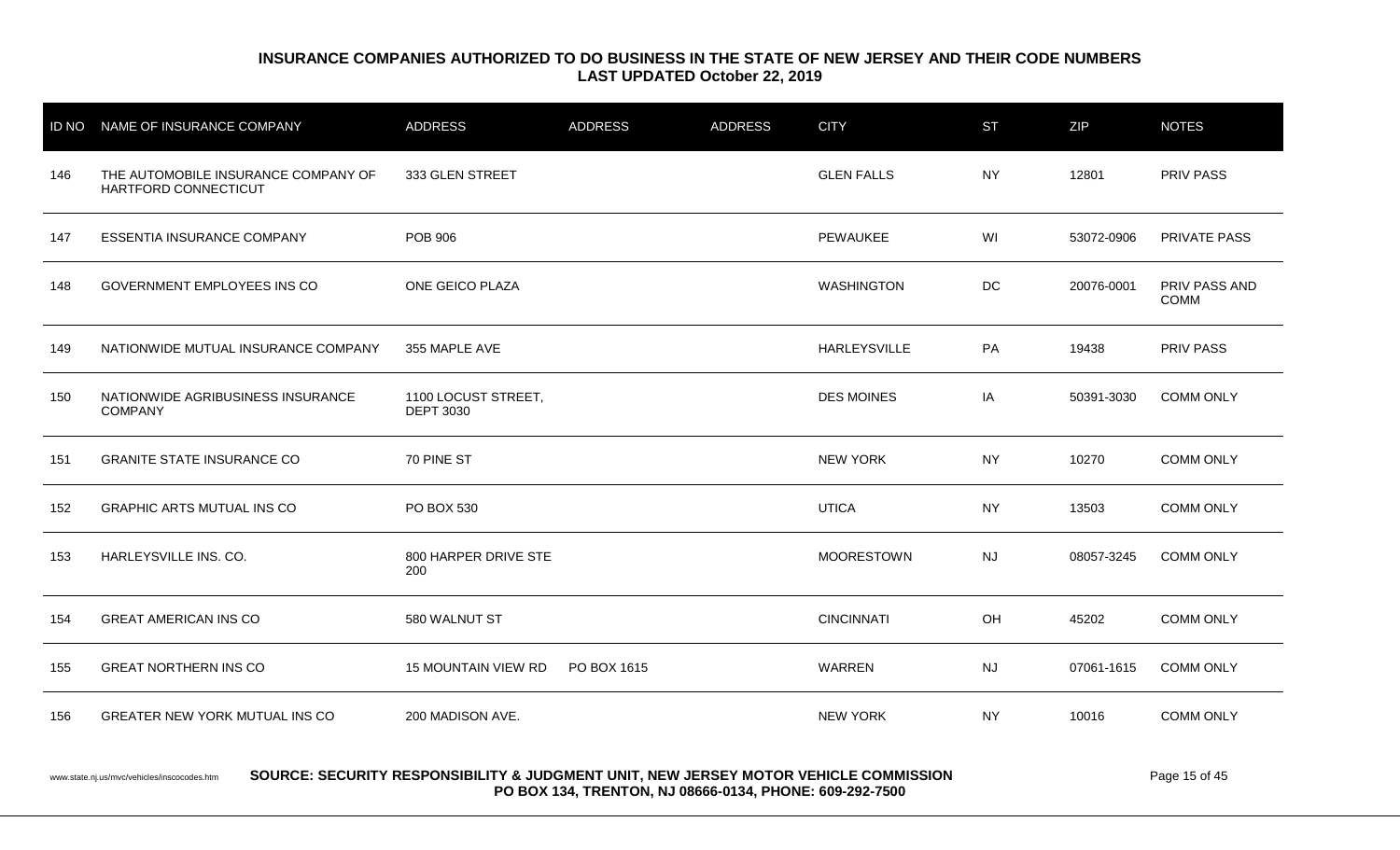| <b>ID NO</b> | NAME OF INSURANCE COMPANY                                | <b>ADDRESS</b>                    | <b>ADDRESS</b>                          | <b>ADDRESS</b> | <b>CITY</b>           | <b>ST</b> | <b>ZIP</b> | <b>NOTES</b>                        |
|--------------|----------------------------------------------------------|-----------------------------------|-----------------------------------------|----------------|-----------------------|-----------|------------|-------------------------------------|
| 157          | HARCO NATIONAL INS CO                                    | PO BOX 68309                      |                                         |                | <b>SCHAUMBURG</b>     | IL        | 60168      | <b>COMM ONLY</b>                    |
| 158          | HANOVER INSURANCE CO                                     | 440 LINCOLN ST                    | <b>STATISTICAL</b><br><b>DEPARTMENT</b> | S-436          | <b>WORCESTER</b>      | МA        | 01653      | PRIV PASS ONLY                      |
| 159          | PRO CENTURY INS. CO                                      | 465 CLEVELAND<br>AVENUE.          |                                         |                | WESTERVILLE           | OH        | 43082      | <b>COMM ONLY</b>                    |
| 160          | SENTRY INS A MUTUAL CO                                   | 1421 STRONGS AVE                  |                                         |                | <b>STEVENS POINT</b>  | WI        | 54481      | <b>COMM ONLY</b>                    |
| 161          | HARTFORD ACCIDENT & INDEMNITY CO                         | <b>HARTFORD PLAZA</b>             |                                         |                | <b>HARTFORD</b>       | <b>CT</b> | 06115      | <b>COMM ONLY</b>                    |
| 162          | <b>HARTFORD FIRE INS CO</b>                              | 690 ASYLUM AVE.                   |                                         |                | <b>HARTFORD</b>       | <b>CT</b> | 06115      | <b>COMM AND PRIV</b><br><b>PASS</b> |
| 163          | METROPOLITAN CASUALTY INSURANCE<br><b>COMPANY</b>        | 9797 SPRINGBORO PIKE              |                                         |                | <b>DAYTON</b>         | OH        | 45448      | <b>PRIV PASS</b>                    |
| 164          | FOREMOST PROPERTY & CASUALTY<br><b>INSURANCE COMPANY</b> | 6303 OWENSMOUTH<br>AVE, 3RD FLOOR |                                         |                | <b>WOODLAND HILLS</b> | CA        | 91367      | PRIV PASS &<br>COMM                 |
| 165          | AXIS INSURANCE COMPANY                                   | 11680 GREAT OAKS<br><b>WAY</b>    | SUITE 500                               |                | ALPHARETTA            | GA        | 30022      | <b>COMM ONLY</b>                    |
| 166          | WESCO INSURANCE COMPANY C/O AMTRUST<br>UNDERWRITERS INC. | 55 CAPITAL BLVD                   |                                         |                | <b>ROCKY HILL</b>     | <b>CT</b> | 06067      | <b>COMM ONLY</b>                    |

#### www.state.nj.us/mvc/vehicles/inscocodes.htm **SOURCE: SECURITY RESPONSIBILITY & JUDGMENT UNIT, NEW JERSEY MOTOR VEHICLE COMMISSION** Page 16 of 45 **PO BOX 134, TRENTON, NJ 08666-0134, PHONE: 609-292-7500**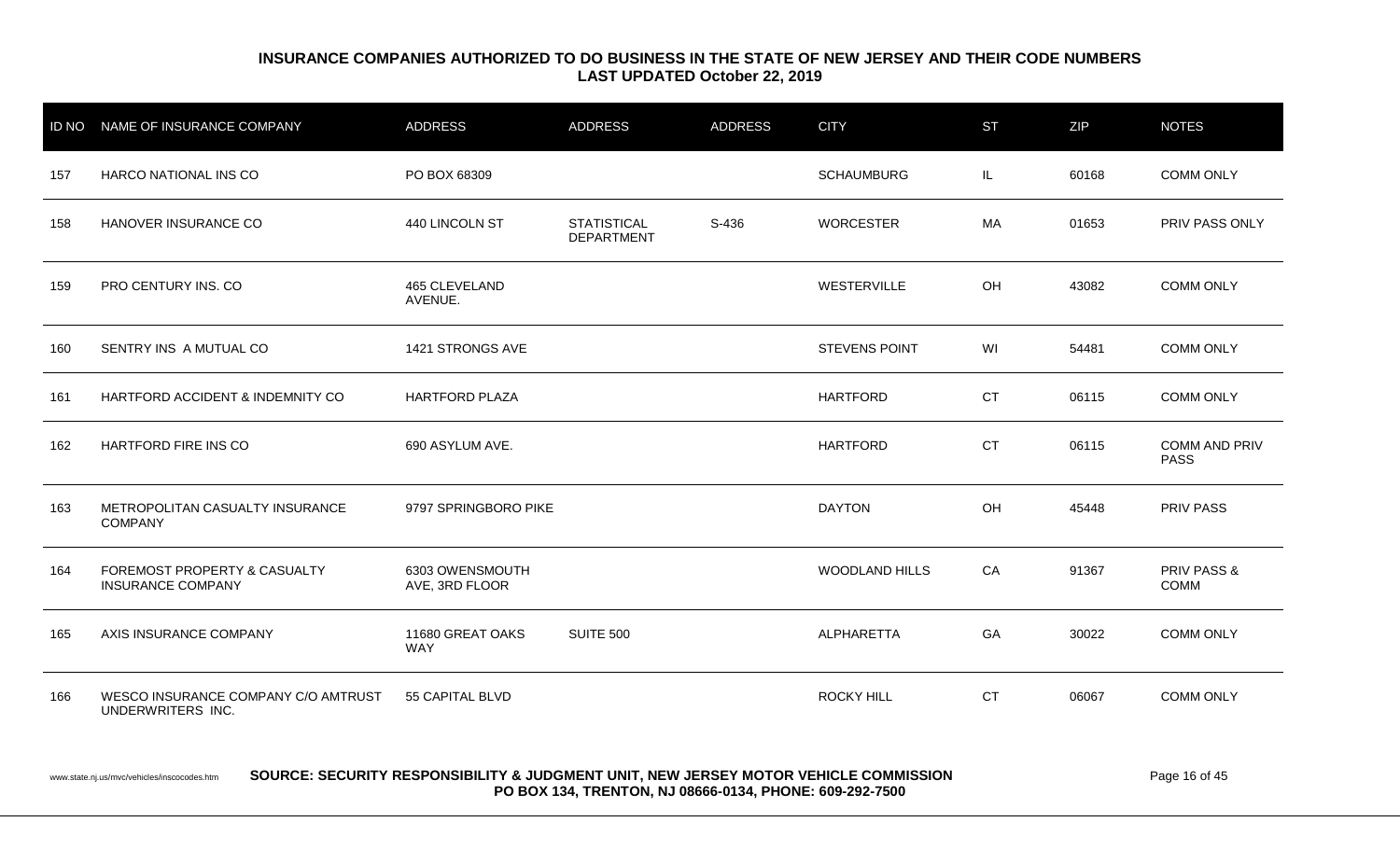| <b>ID NO</b> | NAME OF INSURANCE COMPANY                | <b>ADDRESS</b>                         | <b>ADDRESS</b>   | <b>ADDRESS</b> | <b>CITY</b>             | <b>ST</b> | <b>ZIP</b> | <b>NOTES</b>                        |
|--------------|------------------------------------------|----------------------------------------|------------------|----------------|-------------------------|-----------|------------|-------------------------------------|
| 167          | NATIONAL LIABILITY AND FIRE INSURANCE CO | 3024 HARNEY STREET                     |                  |                | <b>OMAHA</b>            | <b>NE</b> | 68131      | <b>COMM ONLY</b>                    |
| 168          | HARLEYSVILLE WORCESTER INSURANCE CO      | 800 HARPER DR                          | SUITE 200        |                | <b>MOORESTOWN</b>       | <b>NJ</b> | 08057-3245 | PRIV PASS AND<br>COMM               |
| 169          | NATIONAL SPECIALTY INS CO                | <b>17 STATE STREET</b>                 | 17TH FLOOR       |                | <b>NEW YORK</b>         | <b>NY</b> | 10004      | <b>COMM ONLY</b>                    |
| 170          | <b>FARMERS INSURANCE EXCHANGE</b>        | 6303 OWENSMOUTH<br>AVENUE, 3RD FLOOR   |                  |                | <b>WOODLAND HILLS</b>   | CA        | 91367      | <b>COMM AND PRIV</b><br><b>PASS</b> |
| 171          | EVERGREEN NAT'L INDEMNITY CO             | 6140 PARKLAND BLVD<br><b>STE 321</b>   |                  |                | <b>MAYFIELD HEIGHTS</b> | OH        | 44124      | <b>COMM ONLY</b>                    |
| 172          | AMERICAN COMMERCE INS CO                 | 3590 TWIN CREEKS<br><b>DRIVE</b>       |                  |                | <b>COLUMBUS</b>         | OH        | 43204      | <b>PRIV PASS</b>                    |
| 173          | CEDAR INSURANCE COMPANY                  | 333 EARLE OVINGTON<br><b>BOULEVARD</b> | <b>SUITE 505</b> |                | <b>UNIONDALE</b>        | <b>NY</b> | 11553      | <b>COMM ONLY</b>                    |
| 174          | UNITED WISCONSIN INSURANCE COMPANY       | 200 N. GRAND AVE.                      |                  |                | LANSING                 | MI        | 48901-7990 | <b>COMM ONLY</b>                    |
| 175          | INSURANCE CO OF THE STATE OF PA          | 160 WATER ST., 23RD<br>FL.             |                  |                | <b>NEW YORK</b>         | <b>NY</b> | 10038      | <b>COMM AND PRIV</b><br><b>PASS</b> |
| 176          | ACADIA INSURANCE COMPANY                 | 4820 LAKE BROOK<br><b>DRIVE</b>        | SUITE 300        |                | <b>GLEN ALLEN</b>       | VA        | 23060-9233 | <b>COMM ONLY</b>                    |

www.state.nj.us/mvc/vehicles/inscocodes.htm **SOURCE: SECURITY RESPONSIBILITY & JUDGMENT UNIT, NEW JERSEY MOTOR VEHICLE COMMISSION** Page 17 of 45 **PO BOX 134, TRENTON, NJ 08666-0134, PHONE: 609-292-7500**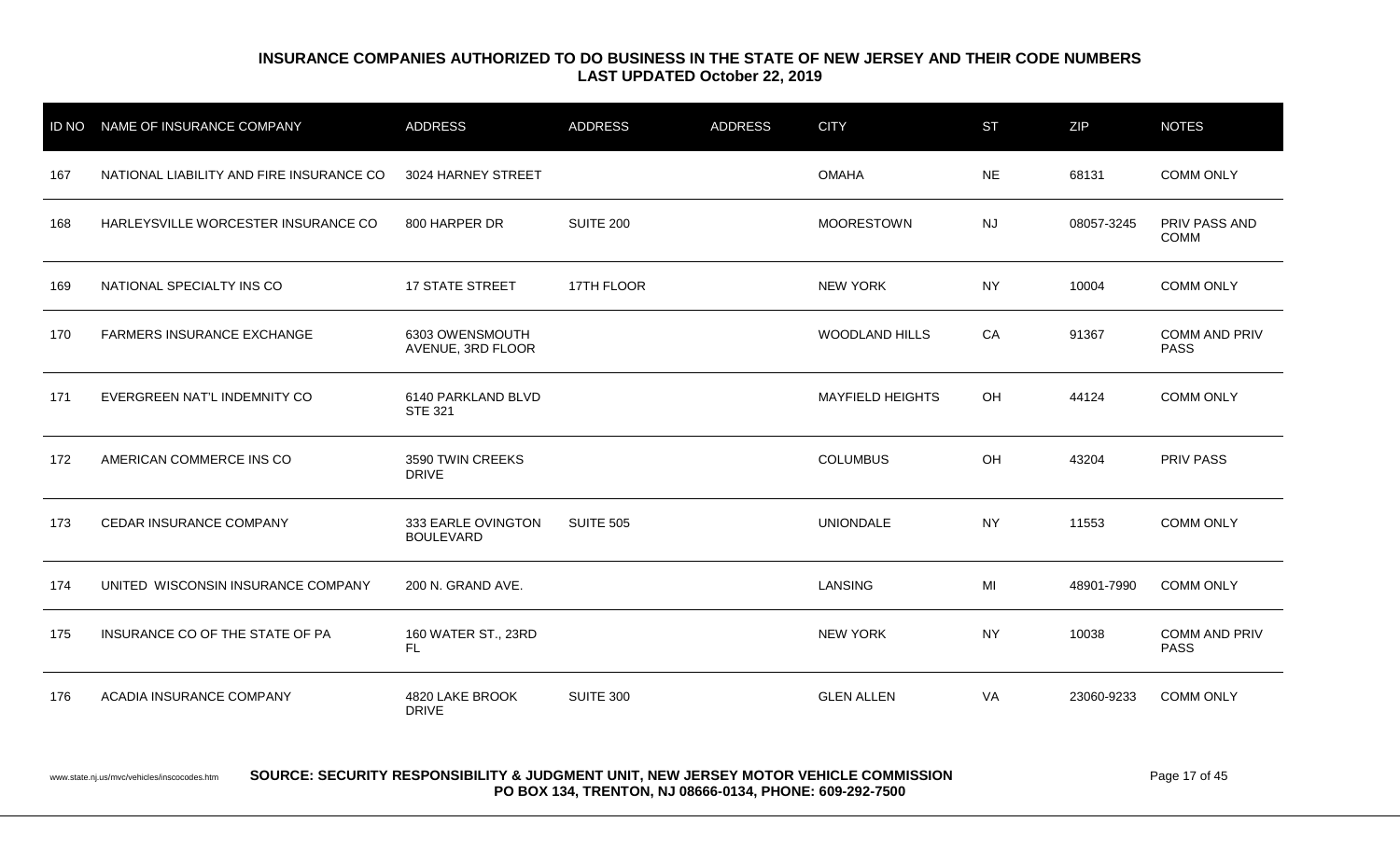|                                                                                                                                                                                                              | ID NO NAME OF INSURANCE COMPANY                          | <b>ADDRESS</b>                              | <b>ADDRESS</b>        | <b>ADDRESS</b> | <b>CITY</b>         | <b>ST</b> | <b>ZIP</b> | <b>NOTES</b>                          |
|--------------------------------------------------------------------------------------------------------------------------------------------------------------------------------------------------------------|----------------------------------------------------------|---------------------------------------------|-----------------------|----------------|---------------------|-----------|------------|---------------------------------------|
| 177                                                                                                                                                                                                          | FIREMEN'S INS. CO. OF WASHINGTON DC                      | 4820 LAKE BROOK<br><b>DRIVE</b>             | SUITE 300             |                | <b>GLEN ALLEN</b>   | VA        | 23060-9233 | <b>COMM ONLY</b>                      |
| 178                                                                                                                                                                                                          | CALIFORNIA CASUALTY AND FIRE INSURANCE<br><b>COMPANY</b> | 1900 ALAMEDA DE LAS<br><b>PULGAS</b>        |                       |                | <b>SAN MATEO</b>    | CA        | 94403-1298 | <b>PRIV PASS ONLY</b>                 |
| 179                                                                                                                                                                                                          | JEFFERSON INS CO                                         | 2805 NORTH PARHAM<br><b>ROAD</b>            |                       |                | <b>RICHMOND</b>     | VA        | 23294      | <b>COMM ONLY</b>                      |
| 180                                                                                                                                                                                                          | ARCOA RISK RETENTION GROUP                               | 2233 WISCONSIN<br>AVENUE, NW                | <b>SUITE 310</b>      |                | <b>WASHINGTON</b>   | DC        | 20007      | <b>COMM ONLY</b>                      |
| 181                                                                                                                                                                                                          | FEDERATED RURAL ELECTRIC INSURANCE<br><b>EXCHANGE</b>    | 11875 W. 85TH STREET                        | PO BOX 15147          |                | LENEXA              | <b>KS</b> | 66285-5147 | <b>COMM ONLY</b>                      |
| 182                                                                                                                                                                                                          | LIBERTY MUTUAL FIRE INS CO                               | SUITE 201, MARLTON<br><b>EXECUTIVE PARK</b> | 701 ROUTE 73<br>SOUTH |                | <b>MARLTON</b>      | <b>NJ</b> | 08053      | <b>COMM &amp; PRIV</b><br><b>PASS</b> |
| 183                                                                                                                                                                                                          | LIBERTY MUTUAL INS CO                                    | SUITE 201, MARLTON<br><b>EXECUTIVE PARK</b> | 701 ROUTE 73<br>SOUTH |                | <b>MARLTON</b>      | <b>NJ</b> | 08053      | <b>COMM &amp; PRIV</b><br><b>PASS</b> |
| 184                                                                                                                                                                                                          | PRIVILEGE UNDERWRITERS RECIPROCAL<br><b>EXCHANGE</b>     | 1 NORTH LEXINGTON<br><b>AVENUE</b>          | <b>SUITE 1450</b>     |                | <b>WHITE PLAINS</b> | <b>NY</b> | 10601      | PRIV PASS ONLY                        |
| 185                                                                                                                                                                                                          | NATIONAL INTERSTATE INS CO OF HAWAII INC                 | 3250 INTERSTATE DR                          |                       |                | <b>RICHFIELD</b>    | OH        | 44286      | <b>COMM ONLY</b>                      |
| 186                                                                                                                                                                                                          | AMERICAN SERVICE INSURANCE COMPANY                       | 150 NORTHWEST POINT                         |                       |                | ELK GROVE VILLAGE   | IL.       | 60007      | <b>COMM ONLY</b>                      |
| SOURCE: SECURITY RESPONSIBILITY & JUDGMENT UNIT, NEW JERSEY MOTOR VEHICLE COMMISSION<br>Page 18 of 45<br>www.state.nj.us/mvc/vehicles/inscocodes.htm<br>DO DOV 404 TRENTON NU 00000 0404 BUONE, COO 200 7500 |                                                          |                                             |                       |                |                     |           |            |                                       |

**PO BOX 134, TRENTON, NJ 08666-0134, PHONE: 609-292-7500**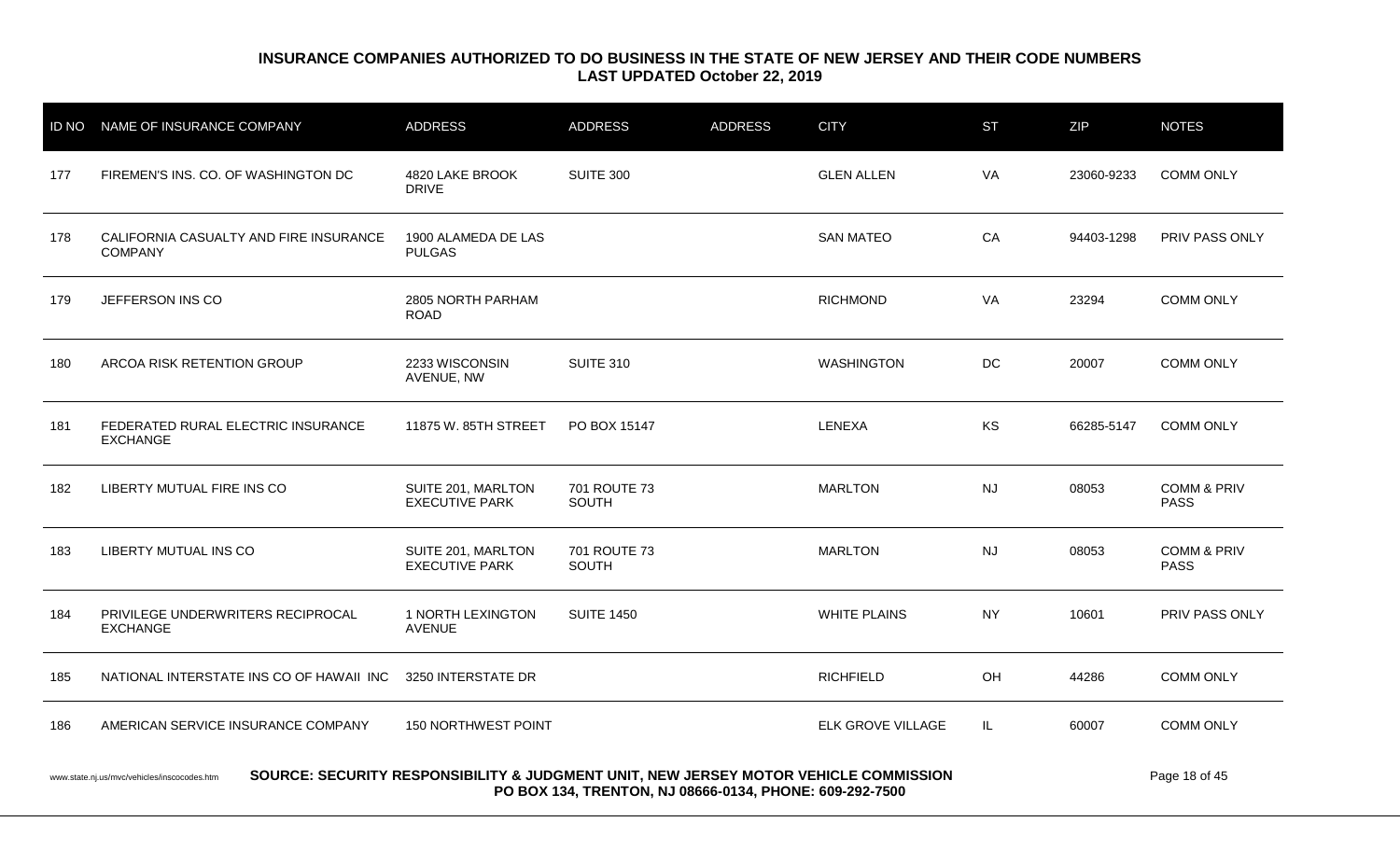| <b>ID NO</b> | NAME OF INSURANCE COMPANY                          | <b>ADDRESS</b>                              | <b>ADDRESS</b>                         | <b>ADDRESS</b> | <b>CITY</b>         | <b>ST</b> | ZIP        | <b>NOTES</b>                 |
|--------------|----------------------------------------------------|---------------------------------------------|----------------------------------------|----------------|---------------------|-----------|------------|------------------------------|
|              |                                                    | BLVD.                                       |                                        |                |                     |           |            |                              |
| 187          | AMGUARD INSURANCE COMPANY                          | PO BOX A-H                                  | <b>16 SOUTH RIVER</b><br><b>STREET</b> |                | <b>WILKES BARRE</b> | PA        | 18703-0020 | <b>COMM ONLY</b>             |
| 188          | NATIONWIDE AFFINITY INS CO OF AMERICA              | ONE NATIONWIDE<br>BLVD.                     | <b>DSPF - 76</b>                       |                | <b>COLUMBUS</b>     | OH        | 43215-2220 | <b>COMM ONLY</b>             |
| 189          | TRAVELERS CASUALTY INSURANCE COMPANY<br>OF AMERICA | ONE TOWER SQUARE                            | CR07                                   |                | <b>HARTFORD</b>     | <b>CT</b> | 06183      | <b>COMM ONLY</b>             |
| 190          | LUMBERMEN'S MUTUAL CASUALTY CO                     | 1 KEMPER DRIVE                              |                                        |                | <b>LONG GROVE</b>   | IL        | 60049      | <b>COMM ONLY</b>             |
| 191          | ZURICH AMERICAN INSURANCE CO OF<br><b>ILLINIOS</b> | 1400 AMERICAN LANE                          |                                        |                | <b>SCHAUMBURG</b>   | IL        | 60196      | <b>COMM ONLY</b>             |
| 192          | <b>LM INSURANCE CORP</b>                           | SUITE 201, MARLTON<br><b>EXECUTIVE PARK</b> | 701 ROUTE 73<br>SOUTH                  |                | <b>MARLTON</b>      | <b>NJ</b> | 08053      | PRIV PASS AND<br><b>COMM</b> |
| 193          | FIRST LIBERTY INS CORP                             | SUITE 201, MARLTON<br><b>EXECUTIVE PARK</b> | 701 ROUTE 73<br><b>SOUTH</b>           |                | <b>MARLTON</b>      | <b>NJ</b> | 08053      | <b>COMM ONLY</b>             |
| 194          | LUMBER MUTUAL INSURANCE CO                         | POINT WEST OFFICE<br><b>CENTER</b>          | 1 SPEEN ST                             |                | <b>FRAMINGHAM</b>   | MA        | 01701      | <b>COMM ONLY</b>             |
| 195          | FIRSTLINE NATIONAL INS CO                          | 200 NORTH MAIN ST                           |                                        |                | <b>BELAIR</b>       | MD        | 21014-3544 | <b>COMM ONLY</b>             |

#### www.state.nj.us/mvc/vehicles/inscocodes.htm **SOURCE: SECURITY RESPONSIBILITY & JUDGMENT UNIT, NEW JERSEY MOTOR VEHICLE COMMISSION** Page 19 of 45 **PO BOX 134, TRENTON, NJ 08666-0134, PHONE: 609-292-7500**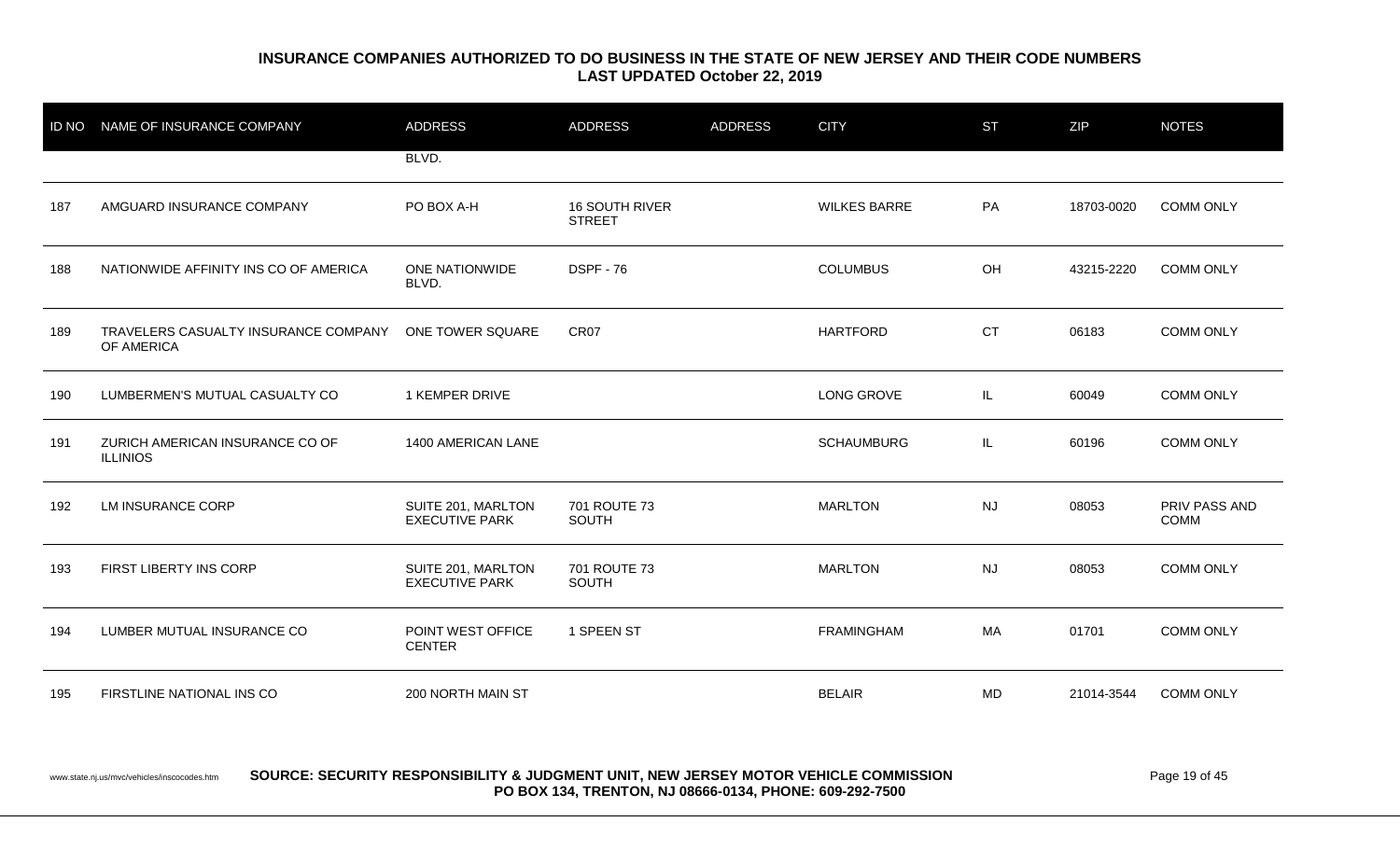| ID NO | NAME OF INSURANCE COMPANY                                         | <b>ADDRESS</b>                                           | <b>ADDRESS</b>                          | <b>ADDRESS</b> | <b>CITY</b>           | <b>ST</b> | ZIP        | <b>NOTES</b>                     |
|-------|-------------------------------------------------------------------|----------------------------------------------------------|-----------------------------------------|----------------|-----------------------|-----------|------------|----------------------------------|
| 196   | TRUCK INSURANCE EXCHANGE                                          | 6303 OWENSMOUTH<br>AVENUE, 3RD FLOOR                     |                                         |                | <b>WOODLAND HILLS</b> | CA        | 91367      | <b>COMM ONLY</b>                 |
| 197   | AMTRUST INSURANCE COMPANY OF KANSAS.<br><b>INC</b>                | 800 SUPERIOR AVENUE                                      |                                         |                | CLEVELAND             | OH        | 44114      | <b>COMM ONLY</b>                 |
| 198   | THE GRAY INSURANCE COMPANY                                        | POB 6202                                                 |                                         |                | <b>METAIRIE</b>       | LA        | 70009      | <b>COMM</b>                      |
| 199   | MASSACHUSETTS BAY INS CO                                          | 440 LINCOLN STREET                                       | <b>STATISTICAL</b><br><b>DEPARTMENT</b> | S-436          | <b>WORCESTER</b>      | МA        | 01653-0002 | <b>COMM ONLY</b>                 |
| 200   | USAA GENERAL INDEMNITY COMPANY                                    | 9800 FREDERICKSBURG<br><b>ROAD</b>                       |                                         |                | <b>SAN ANTONIO</b>    | <b>TX</b> | 78288      | <b>PRIV PASS</b>                 |
| 201   | <b>GARRISON PROPERTY AND CASUALTY</b><br><b>INSURANCE COMPANY</b> | 9800 FREDERICKSBURG<br><b>ROAD</b>                       |                                         |                | <b>SAN ANTONIO</b>    | <b>TX</b> | 78288      | PRIV PASS                        |
| 202   | BERKLEY INSURANCE COMPANY                                         | <b>475 STEAMBOAT ROAD</b>                                |                                         |                | <b>GREENWICH</b>      | <b>CT</b> | 06830      | PRIV PASS                        |
| 203   | ALLIED WORLD INSURANCE COMPANY                                    | 199 WATER STREET,<br>29TH FLOOR                          |                                         |                | <b>NEW YORK</b>       | <b>NY</b> | 10038      | <b>COMM ONLY</b>                 |
| 204   | MERCHANTS' MUTUAL INS CO                                          | 250 MAIN ST.                                             |                                         |                | <b>BUFFALO</b>        | <b>NY</b> | 14240      | <b>COMM ONLY</b>                 |
| 205   | SELECTIVE CASUALTY INSURANCE COMPANY                              | 1395 YARDVILLE-<br><b>HAMILTON SQUARE</b><br><b>ROAD</b> |                                         |                | <b>HAMILTON</b>       | <b>NJ</b> | 08691      | <b>COMMERCIAL</b><br><b>ONLY</b> |

#### www.state.nj.us/mvc/vehicles/inscocodes.htm **SOURCE: SECURITY RESPONSIBILITY & JUDGMENT UNIT, NEW JERSEY MOTOR VEHICLE COMMISSION** Page 20 of 45 **PO BOX 134, TRENTON, NJ 08666-0134, PHONE: 609-292-7500**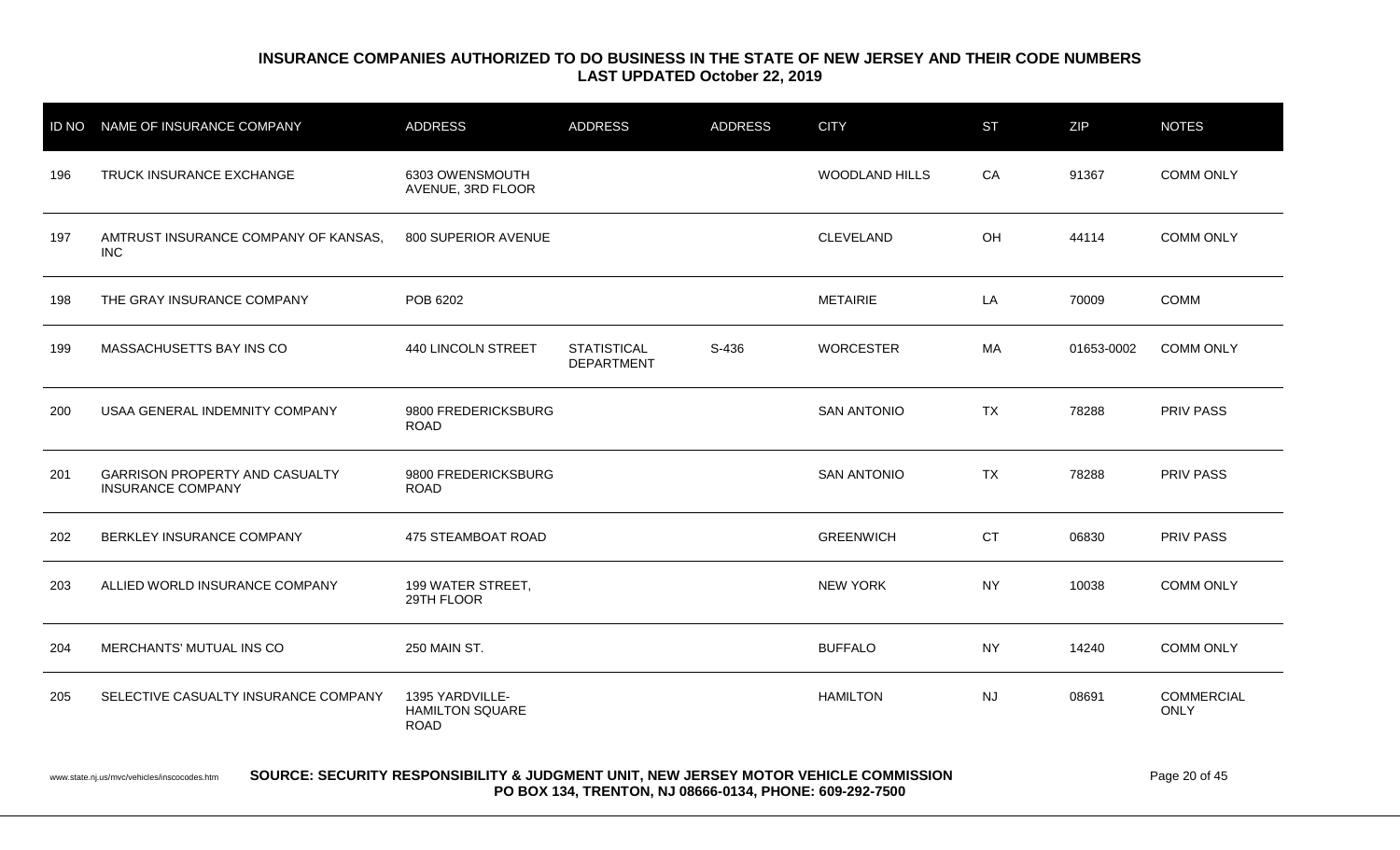|     | ID NO NAME OF INSURANCE COMPANY                            | <b>ADDRESS</b>                                           | <b>ADDRESS</b>   | <b>ADDRESS</b> | <b>CITY</b>           | <b>ST</b> | ZIP        | <b>NOTES</b>                     |
|-----|------------------------------------------------------------|----------------------------------------------------------|------------------|----------------|-----------------------|-----------|------------|----------------------------------|
| 206 | SELECTIVE FIRE & CASUALTY INSURANCE<br><b>COMPANY</b>      | 1395 YARDVILLE-<br><b>HAMILTON SQUARE</b><br><b>ROAD</b> |                  |                | <b>HAMILTON</b>       | <b>NJ</b> | 08691      | <b>COMM ONLY</b>                 |
| 207 | SELECTIVE INSURANCE COMPANY OF NEW<br><b>ENGLAND</b>       | 1395 YARDVILLE-<br><b>HAMILTON SQUARE</b><br><b>ROAD</b> |                  |                | <b>HAMILTON</b>       | <b>NJ</b> | 08691      | <b>COMM ONLY</b>                 |
| 208 | STARSTONE NATIONAL INSURANCE COMPANY                       | 116 JOHN ROBERT<br>THOMAS DRIVE, SUITE<br>A              |                  |                | <b>EXTON</b>          | PA        | 19341      | <b>COMM ONLY</b>                 |
| 209 | TOKIO MARINE AMERICA INSURANCE<br><b>COMPANY</b>           | 230 PARK AVENUE                                          |                  |                | <b>NEW YORK</b>       | <b>NY</b> | 10169      | <b>COMM ONLY</b>                 |
| 210 | SOMPO AMERICA FIRE & MARINE INSURANCE<br><b>COMPANY</b>    | 11405 NORTH<br><b>COMMUNITY HOUSE</b><br>ROAD, SUITE 600 |                  |                | <b>CHARLOTTE</b>      | NC        | 28277-1502 | <b>COMM ONLY</b>                 |
| 211 | FOREMOST SIGNATURE INSURANCE<br><b>COMPANY</b>             | 6303 OWENSMOUTH<br>AVENUE, 3RD FLOOR                     |                  |                | <b>WOODLAND HILLS</b> | CA        | 91367      | <b>COMM ONLY</b>                 |
| 212 | NY MARINE AND GENERAL INSURANCE<br><b>COMPANY</b>          |                                                          | 919 THRID AVENUE |                | <b>NEW YORK</b>       | <b>NY</b> | 10022      | <b>COMM ONLY</b>                 |
| 213 | PENNSYLVANIA NATIONAL SECURITY<br><b>INSURANCE COMPANY</b> | 2 NORTH SECOND<br><b>STREET</b>                          |                  |                | <b>HARRISBURG</b>     | PA        | 17101      | <b>COMMERCIAL</b><br><b>ONLY</b> |

www.state.nj.us/mvc/vehicles/inscocodes.htm **SOURCE: SECURITY RESPONSIBILITY & JUDGMENT UNIT, NEW JERSEY MOTOR VEHICLE COMMISSION** Page 21 of 45 **PO BOX 134, TRENTON, NJ 08666-0134, PHONE: 609-292-7500**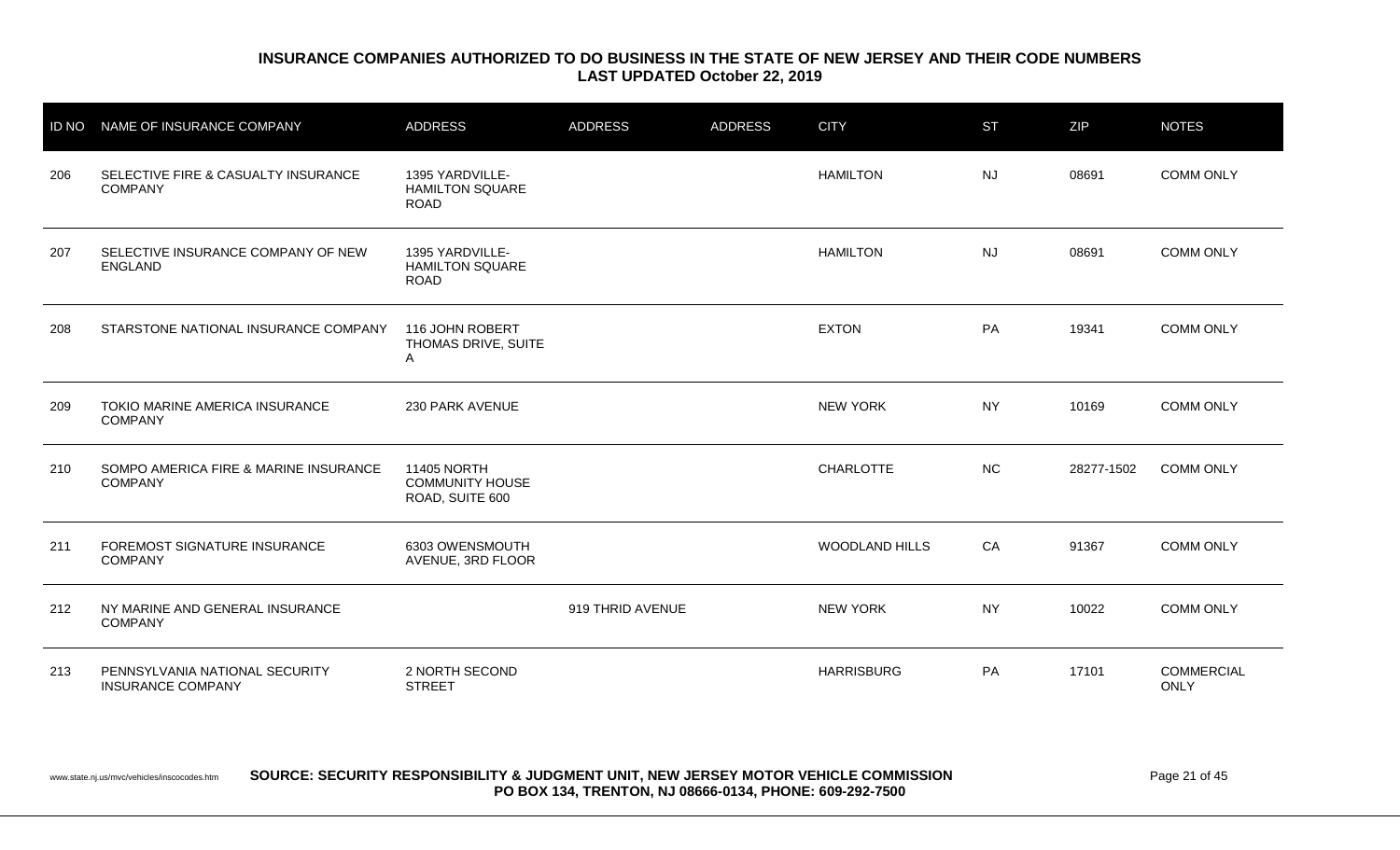| <b>ID NO</b> | NAME OF INSURANCE COMPANY                       | <b>ADDRESS</b>                        | <b>ADDRESS</b>    | <b>ADDRESS</b> | <b>CITY</b>             | <b>ST</b> | <b>ZIP</b> | <b>NOTES</b>                     |
|--------------|-------------------------------------------------|---------------------------------------|-------------------|----------------|-------------------------|-----------|------------|----------------------------------|
| 214          | AMERISURE MUTUAL INS CO                         | PO BOX 2060                           |                   |                | <b>FARMINGTON HILLS</b> | MI        | 48333-2060 | <b>COMM ONLY</b>                 |
| 215          | MERCHANTS PREFERRED INSURANCE<br><b>COMPANY</b> | 250 MAIN ST.                          |                   |                | <b>BUFFALO</b>          | <b>NY</b> | 14202      | <b>COMM ONLY</b>                 |
| 216          | FIRST FINANCIAL INSURANCE COMPANY               | 238 INTERNATIONAL RD                  |                   |                | <b>BURLINGTON</b>       | <b>NC</b> | 27215      | <b>COMM ONLY</b>                 |
| 217          | CSAA GENERAL INS CO                             | 3055 OAK RD                           |                   |                | <b>WALNUT CREEK</b>     | CA        | 94597      | PRIV PASS                        |
| 218          | HISCOX INSURANCE COMPANY                        | 233 NORTH MICHIGAN<br><b>AVENUE</b>   | <b>SUITE 1840</b> |                | <b>CHICAGO</b>          | IL.       | 60601      | <b>COMM ONLY</b>                 |
| 219          | UNION INSURANCE COMPANY                         | 4820 LAKE BROOK<br>DRIVE SUITE 300    |                   |                | <b>GLENN ALLEN</b>      | VA        | 23060      | <b>COMM ONLY</b>                 |
| 220          | CONTINENTAL WESTERN INSURANCE                   | 4820 LAKE BROOK<br>DRIVE SUITE 300    |                   |                | <b>GLENN ALLEN</b>      | VA        | 23060      | <b>COMM ONLY</b>                 |
| 221          | CONIFER INSURANCE COMPANY                       | 550 WEST MERRILL<br>STREET, SUITE 200 |                   |                | <b>BIRMINGHAM</b>       | MI        | 48009      | <b>COMM ONLY</b>                 |
| 222          | TECHNOLOGY INSURANCE COMPANY, INC               | 800 SUPERIOR AVENUE                   |                   |                | CLEVELAND               | OH        | 44114      | <b>COMMERCIAL</b><br><b>ONLY</b> |
| 223          | NOVA CASUALTY CO                                | 726 EXCHANGE STREET<br>STE 1020       |                   |                | <b>BUFFALO</b>          | <b>NY</b> | 14210      | <b>COMM ONLY</b>                 |

#### www.state.nj.us/mvc/vehicles/inscocodes.htm **SOURCE: SECURITY RESPONSIBILITY & JUDGMENT UNIT, NEW JERSEY MOTOR VEHICLE COMMISSION** Page 22 of 45 **PO BOX 134, TRENTON, NJ 08666-0134, PHONE: 609-292-7500**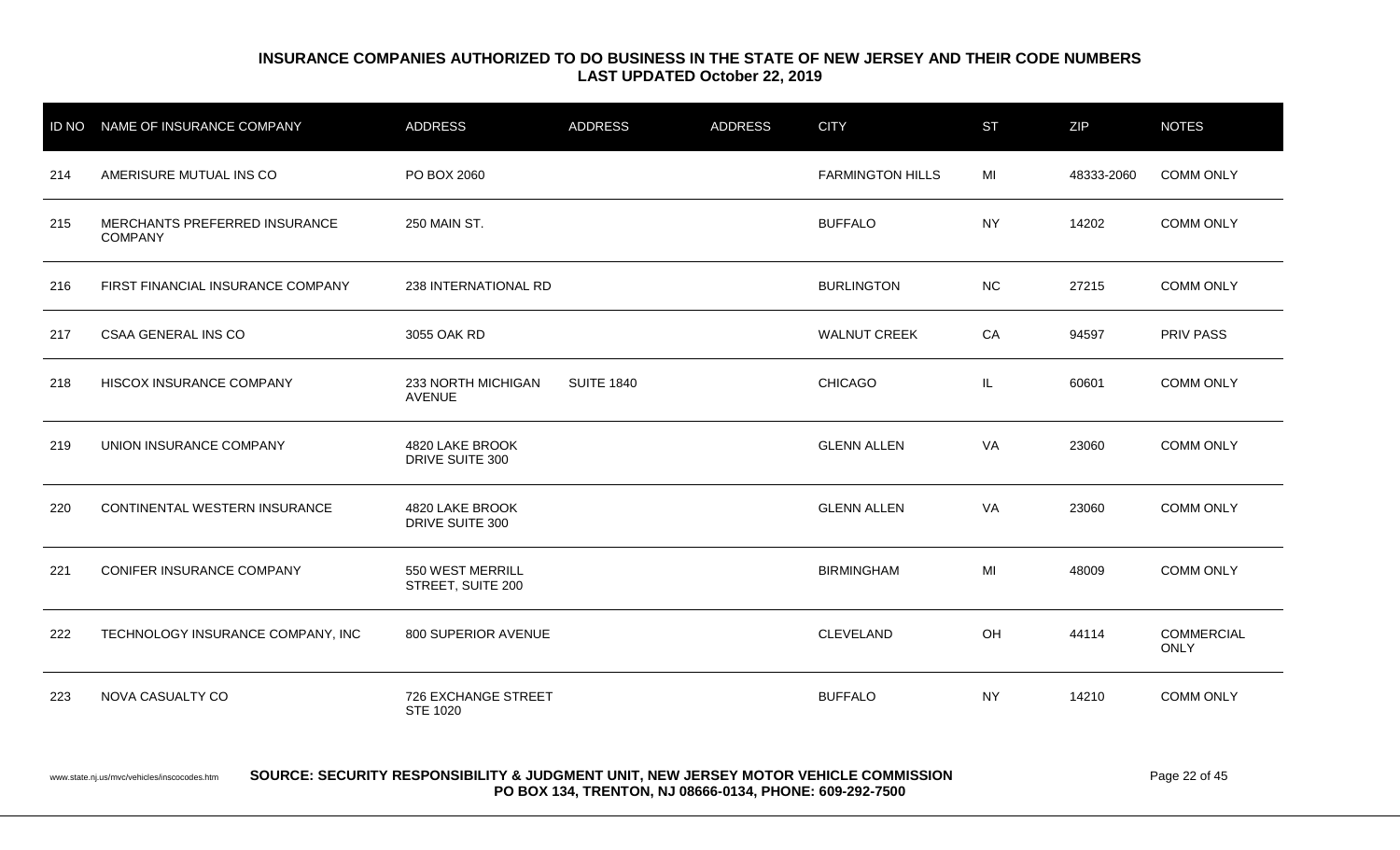|     | ID NO NAME OF INSURANCE COMPANY                          | ADDRESS                             | <b>ADDRESS</b> | <b>ADDRESS</b> | <b>CITY</b>        | <b>ST</b> | <b>ZIP</b> | <b>NOTES</b>     |
|-----|----------------------------------------------------------|-------------------------------------|----------------|----------------|--------------------|-----------|------------|------------------|
| 224 | NATIONAL FIRE INS CO OF HARTFORD                         | PO BOX 907                          |                |                | MONMOUTH JUNCTION  | <b>NJ</b> | 08852      | <b>COMM ONLY</b> |
| 225 | <b>TOPA INSURANCE COMPANY</b>                            | <b>PO BOX 686</b>                   |                |                | <b>VALLEY VIEW</b> | PA        | 17983      | <b>COMM ONLY</b> |
| 226 | BERKSHIRE HATHAWAY SPECIALTY<br><b>INSURANCE COMPANY</b> | 100 FEDERAL STREET<br>20TH FLR      |                |                | <b>BOSTON</b>      | MA        | 02110      | <b>COMM ONLY</b> |
| 227 | NATIONAL SURETY CORP                                     | 777 SAN MARIN DR                    |                |                | <b>NOVATO</b>      | CA        | 94998      | <b>COMM ONLY</b> |
| 228 | NATIONAL UNION FIRE INS CO OF<br><b>PITTSBURGH</b>       | 160 WATER ST., 23RD<br>FL.          |                |                | <b>NEW YORK</b>    | <b>NY</b> | 10038      | <b>COMM ONLY</b> |
| 229 | THE AMERICAN INSURANCE COMPANY                           | 777 SAN MARIN DRV                   |                |                | <b>NOVATO</b>      | CA        | 94998      | <b>COMM ONLY</b> |
| 230 | A-ONE COMMERCIAL INSURANCE RISK<br>RETENTION GROUP, INC. | 110 EAST 9TH STREET,<br>SUITE A1126 |                |                | <b>LOS ANGELES</b> | CA        | 90079      | <b>COMM ONLY</b> |
| 231 | CAPITOL INDEMNITY CORPORATION                            | 1600 ASPEN COMMONS                  |                |                | <b>MIDDLETON</b>   | WI        | 53562      | <b>COMM ONLY</b> |
| 232 | NETHERLANDS INSURANCE CO                                 | 175 BERKELEY ST                     |                |                | <b>BOSTON</b>      | MA        | 02117      | <b>COMM ONLY</b> |
| 233 | MIC GENERAL INSURANCE CORPORTATION                       | 30 N LA SALLE ST SUITE<br>2050      |                |                | <b>CHICAGO</b>     | IL.       | 60602      | <b>PRIV PASS</b> |
| 234 | UNITED SPECIALTY INSURANCE CO.                           | 1900 L. DON DODSON                  |                |                | <b>BEDFORD</b>     | <b>TX</b> | 76021      | <b>COMM ONLY</b> |
|     |                                                          |                                     |                |                |                    |           |            |                  |

#### www.state.nj.us/mvc/vehicles/inscocodes.htm **SOURCE: SECURITY RESPONSIBILITY & JUDGMENT UNIT, NEW JERSEY MOTOR VEHICLE COMMISSION** Page 23 of 45 **PO BOX 134, TRENTON, NJ 08666-0134, PHONE: 609-292-7500**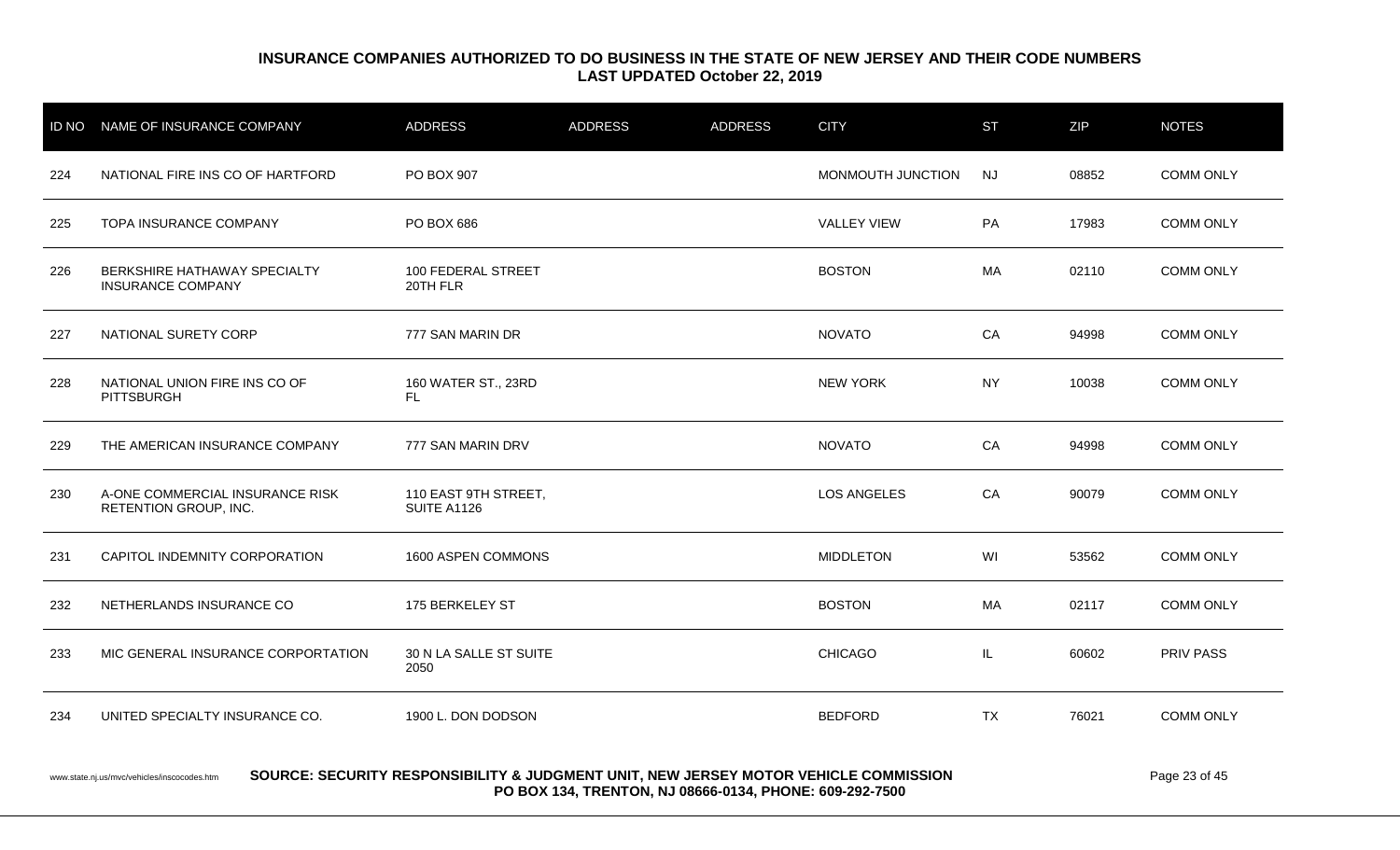|     | ID NO NAME OF INSURANCE COMPANY             | <b>ADDRESS</b>                                                                       | ADDRESS   | <b>ADDRESS</b> | <b>CITY</b>      | <b>ST</b> | <b>ZIP</b> | <b>NOTES</b>                          |
|-----|---------------------------------------------|--------------------------------------------------------------------------------------|-----------|----------------|------------------|-----------|------------|---------------------------------------|
|     |                                             | <b>DRIVE</b>                                                                         |           |                |                  |           |            |                                       |
| 235 | NEW HAMPSHIRE INSURANCE CO                  | 160 WATER ST., 23RD<br>FL.                                                           |           |                | <b>NEW YORK</b>  | <b>NY</b> | 10038      | <b>COMM ONLY</b>                      |
| 236 | NAVIGATORS INSURANCE CO                     | 6 INTERNATIONAL DR                                                                   |           |                | RYE BROOK        | <b>NY</b> | 10573      | <b>COMM ONLY</b>                      |
| 237 | <b>GREAT MIDWEST INSURANCE COMPANY</b>      | 800 GESSNER SUITE<br>600                                                             |           |                | <b>HOUSTON</b>   | <b>TX</b> | 77024      | <b>COMM ONLY</b>                      |
| 238 | <b>GENERALI UNITED STATES BRANCH</b>        | 1 LIBERTY PLAZA                                                                      |           |                | <b>NEW YORK</b>  | <b>NY</b> | 10006      | <b>COMM ONLY</b>                      |
| 239 | CINCINNATI CASUALTY COMPANY                 | 6200 SO GILMORE RD                                                                   |           |                | <b>FAIRFIELD</b> | OH        | 45014      | <b>COMM ONLY</b>                      |
| 240 | CINCINNATI INDEMNITY COMPANY                | 6200 SOUTH GILMORE<br><b>ROAD</b>                                                    |           |                | <b>FAIRFIELD</b> | OH        | 45014-5141 | <b>COMM ONLY</b>                      |
| 241 | HARFORD MUTUAL INS CO                       | 200 NORTH MAIN ST                                                                    |           |                | <b>BELAIR</b>    | MD        | 21014-3544 | <b>COMM ONLY</b>                      |
| 242 | HARTFORD UNDERWRITERS INS CO                | <b>HARTFORD PLAZA</b>                                                                |           |                | <b>HARTFORD</b>  | <b>CT</b> | 06115      | <b>COMM &amp; PRIV</b><br><b>PASS</b> |
| 243 | STONINGTON INS CO                           | 5801 TENNYSON<br>PARKWAY                                                             | SUITE 600 |                | <b>PLANO</b>     | <b>TX</b> | 75024      | <b>COMM ONLY</b>                      |
| 244 | STRATHMORE INSURANCE CO                     | 200 MADISON AVE                                                                      |           |                | <b>NEW YORK</b>  | <b>NY</b> | 10016-3904 | COMM ONLY                             |
|     | www.state.nj.us/mvc/vehicles/inscocodes.htm | SOURCE: SECURITY RESPONSIBILITY & JUDGMENT UNIT, NEW JERSEY MOTOR VEHICLE COMMISSION |           |                |                  |           |            | Page 24 of 45                         |

**PO BOX 134, TRENTON, NJ 08666-0134, PHONE: 609-292-7500**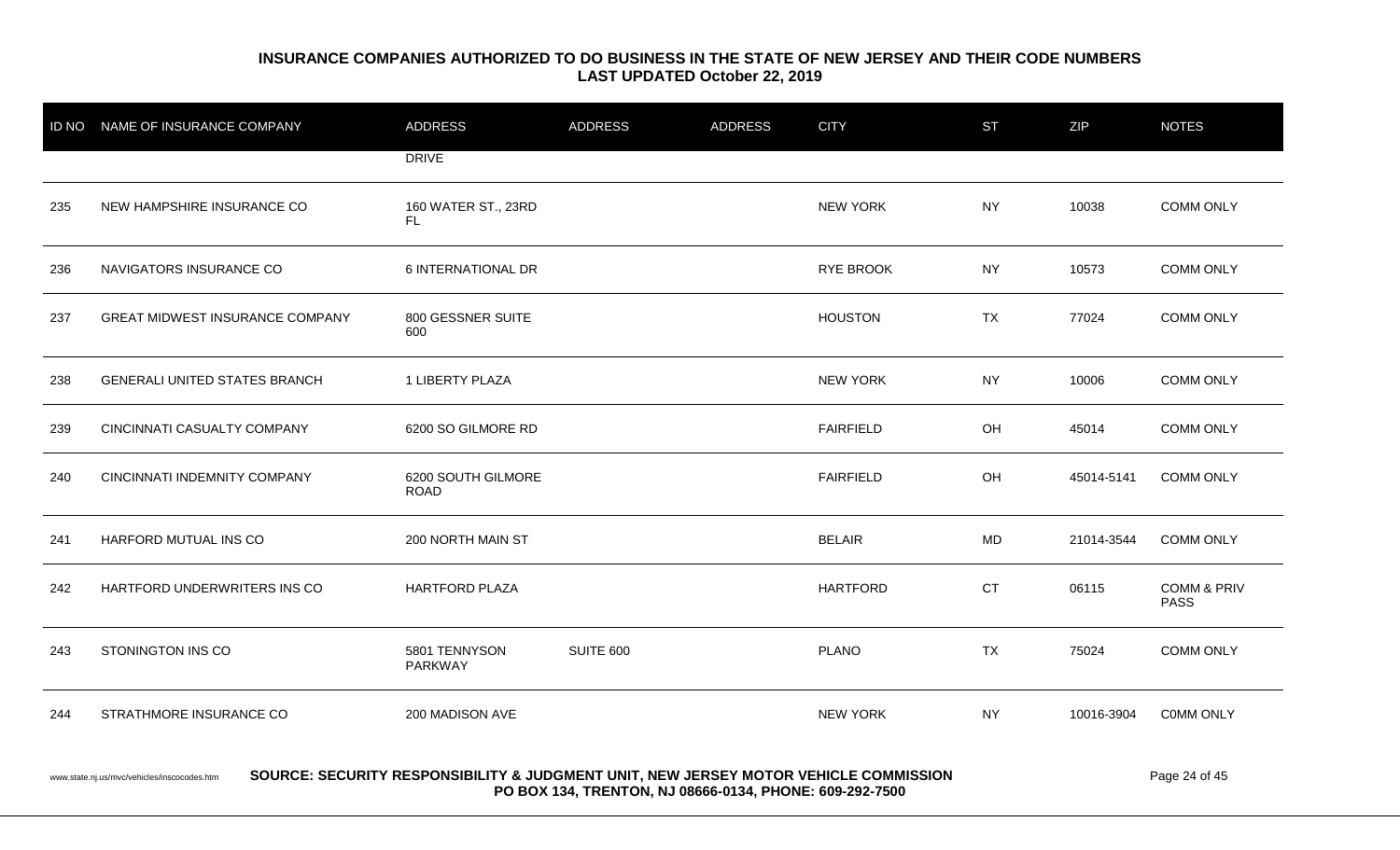|     | ID NO NAME OF INSURANCE COMPANY                  | <b>ADDRESS</b>                                                                           | <b>ADDRESS</b>              | <b>ADDRESS</b> | <b>CITY</b>          | <b>ST</b> | <b>ZIP</b> | <b>NOTES</b>     |
|-----|--------------------------------------------------|------------------------------------------------------------------------------------------|-----------------------------|----------------|----------------------|-----------|------------|------------------|
| 245 | COMMERCIAL HIRECAR INSURANCE<br>COMPANY, RRG     | 610-618 WEST SAINT<br><b>GEORGE AVENUE</b>                                               |                             |                | <b>LINDEN</b>        | <b>NJ</b> | 07036      | <b>COMM ONLY</b> |
| 246 | METROPOLITAN GENERAL INSURANCE<br><b>COMPANY</b> | 9797 SPRINGBORO PIKE                                                                     |                             |                | <b>DAYTON</b>        | OH        | 45448      | <b>PRIV PASS</b> |
| 247 | CLEAR BLUE INSURANCE CO                          | <b>B7 TABONUCO STREET</b>                                                                |                             |                | <b>GUAYNABO</b>      | <b>PR</b> | 00968      | <b>COMM ONLY</b> |
| 248 | NORTHBROOK INDEMNITY CO                          | <b>TAX ADMINISTRATION</b><br>514A                                                        | 385 WASHINGTON<br>ST.       |                | <b>ST PAUL</b>       | <b>MN</b> | 55102      | <b>COMM ONLY</b> |
| 249 | MIDDLESEX INSURANCE COMPANY                      | 1800 NORTHPOINT<br><b>DRIVE</b>                                                          |                             |                | <b>STEVENS POINT</b> | WI        | 54481      | PRIV PASS        |
| 250 | NORTH RIVER INSURANCE CO                         | 305 MADISON AVE.                                                                         | PO BOX 1963                 |                | <b>MORRISTOWN</b>    | <b>NJ</b> | 07960      | <b>COMM ONLY</b> |
| 251 | CRESTBROOK INSURANCE COMPANY                     | 401 N FRONT ST. STE.<br>250                                                              |                             |                | <b>COLUMBUS</b>      | OH        | 43215      | PRIV PASS        |
| 252 | INTREPID INSURANCE COMPANY                       | 10851 MASTIN BLVD<br><b>SUITE 200</b>                                                    |                             |                | <b>OVERLAND PARK</b> | KS        | 66210      | <b>COMM ONLY</b> |
| 253 | DISCOVER PROPERTY & CASUALTY INS CO              | <b>TAX ADMINISTRATION</b><br>514A                                                        | 385 WASHINGTON<br><b>ST</b> |                | <b>ST PAUL</b>       | <b>MN</b> | 55102      | <b>COMM ONLY</b> |
| 254 | NATIONAL AMERICAN INSURANCE COMPANY              | PO BOX 9                                                                                 |                             |                | CHANDLER             | OK        | 74834      | <b>COMM ONLY</b> |
|     |                                                  | ASUBAE, AFAIIBITY BEABANAIBILITY A. UIBANENT UNIT, NEW JEBAEV NATAB VELIJALE AANNIAAIAN. |                             |                |                      |           |            | $    -$          |

www.state.nj.us/mvc/vehicles/inscocodes.htm **SOURCE: SECURITY RESPONSIBILITY & JUDGMENT UNIT, NEW JERSEY MOTOR VEHICLE COMMISSION** Page 25 of 45 **PO BOX 134, TRENTON, NJ 08666-0134, PHONE: 609-292-7500**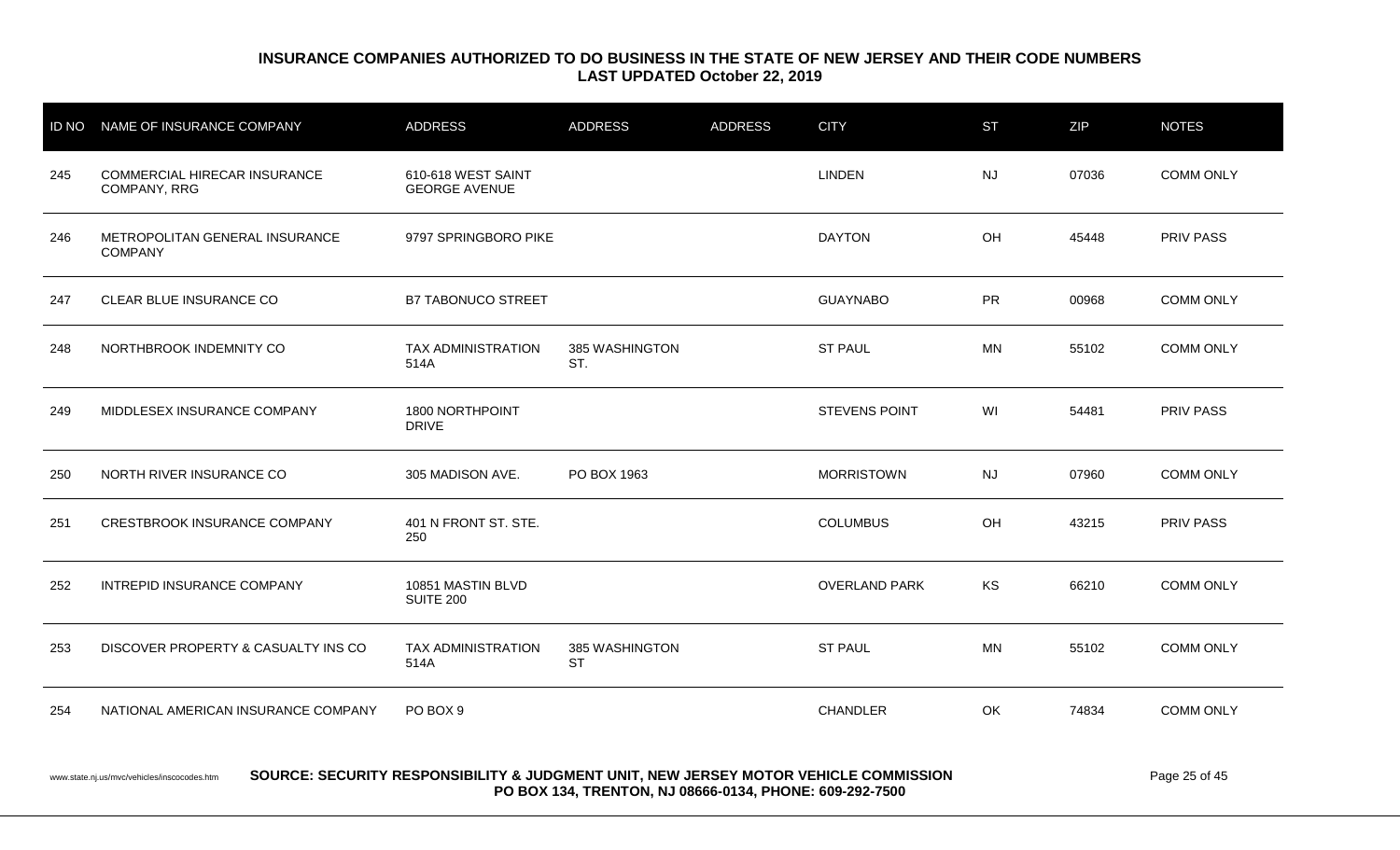| <b>ID NO</b> | NAME OF INSURANCE COMPANY                            | <b>ADDRESS</b>                          | <b>ADDRESS</b>   | <b>ADDRESS</b> | <b>CITY</b>          | <b>ST</b> | <b>ZIP</b> | <b>NOTES</b>     |
|--------------|------------------------------------------------------|-----------------------------------------|------------------|----------------|----------------------|-----------|------------|------------------|
| 255          | COUNTY HALL INSURANCE COMPANY RRG                    | 3621 MONTEVERDE<br><b>DRV</b>           |                  |                | <b>LINCOLN</b>       | CA        | 95648      | <b>COMM ONLY</b> |
| 256          | ACCIDENT FUND INSURANCE COMPANY OF<br><b>AMERICA</b> | 200 N. GRAND AVE.                       |                  |                | LANSING              | MI        | 48901-7990 | <b>COMM ONLY</b> |
| 257          | NORTHWESTERN NATIONAL INS CO                         | 9277 CENTRE POINTE<br><b>DRIVE</b>      | <b>SUITE 140</b> |                | <b>WEST CHESTER</b>  | OH        | 45069      | <b>COMM ONLY</b> |
| 258          | METROMILE INSURANCE COMPANY                          | 690 FOLSOM ST. STE<br>200               |                  |                | <b>SAN FRANCISCO</b> | CA        | 94107      | <b>PRIV PASS</b> |
| 259          | SAGAMORE INSURANCE COMPANY                           | 111 CONGRESSIONAL<br>BLVD, SUITE 500    |                  |                | CARMEL               | IN        | 46032      | <b>COMM ONLY</b> |
| 260          | RIVERPORT INSURANCE COMPANY                          | 1250 EAST DIEHL ROAD,<br>SUITE 200      |                  |                | NAPERVILLE           | IL        | 60563      | <b>COMM ONLY</b> |
| 261          | AMERICAN BUILDERS INSURANCE COMPANY<br><b>RRG</b>    | 800 OAK RIDGE<br>TURNPIKE, SUITE A-100  |                  |                | OAK RIDGE            | <b>TN</b> | 37830      | <b>COMM ONLY</b> |
| 262          | CUSA RISK RETENTION GROUP, INC                       | 76 ST. PAUL STREET,<br><b>SUITE 500</b> |                  |                | <b>BURLINGTON</b>    | VT        | 05401      | <b>COMM ONLY</b> |
| 263          | OLD REPUBLIC INS CO                                  | 414 WEST PITTSBURGH<br><b>ST</b>        |                  |                | <b>GREENBURY</b>     | PA        | 15601      | <b>COMM ONLY</b> |

www.state.nj.us/mvc/vehicles/inscocodes.htm **SOURCE: SECURITY RESPONSIBILITY & JUDGMENT UNIT, NEW JERSEY MOTOR VEHICLE COMMISSION** Page 26 of 45 **PO BOX 134, TRENTON, NJ 08666-0134, PHONE: 609-292-7500**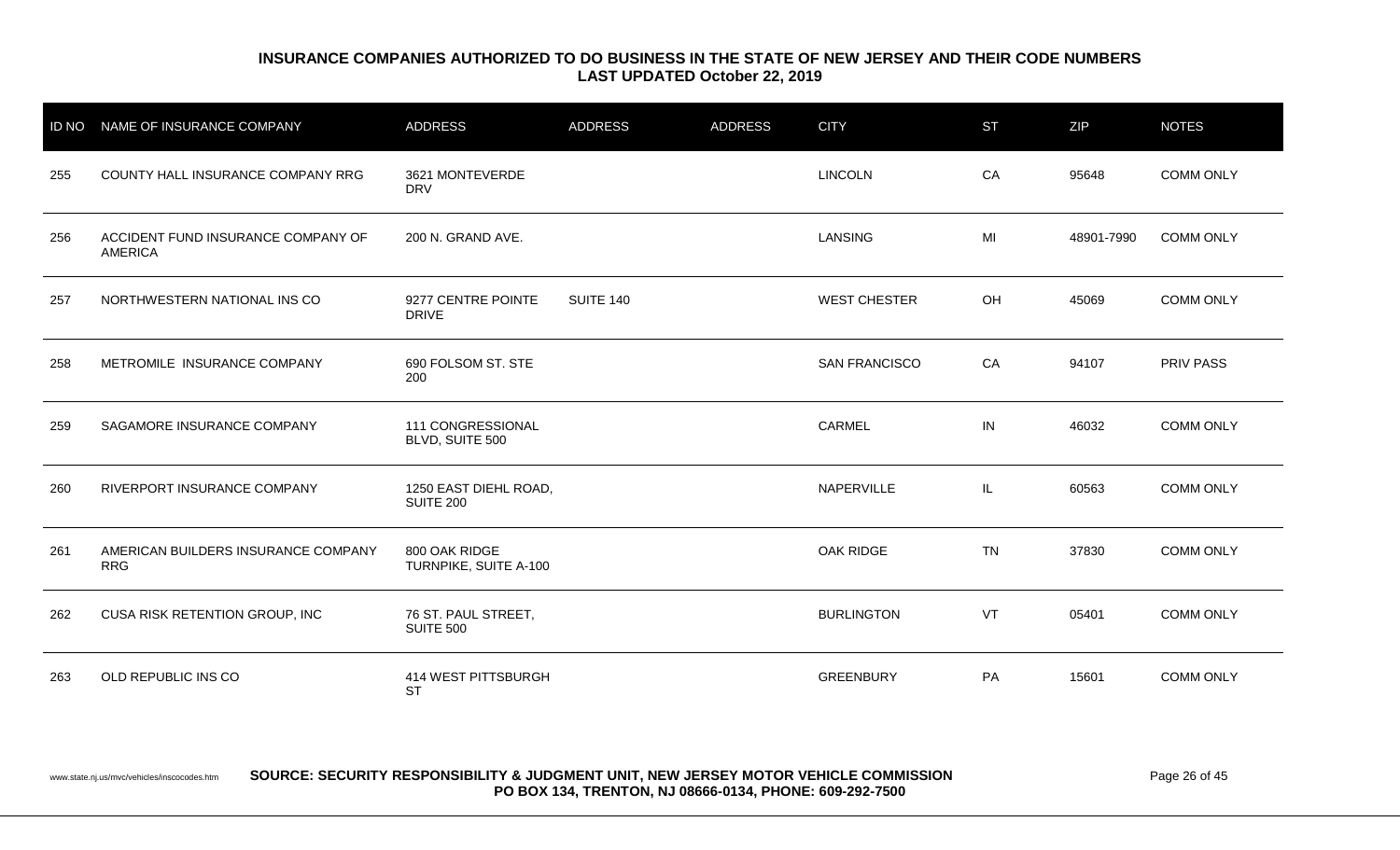|                                                                                                                                                      | ID NO NAME OF INSURANCE COMPANY                                       | <b>ADDRESS</b>                      | ADDRESS                       | <b>ADDRESS</b>    | <b>CITY</b>      | <b>ST</b> | <b>ZIP</b> | <b>NOTES</b>                          |
|------------------------------------------------------------------------------------------------------------------------------------------------------|-----------------------------------------------------------------------|-------------------------------------|-------------------------------|-------------------|------------------|-----------|------------|---------------------------------------|
| 264                                                                                                                                                  | UNIVERSAL CASUALTY RISK RETENTION<br><b>GROUP INC</b>                 | 380 N. BROADWAY, #400               |                               |                   | <b>JERICHO</b>   | <b>NY</b> | 11753      | <b>COMM ONLY</b>                      |
| 268                                                                                                                                                  | PACIFIC INDEMNITY CO                                                  | 15 MOUNTAIN VIEW RD,<br>PO BOX 1615 |                               |                   | <b>WARREN</b>    | <b>NJ</b> | 07061      | <b>COMM &amp; PRIV</b><br><b>PASS</b> |
| 269                                                                                                                                                  | AMERICAN MODERN PROPERTY AND<br>CASUALTY INSURANCE COMPANY            | 7000 MIDLAND BLVD.                  |                               |                   | <b>AMELIA</b>    | OH        | 45102      | <b>PRIV PASS</b>                      |
| 270                                                                                                                                                  | AMERICAN TRANSPORTATION GROUP<br>INSURANCE RISK RETENTION GROUP, INC. | P O BOX 1950                        |                               |                   | <b>CUPERTINO</b> | CA        | 95015      | <b>COMM ONLY</b>                      |
| 271                                                                                                                                                  | BLACKBOARD INSURANCE COMPANY                                          | 120 BROADWAY, 17TH<br><b>FLOOR</b>  |                               |                   | <b>NEW YORK</b>  | <b>NY</b> | 10271      | <b>COMM ONLY</b>                      |
| 272                                                                                                                                                  | ROMULUS INSURANCE RRG                                                 | UNITED ROAD<br><b>SERVICES</b>      | 10701 MIDDLEBELT<br><b>RD</b> |                   | <b>ROMULUS</b>   | MI        | 48174      | <b>COMM ONLY</b>                      |
| 273                                                                                                                                                  | MILFORD CASUALTY INSURANCE COMPANY                                    | 800 SUPERIOR AVENUE                 |                               |                   | <b>CLEVELAND</b> | OH        | 44114      | <b>COMM ONLY</b>                      |
| 274                                                                                                                                                  | CONTRACTORS BONDING AND INSURANCE<br><b>COMPANY</b>                   | 9025 N. LINDBERGH<br><b>DRIVE</b>   |                               |                   | <b>PEORIA</b>    | IL.       | 61615      | <b>COMM ONLY</b>                      |
| 275                                                                                                                                                  | TRI-STATE INSURANCE COMPANY OF<br><b>MINNESOTA</b>                    | 11201 DOUGLAS AVE                   |                               |                   | <b>URBANDALE</b> | IA        | 50322      | <b>COMM ONLY</b>                      |
| 276                                                                                                                                                  | PENNSYLVANIA LUMBERMENS MUTUAL INS CO ONE COMMERCE                    |                                     | 200 MARKET                    | <b>SUITE 1200</b> | PHILADELPHIA     | PA        | 19103      | <b>COMM ONLY</b>                      |
| SOURCE: SECURITY RESPONSIBILITY & JUDGMENT UNIT, NEW JERSEY MOTOR VEHICLE COMMISSION<br>Page 27 of 45<br>www.state.nj.us/mvc/vehicles/inscocodes.htm |                                                                       |                                     |                               |                   |                  |           |            |                                       |

**PO BOX 134, TRENTON, NJ 08666-0134, PHONE: 609-292-7500**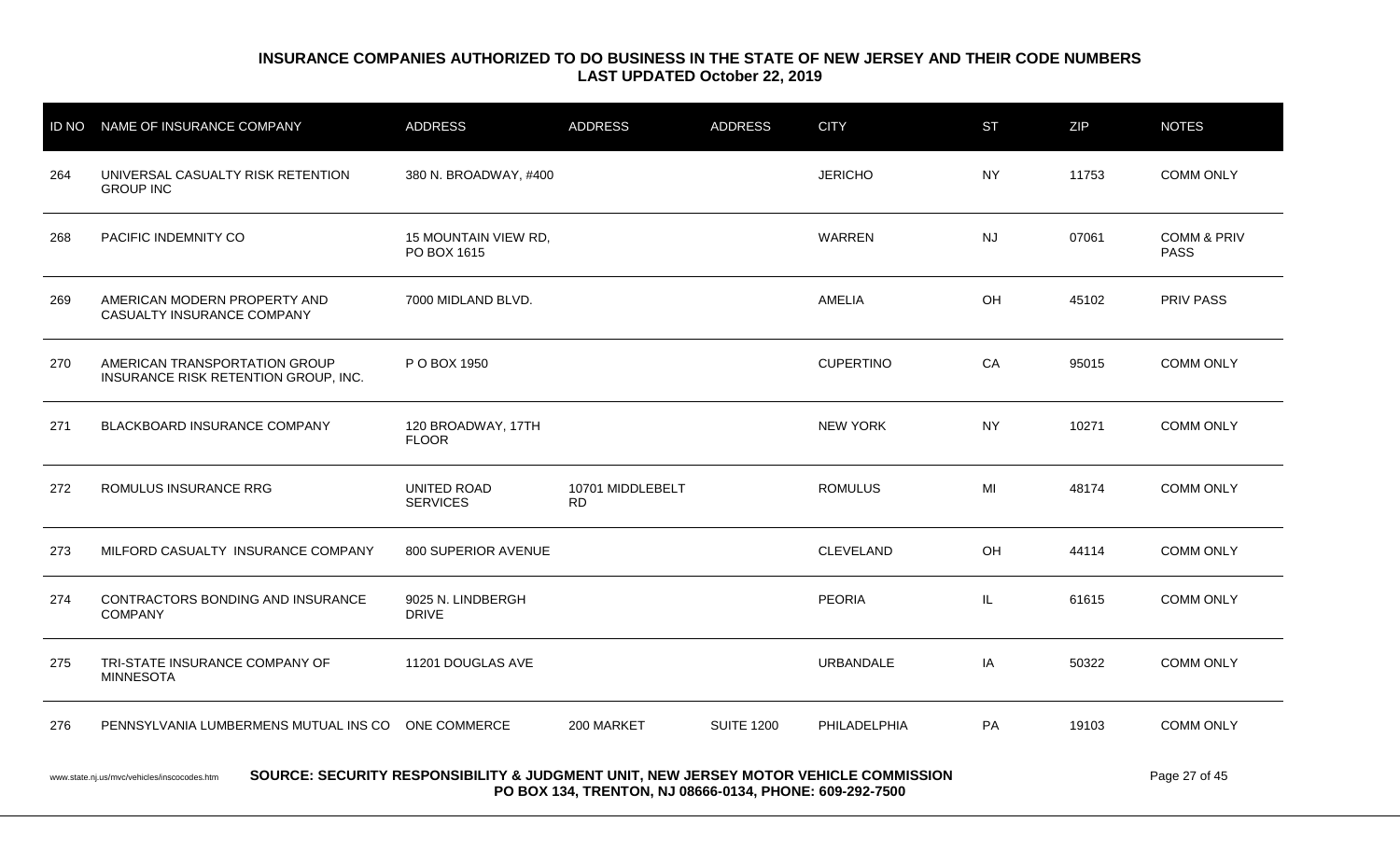| <b>ID NO</b> | NAME OF INSURANCE COMPANY                                       | <b>ADDRESS</b>       | <b>ADDRESS</b> | <b>ADDRESS</b> | <b>CITY</b>        | <b>ST</b> | ZIP        | <b>NOTES</b>                          |
|--------------|-----------------------------------------------------------------|----------------------|----------------|----------------|--------------------|-----------|------------|---------------------------------------|
|              |                                                                 | SQUARE               | <b>STREET</b>  |                |                    |           |            |                                       |
| 278          | PENN MILLERS INSURANCE CO.                                      | PO BOX P             |                |                | WILKERS-BARRE      | PA        | 18773-0016 | <b>COMM ONLY</b>                      |
| 279          | PENNSYLVANIA NATIONAL MUTUAL CASUALTY<br>INS CO CASUALTY INS CO | 2 NORTH 2ND ST       |                |                | <b>HARRISBURG</b>  | PA        | 17101      | <b>COMM ONLY</b>                      |
| 280          | PHILADELPHIA INDEMNITY INS CO                                   | 1 BALA PLAZA STE 100 |                |                | <b>BALA CYNWYD</b> | PA        | 19004      | <b>COMM &amp; PRIV</b><br><b>PASS</b> |
| 281          | EMC PROPERTY & CASUALTY COMPANY                                 | 717 MULBERRY ST.     |                |                | <b>DES MOINES</b>  | IA        | 50309      | <b>COMM ONLY</b>                      |
| 282          | PHOENIX INSURANCE CO                                            | 1 TOWER SQUARE       |                |                | <b>HARTFORD</b>    | <b>CT</b> | 06115      | <b>COMM ONLY</b>                      |
| 283          | <b>EMCASCO INSURANCE COMPANY</b>                                | 717 MULBERY ST.      |                |                | <b>DES MOINES</b>  | IA        | 50309      | <b>COMM ONLY</b>                      |
| 284          | ATLANTIC SPECIALTY INS CO                                       | ONE BEACON LANE      |                |                | <b>CANTON</b>      | МA        | 02021-1030 | <b>COMM ONLY</b>                      |
| 285          | UNION INSURANCE COMPANY OF<br>PROVIDENCE                        | 717 MULBERRY ST.     |                |                | <b>DES MOINES</b>  | IA        | 50309      | <b>COMM ONLY</b>                      |
| 286          | UNITED FIRE & CASUALTY COMPANY                                  | P.O. BOX 278         |                |                | <b>PENNIGTON</b>   | <b>NJ</b> | 08534      | <b>COMM ONLY</b>                      |
| 287          | PREFERRED MUTUAL INS CO                                         | ONE PREFERRED WAY    |                |                | <b>NEW BERLIN</b>  | NY.       | 13411-1189 | <b>COMM ONLY</b>                      |

www.state.nj.us/mvc/vehicles/inscocodes.htm **SOURCE: SECURITY RESPONSIBILITY & JUDGMENT UNIT, NEW JERSEY MOTOR VEHICLE COMMISSION** Page 28 of 45 **PO BOX 134, TRENTON, NJ 08666-0134, PHONE: 609-292-7500**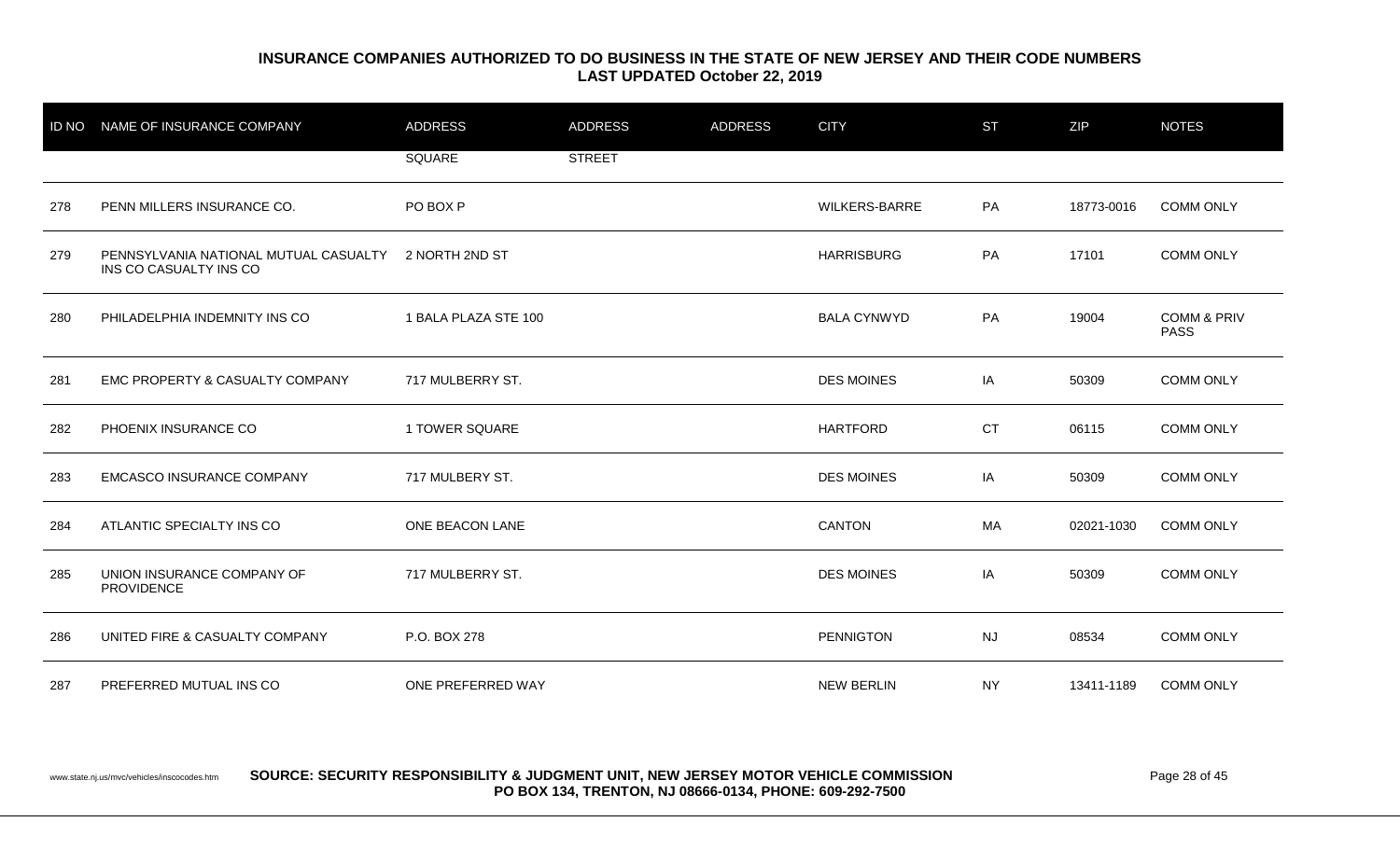| <b>ID NO</b> | NAME OF INSURANCE COMPANY         | <b>ADDRESS</b>                       | <b>ADDRESS</b>           | <b>ADDRESS</b> | <b>CITY</b>            | <b>ST</b> | ZIP        | <b>NOTES</b>                     |
|--------------|-----------------------------------|--------------------------------------|--------------------------|----------------|------------------------|-----------|------------|----------------------------------|
| 288          | GUIDEONE MUTUAL INS CO            | 1111 ASHWORTH ROAD                   |                          |                | <b>WEST DES MOINES</b> | IA        | 50265      | <b>COMM ONLY</b>                 |
| 289          | VAULT RECIPROCAL EXCHANGE         | 300 1ST AVENUE S<br><b>SUITE 401</b> |                          |                | ST PETERSBURG          | FL.       | 33701      | <b>PRIV PASS</b><br>727-440-3561 |
| 292          | <b>WESTPORT INSURANCE CO</b>      | 5200 METCALF AVE.                    |                          |                | <b>OVERLAND PARK</b>   | KS        | 66201      | <b>COMM ONLY</b>                 |
| 307          | ST PAUL FIRE & MARINE INS CO      | 385 WASHINGTON ST                    |                          |                | <b>ST PAUL</b>         | MN        | 55102      | <b>COMM ONLY</b>                 |
| 308          | ST PAUL MERCURY INS CO            | 385 WASHINGTON ST                    |                          |                | <b>ST PAUL</b>         | MN        | 55102      | <b>COMM ONLY</b>                 |
| 312          | <b>GREAT DIVIDE INSURANCE CO</b>  | 7233 EAST BUTHERUS<br><b>DR</b>      |                          |                | SCOTTSDALE             | AZ        | 85260      | <b>COMM ONLY</b>                 |
| 315          | ENCOMPASS INSURANCE CO OF NJ      | 1100 CORNWALL RD                     |                          |                | MONMOUTH JUNCTION      | <b>NJ</b> | 08852      | PRIV PASS                        |
| 322          | HUDSON INSURANCE CO               | 17 STATE ST, 29TH FL                 |                          |                | <b>NEW YORK</b>        | <b>NY</b> | 10004      | <b>COMM ONLY</b>                 |
| 332          | MITSUI SUMITOMO INS CO OF AMERICA | PO BOX 4602                          | 15 INDEPENDENCE<br>BLVD. |                | WARREN                 | <b>NJ</b> | 07059-4602 | <b>COMM ONLY</b>                 |
| 335          | RLI INSURANCE CO.                 | 9025 NORTH<br><b>LINDBERGH DR</b>    |                          |                | <b>PEORIA</b>          | IL.       | 61615-1431 | <b>COMM ONLY</b>                 |

www.state.nj.us/mvc/vehicles/inscocodes.htm **SOURCE: SECURITY RESPONSIBILITY & JUDGMENT UNIT, NEW JERSEY MOTOR VEHICLE COMMISSION** Page 29 of 45 **PO BOX 134, TRENTON, NJ 08666-0134, PHONE: 609-292-7500**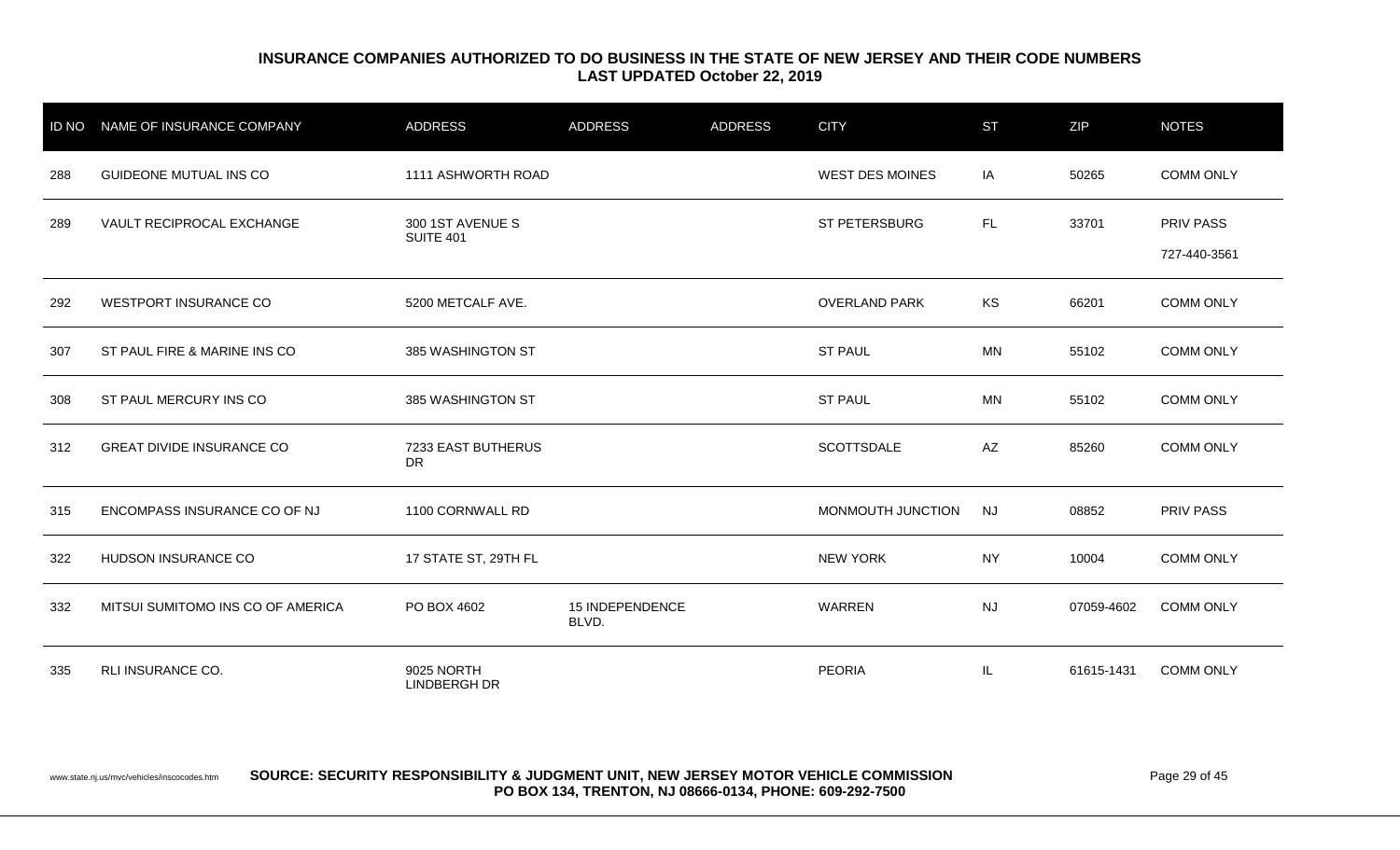| <b>ID NO</b> | NAME OF INSURANCE COMPANY                             | <b>ADDRESS</b>                    | <b>ADDRESS</b> | <b>ADDRESS</b> | <b>CITY</b>        | <b>ST</b> | <b>ZIP</b> | <b>NOTES</b>     |
|--------------|-------------------------------------------------------|-----------------------------------|----------------|----------------|--------------------|-----------|------------|------------------|
| 338          | TOKIO MARINE & NICHIDO FIRE INS CO LTD<br>(US BRANCH) | 230 PARK AVE                      |                |                | <b>NEW YORK</b>    | NY.       | 10169      | <b>COMM ONLY</b> |
| 341          | TRAVELERS PROPERTY CASUALTY CO OF<br><b>AMERICA</b>   | ONE TOWER SQUARE                  |                |                | <b>HARTFORD</b>    | <b>CT</b> | 06183      | <b>COMM ONLY</b> |
| 342          | TRANSCONTINENTAL INS CO                               | 333 SOUTH WABASH<br><b>STREET</b> |                |                | <b>CHICAGO</b>     | IL.       | 60604      | <b>COMM ONLY</b> |
| 343          | <b>TRANSPORTATION INS CO</b>                          | 333 SOUTH WABASH<br>AVE           |                |                | <b>CHICAGO</b>     | IL.       | 60604      | <b>COMM ONLY</b> |
| 344          | TRAVELERS' INDEMNITY CO                               | PO BOX 6000                       |                |                | <b>GLEN FALLS</b>  | <b>NY</b> | 12801      | <b>COMM ONLY</b> |
| 347          | TWIN CITY FIRE INS CO                                 | <b>HARTFORD PLAZA</b>             |                |                | <b>HARTFORD</b>    | <b>CT</b> | 06117      | <b>COMM ONLY</b> |
| 348          | TWIN LIGHT INSURANCE CO                               | PO BOX 1427                       |                |                | <b>NEWARK</b>      | <b>NJ</b> | 07101-1427 | <b>PRIV PASS</b> |
| 355          | UNITED SERVICES AUTOMOBILE ASSOC                      | 9800 FREDERICKSBURG<br><b>RD</b>  |                |                | <b>SAN ANTONIO</b> | <b>TX</b> | 78288      | <b>PRIV PASS</b> |
| 357          | UNITED STATES FIDELITY & GUARANTY CO                  | 385 WASHINGTON ST.                |                |                | <b>ST PAUL</b>     | <b>MN</b> | 55102-1396 | <b>COMM ONLY</b> |
| 358          | UNITED STATES FIRE INS CO                             | 305 MADISON AVE.                  | PO BOX 1973    |                | <b>MORRISTOWN</b>  | <b>NJ</b> | 07960      | <b>COMM ONLY</b> |

www.state.nj.us/mvc/vehicles/inscocodes.htm **SOURCE: SECURITY RESPONSIBILITY & JUDGMENT UNIT, NEW JERSEY MOTOR VEHICLE COMMISSION** Page 30 of 45 **PO BOX 134, TRENTON, NJ 08666-0134, PHONE: 609-292-7500**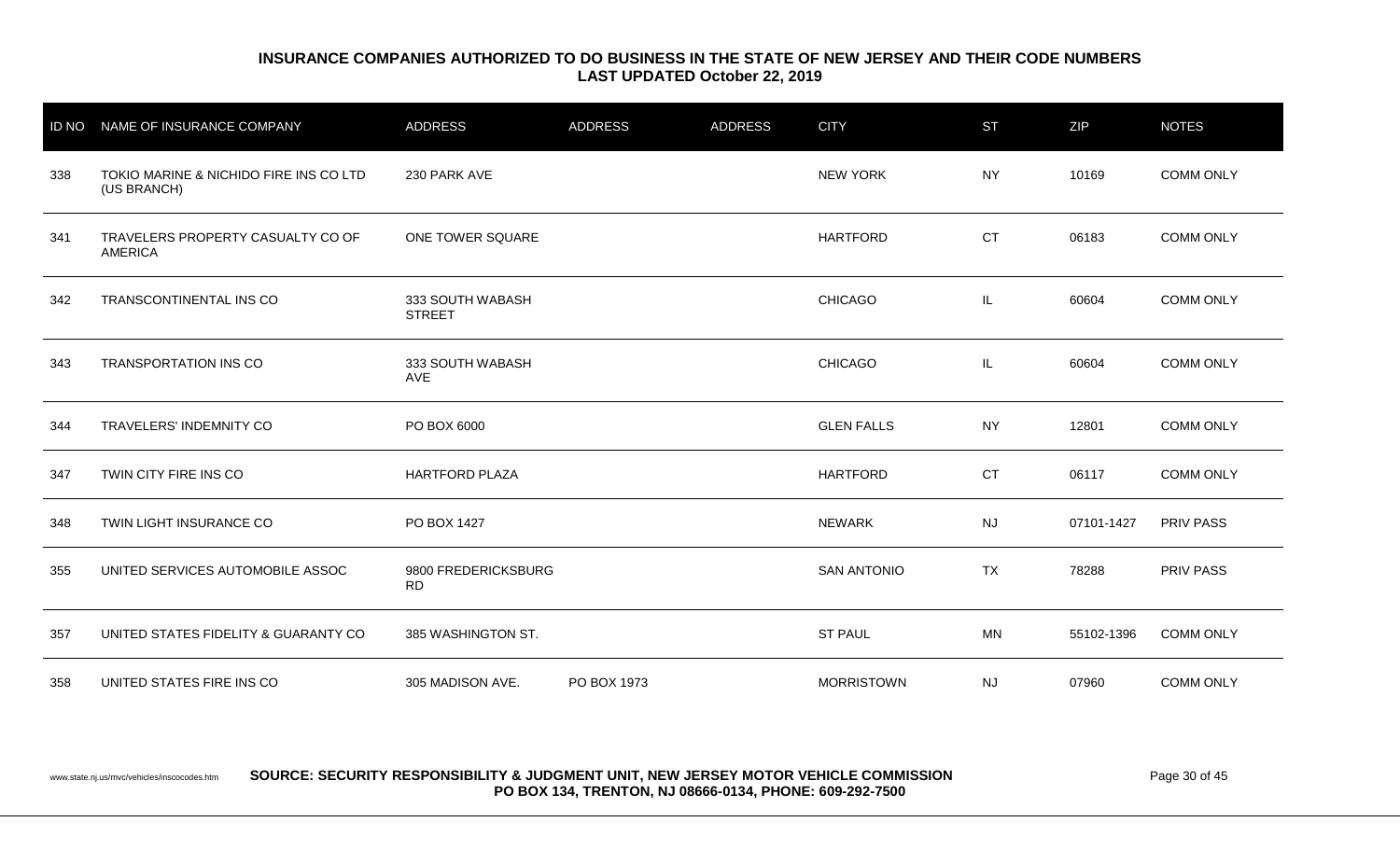|     | ID NO NAME OF INSURANCE COMPANY | <b>ADDRESS</b>                    | <b>ADDRESS</b>              | <b>ADDRESS</b> | <b>CITY</b>        | <b>ST</b>       | ZIP        | <b>NOTES</b>                          |
|-----|---------------------------------|-----------------------------------|-----------------------------|----------------|--------------------|-----------------|------------|---------------------------------------|
| 360 | FOUNDERS INSURANCE CO           | TWO NORTH SECOND<br><b>ST</b>     | PO BOX 2361                 |                | <b>HARRISBURG</b>  | PA              | 17105      | PRIV PASS                             |
| 364 | UTICA MUTUAL INSURANCE CO       | PO BOX 530                        |                             |                | <b>UTICA</b>       | <b>NY</b>       | 13503      | <b>COMM ONLY</b>                      |
| 366 | VALLEY FORGE INSURANCE CO       | 333 SOUTH WABASH<br><b>AVENUE</b> |                             |                | <b>CHICAGO</b>     | IL              | 60604      | <b>COMM ONLY</b>                      |
| 367 | XL INSURANCE AMERICA INC        | 1201 N MARKET ST, STE<br>501      |                             |                | <b>WILMINGTON</b>  | DE              | 19801      | <b>COMM ONLY</b>                      |
| 368 | VIGILANT INSURANCE CO           | 55 WATER ST                       |                             |                | <b>NEW YORK</b>    | <b>NY</b>       | 10041      | <b>COMM &amp; PRIV</b><br><b>PASS</b> |
| 370 | WAUSAU UNDERWRITERS INS CO      | PO BOX 8017                       |                             |                | WAUSAU             | WI              | 54402      | <b>COMM ONLY</b>                      |
| 372 | WESTCHESTER FIRE INSURANCE CO   | WAO4R                             | 436 WALNUT<br><b>STREET</b> | P.O.BOX 1000   | PHILADELPHIA       | PA              | 19106      | <b>COMM ONLY</b>                      |
| 374 | WAUSAU BUSINESS INS CO          | PO BOX 8017                       |                             |                | WAUSAU             | WI              | 54401-8017 | <b>COMM ONLY</b>                      |
| 375 | WILSHIRE INSURANCE CO           | OBERLIN RD, PO BOX<br>10800       |                             |                | <b>RALEIGH</b>     | <b>NC</b>       | 27605      | <b>COMM ONLY</b>                      |
| 376 | REGENT INSURANCE COMPANY        | ONE GENERAL DRIVE                 |                             |                | <b>SUN PRAIRIE</b> | WISCONSIN 53596 |            | <b>COMM ONLY</b>                      |

#### www.state.nj.us/mvc/vehicles/inscocodes.htm **SOURCE: SECURITY RESPONSIBILITY & JUDGMENT UNIT, NEW JERSEY MOTOR VEHICLE COMMISSION** Page 31 of 45 **PO BOX 134, TRENTON, NJ 08666-0134, PHONE: 609-292-7500**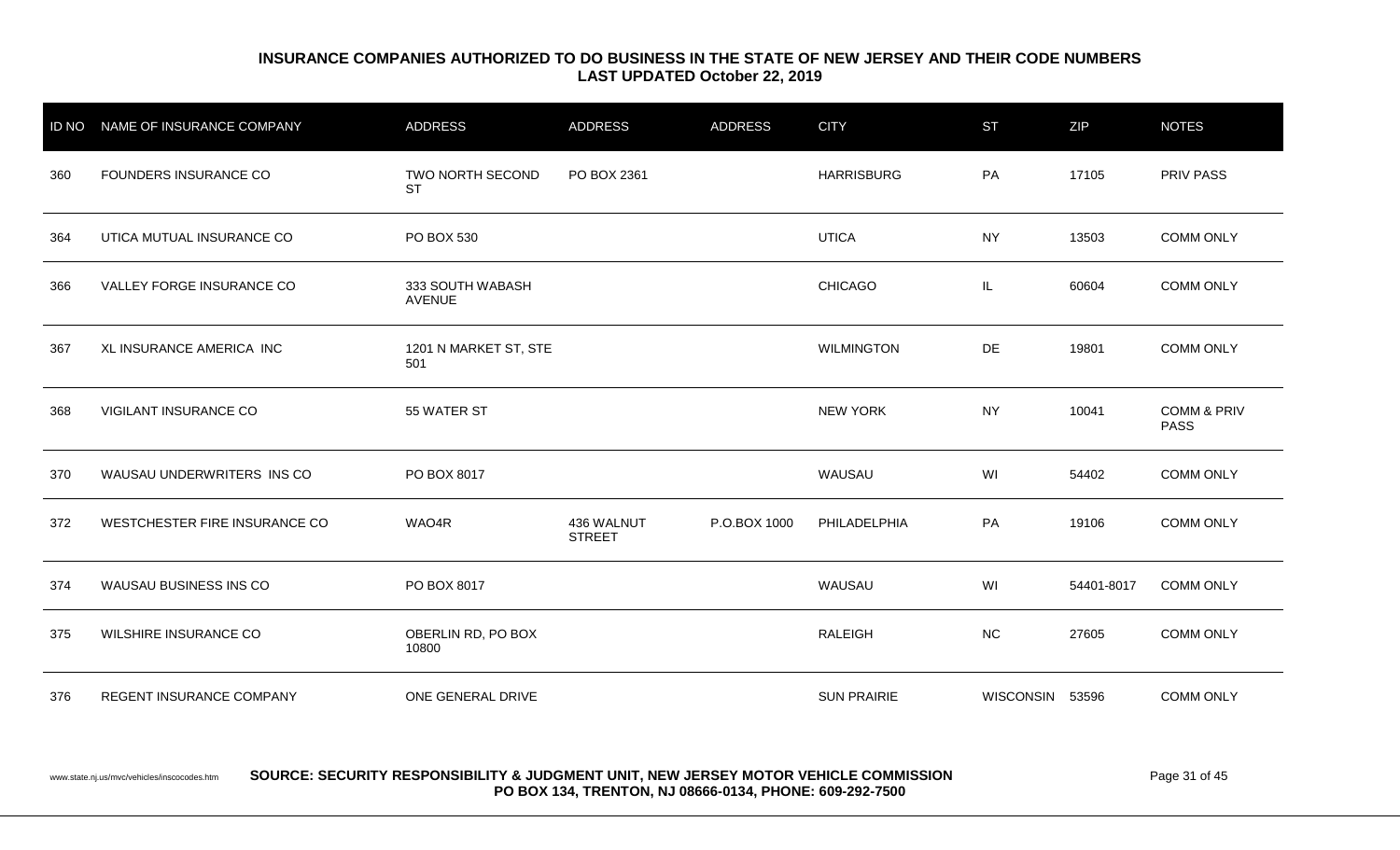| <b>ID NO</b> | NAME OF INSURANCE COMPANY                              | <b>ADDRESS</b>                       | <b>ADDRESS</b>                 | <b>ADDRESS</b> | <b>CITY</b>           | <b>ST</b>       | <b>ZIP</b> | <b>NOTES</b>                          |
|--------------|--------------------------------------------------------|--------------------------------------|--------------------------------|----------------|-----------------------|-----------------|------------|---------------------------------------|
| 377          | SENTINEL INSURANCE CO                                  | <b>HARTFORD PLAZA</b>                |                                |                | <b>HARTFORD</b>       | <b>CT</b>       | 06115      | <b>COMM ONLY</b>                      |
| 378          | SOMPO AMERICA INSURANCE COMPANY                        | TWO WORLD FINANCIAL<br><b>CENTER</b> | 225 LIBERTY ST.,<br>43RD FLOOR |                | <b>NEW YORK</b>       | <b>NY</b>       | 10281      | <b>COMM ONLY</b>                      |
| 379          | ZURICH AMERICAN INS CO                                 | TOWER1, 19TH FL                      | 1400 AMERICAN<br>LANE          |                | <b>SCHAUMBURG</b>     | IL.             | 60196      | <b>COMM ONLY</b>                      |
| 381          | <b>GENERAL CASUALTY COMPANY OF</b><br><b>WISCONSIN</b> | ONE GENERAL DRIVE                    |                                |                | <b>SUN PRAIRIE</b>    | WISCONSIN 53596 |            | <b>COMM ONLY</b>                      |
| 391          | AMERICAN EUROPEAN INS CO                               | 2250 CHAPEL AVENUE,<br><b>WEST</b>   | SUITE 200                      |                | <b>CHERRY HILL</b>    | <b>NJ</b>       | 08002      | <b>COMM ONLY</b>                      |
| 392          | FOREMOST INSURANCE CO OF GRAND<br>RAPIDS, MI           | 6303 OWENSMOUTH<br>AVE 3RD FLOOR     |                                |                | <b>WOODLAND HILLS</b> | CA              | 91367      | <b>COMM &amp; PRIV</b><br><b>PASS</b> |
| 400          | ACE FIRE UNDERWRITERS INS CO                           | 1601 CHESTNUT ST                     | PO BOX 41484                   |                | PHILADELPHIA          | PA              | 19101      | <b>COMM ONLY</b>                      |
| 404          | ALLIANCE OF NON PROFITS FOR INSURANCE<br><b>RRG</b>    | PO BOX 306                           |                                |                | <b>MONTPELIER</b>     | VT              | 05601      |                                       |
| 411          | HIGH POINT PROPERTY & CASUALTY INS CO                  | PO BOX 906                           |                                |                | <b>LINCROFT</b>       | <b>NJ</b>       | 07738-0906 | <b>PRIV PASS</b>                      |
| 413          | HIGH POINT SAFETY & INS CO                             | PO BOX 906                           |                                |                | <b>LINCROFT</b>       | <b>NJ</b>       | 07738-0906 | <b>PRIV PASS</b>                      |

#### www.state.nj.us/mvc/vehicles/inscocodes.htm **SOURCE: SECURITY RESPONSIBILITY & JUDGMENT UNIT, NEW JERSEY MOTOR VEHICLE COMMISSION** Page 32 of 45 **PO BOX 134, TRENTON, NJ 08666-0134, PHONE: 609-292-7500**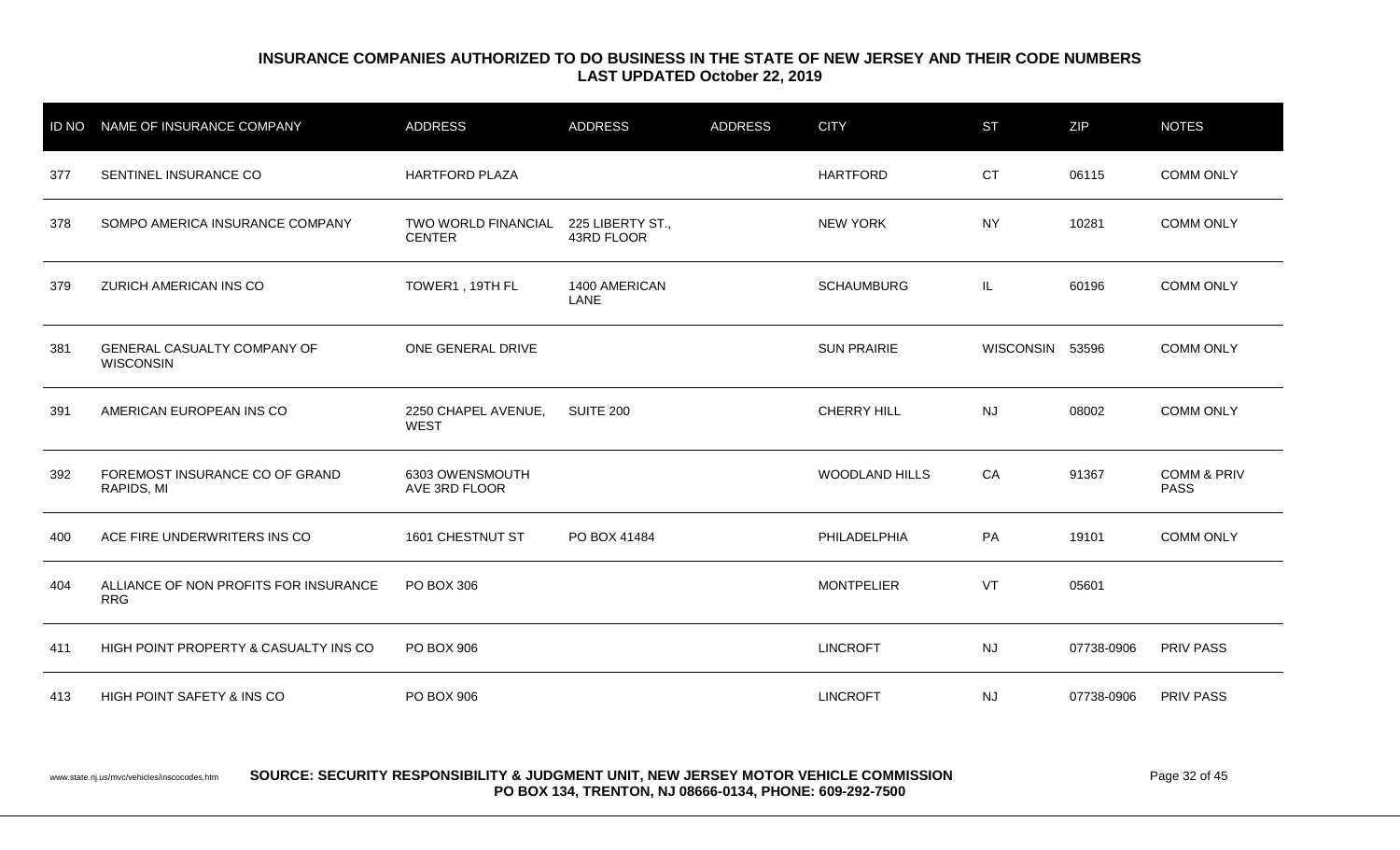| <b>ID NO</b> | NAME OF INSURANCE COMPANY               | <b>ADDRESS</b>                     | <b>ADDRESS</b> | <b>ADDRESS</b> | <b>CITY</b>       | <b>ST</b> | <b>ZIP</b> | <b>NOTES</b>                          |
|--------------|-----------------------------------------|------------------------------------|----------------|----------------|-------------------|-----------|------------|---------------------------------------|
| 422          | PENNSYLVANIA MANUFACTURERS ASSOC        | 380 SENTRY PARKWAY                 |                |                | <b>BLUE BELL</b>  | PA        | 19422-2328 | <b>COMM ONLY</b>                      |
| 423          | PACIFIC EMPLOYERS INS CO                | 436 WALNUT STREET                  | PO BOX 1000    |                | PHILADELPHIA      | PA        | 19106      | <b>COMM ONLY</b>                      |
| 426          | NEW JERSEY MANUFACTURERS INS CO         | SULLIVAN WAY, CN<br>00128          |                |                | <b>TRENTON</b>    | <b>NJ</b> | 08628      | <b>COMM &amp; PRIV</b><br><b>PASS</b> |
| 435          | LUMBERMEN'S UNDERWRITING ALLIANCE       | 1905 N.W. CORPORATE<br><b>BLVD</b> |                |                | <b>BOCA RATON</b> | FL.       | 33431-7303 | <b>COMM ONLY</b>                      |
| 436          | COUNTRYWAY INSURANCE CO                 | PO BOX 4851                        |                |                | <b>SYRACUSE</b>   | <b>NY</b> | 13221-4851 | <b>COMM ONLY</b>                      |
| 440          | AMERICAN FAMILY HOME INS. CO.           | PO BOX 5323                        |                |                | <b>CINCINNATI</b> | OH        | 45201      | <b>MOTORCYCLE</b><br><b>ONLY</b>      |
| 444          | FAIRMONT SPECIALTY INS CO               | 5205 NORTH O'CONNOR<br>BLVD.       |                |                | <b>IRVINGTON</b>  | TX        | 75039      | <b>COMM ONLY</b>                      |
| 448          | <b>CUMIS INSURANCE SOCIETY INC</b>      | 5910 MINERAL POINT<br><b>ROAD</b>  |                |                | <b>MADISON</b>    | WI        | 53701      | <b>COMM ONLY</b>                      |
| 451          | <b>GENERAL SECURITY NATIONAL INS CO</b> | ONE SEAPORT PLAZA                  | 199 WATER ST   |                | <b>NEW YORK</b>   | <b>NY</b> | 10038      | <b>COMM ONLY</b>                      |
| 453          | INSURANCE CO OF GREATER NY              | 200 MADISON AVE                    |                |                | <b>NEW YORK</b>   | <b>NY</b> | 10016      | <b>COMM ONLY</b>                      |

www.state.nj.us/mvc/vehicles/inscocodes.htm **SOURCE: SECURITY RESPONSIBILITY & JUDGMENT UNIT, NEW JERSEY MOTOR VEHICLE COMMISSION** Page 33 of 45 **PO BOX 134, TRENTON, NJ 08666-0134, PHONE: 609-292-7500**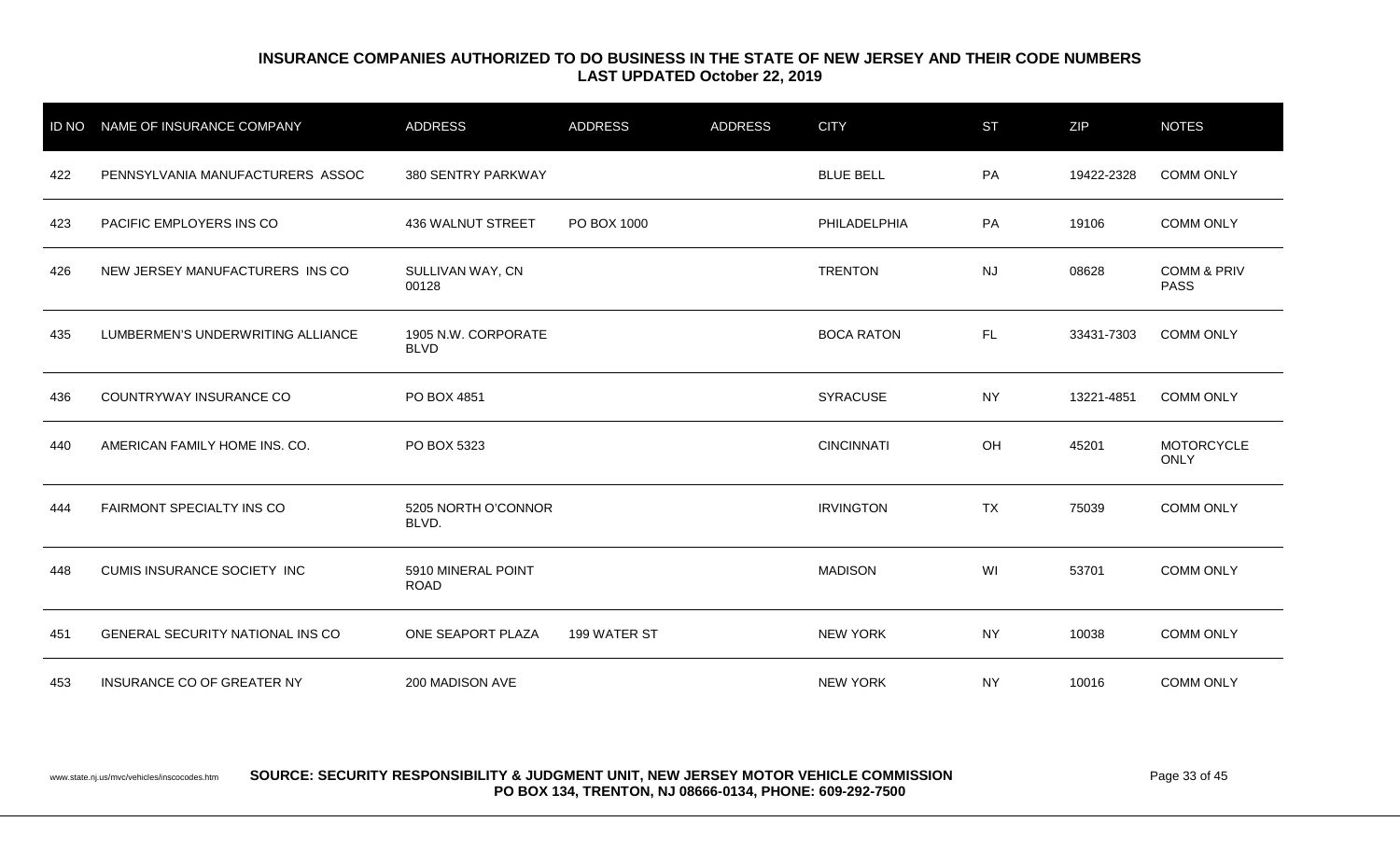|     | ID NO NAME OF INSURANCE COMPANY                       | <b>ADDRESS</b>                       | <b>ADDRESS</b>                        | <b>ADDRESS</b>                 | <b>CITY</b>          | <b>ST</b> | <b>ZIP</b> | <b>NOTES</b>                          |
|-----|-------------------------------------------------------|--------------------------------------|---------------------------------------|--------------------------------|----------------------|-----------|------------|---------------------------------------|
| 457 | TRANSGUARD INS CO OF AMERICA INC                      | 700 OAKMONT LANE                     |                                       |                                | <b>WESTMONT</b>      | IL.       | 60559      | <b>COMM ONLY</b>                      |
| 463 | ELECTRIC INSURANCE CO                                 | 152 CONANT ST, PO<br><b>BOX 1029</b> |                                       |                                | <b>BEVERLY</b>       | MA        | 01915      | <b>COMM &amp; PRIV</b><br><b>PASS</b> |
| 465 | OHIO CASUALTY INS CO                                  | 701 ROUTE 73 SOUTH                   |                                       |                                | <b>MARLTON</b>       | <b>NJ</b> | 08053      | <b>COMM ONLY</b>                      |
| 466 | <b>WEST AMERICAN INS CO</b>                           | 701 ROUTE 73 SOUTH                   |                                       |                                | <b>MARLTON</b>       | <b>NJ</b> | 08053      | <b>COMM ONLY</b>                      |
| 468 | DIAMOND STATE INSURANCE CO                            | THREE BALA PLAZA,<br>EAST STE 300    |                                       |                                | <b>BALA CYNWYD</b>   | PA        | 19004      | <b>COMM ONLY</b>                      |
| 476 | CENTURY INDEMNITY CO                                  | 30 SOUTH 17TH ST STE<br>1810         |                                       |                                | PHILADELPHIA         | PA        | 19103      | <b>COMM ONLY</b>                      |
| 480 | SENTRY SELECT INSURANCE CO                            | 1800 NORTH POINT DR                  |                                       |                                | <b>STEVENS POINT</b> | WI        | 54481-8020 | <b>COMM AND PRIV</b><br><b>PASS</b>   |
| 482 | 21ST CENTURY CENTENNIAL INSURANCE<br><b>COMPANY</b>   | 21ST CENTURY PLAZA                   | <b>3 BEAVER VALLEY</b><br><b>ROAD</b> |                                | <b>WILMINGTON</b>    | DE        | 19803-1115 | <b>PRIV PASS</b>                      |
| 485 | ARGONAUT INSURANCE CO                                 | 10101 REUNION PL, STE<br>800         |                                       |                                | <b>SAN ANTONIO</b>   | TX        | 78216-3500 | <b>COMM ONLY</b>                      |
| 487 | ACE AMERICAN INSURANCE CO CONSUMER<br>SOLUTIONS GROUP | <b>CONSUMER</b><br>SOLUTIONS GROUP   | ROUTING 1275                          | 1 BEAVER<br><b>VALLEY ROAD</b> | <b>WILMINGTON</b>    | DE        | 19803      | <b>COMM ONLY</b>                      |

#### www.state.nj.us/mvc/vehicles/inscocodes.htm **SOURCE: SECURITY RESPONSIBILITY & JUDGMENT UNIT, NEW JERSEY MOTOR VEHICLE COMMISSION** Page 34 of 45 **PO BOX 134, TRENTON, NJ 08666-0134, PHONE: 609-292-7500**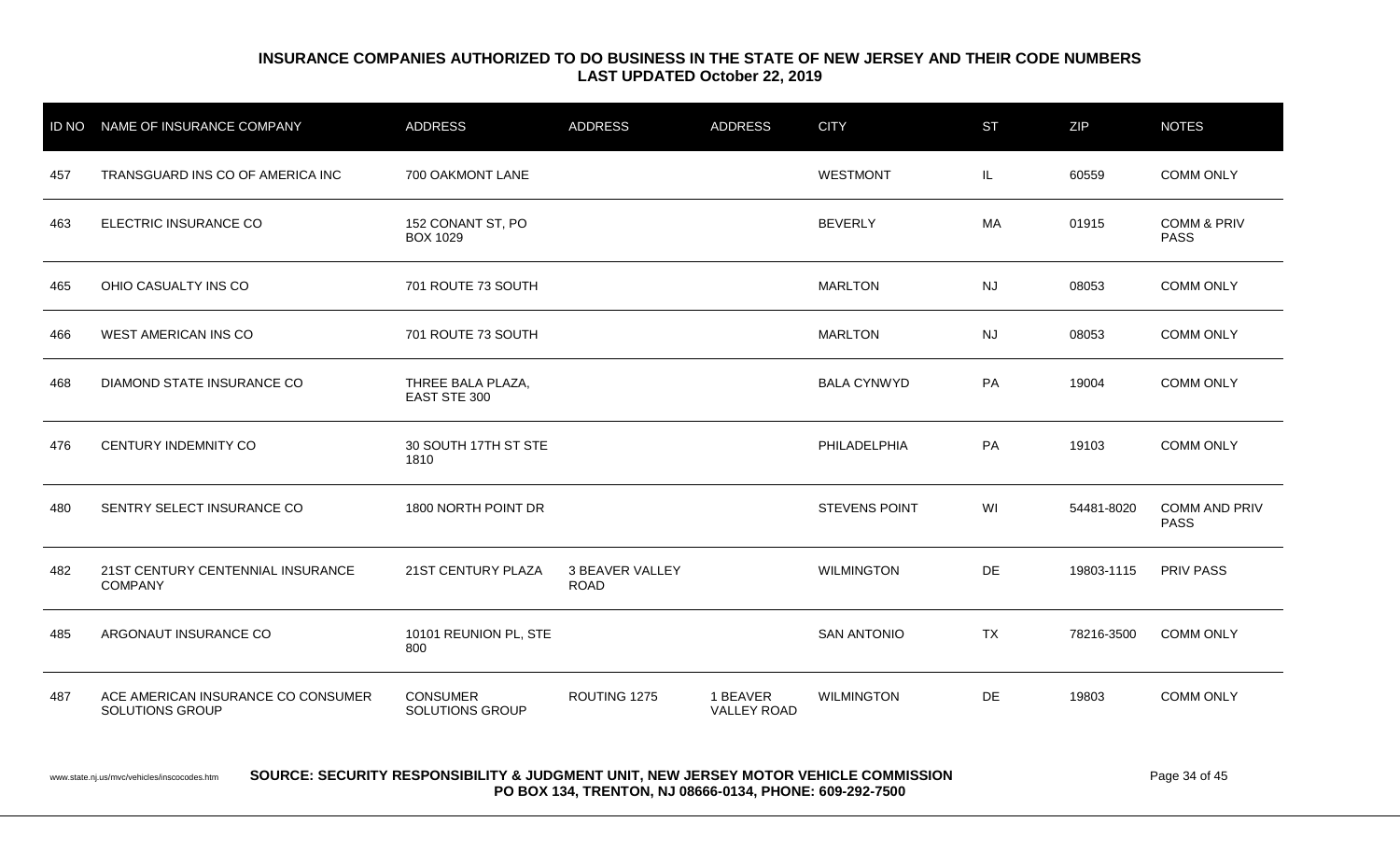| <b>ID NO</b> | NAME OF INSURANCE COMPANY              | ADDRESS                           | <b>ADDRESS</b>        | <b>ADDRESS</b> | <b>CITY</b>        | <b>ST</b> | ZIP        | <b>NOTES</b>                          |
|--------------|----------------------------------------|-----------------------------------|-----------------------|----------------|--------------------|-----------|------------|---------------------------------------|
| 489          | FIDELITY & DEPOSIT CO OF MARYLAND      | TOWER 1 19TH FL                   | 1400 AMERICAN<br>LANE |                | <b>SCHAUMBURG</b>  | IL.       | 60196-1056 | <b>COMM ONLY</b>                      |
| 612          | TRAVELERS' INDEMNITY CO OF CONNECTICUT | 1 TOWER SQ                        |                       |                | <b>HARTFORD</b>    | <b>CT</b> | 06115      | <b>COMM ONLY</b>                      |
| 615          | TNUS INSURANCE CO CO                   | 230 PARK AVE                      |                       |                | <b>NEW YORK</b>    | <b>NY</b> | 10169      | <b>COMM ONLY</b>                      |
| 619          | REPUBLIC WESTERN INS CO                | 2721 N CENTRAL AVE                |                       |                | <b>PHOENIX</b>     | AZ        | 85004      | <b>COMM ONLY</b>                      |
| 624          | FIDELITY & GUARANTY INS CO             | 385 WASHINGTON ST.                |                       |                | <b>ST PAUL</b>     | MN        | 55102-1396 | <b>COMM ONLY</b>                      |
| 628          | ILLINOIS NATIONAL INS CO               | 500 WEST MADISON ST               |                       |                | <b>CHICAGO</b>     | IL.       | 60606-2511 | <b>COMM ONLY</b>                      |
| 631          | <b>LANCER INS CO</b>                   | 370 W. PARK AVENUE                |                       |                | <b>LONG BRANCH</b> | <b>NY</b> | 11561      | <b>COMM ONLY</b>                      |
| 632          | TEACHERS AUTO INS CO OF NJ             | PO BOX 900                        |                       |                | <b>LINCROFT</b>    | <b>NJ</b> | 07738      | <b>PRIV PASS</b>                      |
| 633          | CINCINNATI INSURANCE CO                | 6200 SOUTH GILMORE<br><b>ROAD</b> |                       |                | <b>FAIRFIELD</b>   | <b>OH</b> | 45014-5141 | <b>COMM &amp; PRIV</b><br><b>PASS</b> |
| 637          | NORTHLAND INSURANCE CO                 | PO BOX 64816                      |                       |                | <b>ST PAUL</b>     | MN        | 55164-0816 | <b>COMM ONLY</b>                      |
| 638          | VIRGINIA SURETY CO. INC                | 1000 MILWAUKEE AVE                |                       |                | <b>GLENVIEW</b>    | IL.       | 60625      | <b>COMM ONLY</b>                      |

www.state.nj.us/mvc/vehicles/inscocodes.htm **SOURCE: SECURITY RESPONSIBILITY & JUDGMENT UNIT, NEW JERSEY MOTOR VEHICLE COMMISSION** Page 35 of 45 **PO BOX 134, TRENTON, NJ 08666-0134, PHONE: 609-292-7500**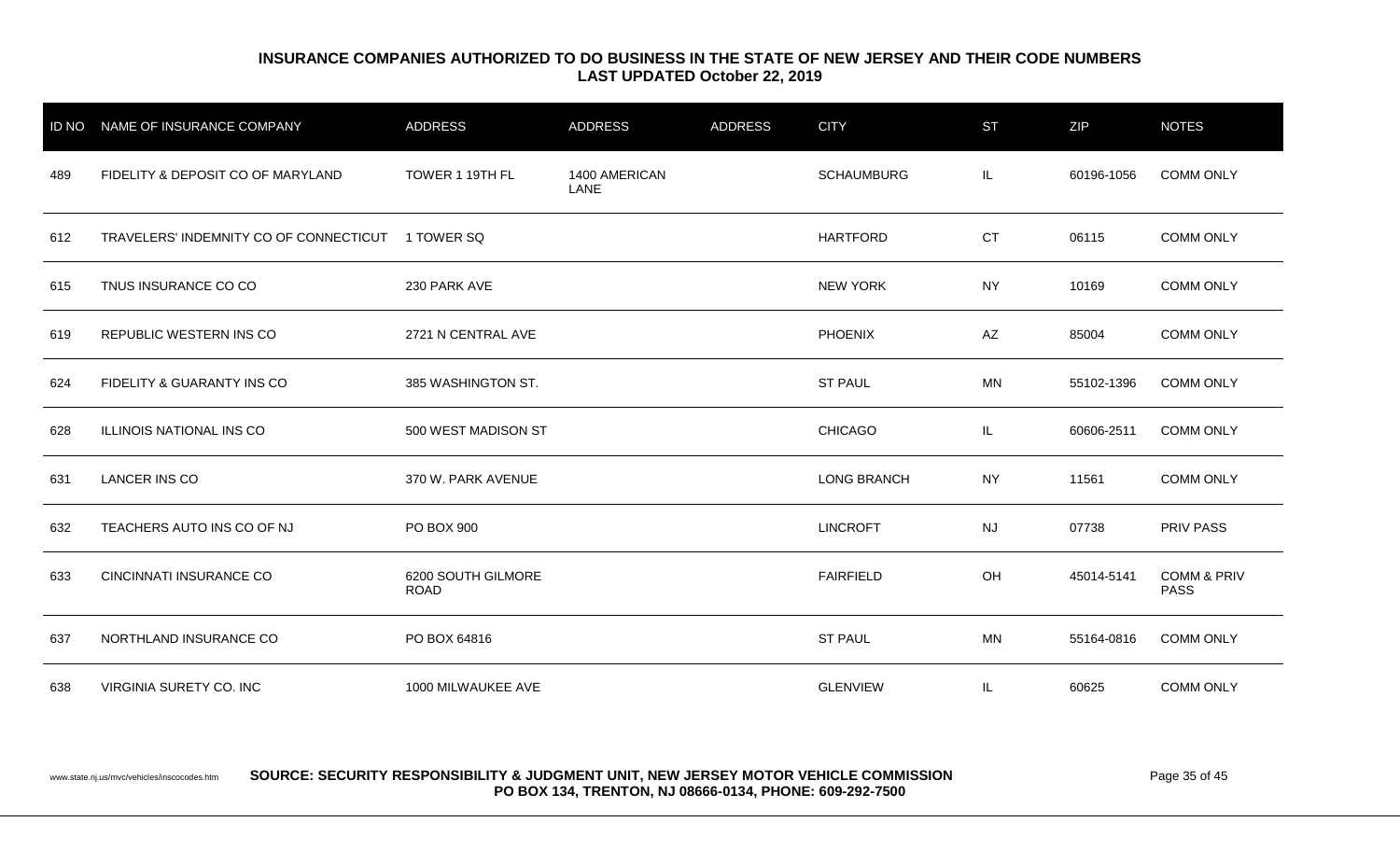|     | ID NO NAME OF INSURANCE COMPANY  | ADDRESS                             | <b>ADDRESS</b> | <b>ADDRESS</b> | <b>CITY</b>        | <b>ST</b> | <b>ZIP</b> | <b>NOTES</b>                        |
|-----|----------------------------------|-------------------------------------|----------------|----------------|--------------------|-----------|------------|-------------------------------------|
| 639 | <b>GEICO GENERAL INS CO</b>      | ONE GEICO PLAZA                     |                |                | <b>WASHINGTON</b>  | <b>DC</b> | 20076-0001 | PRIV PASS ONLY                      |
| 642 | VANLINER INSURANCE CO            | ONE PREMIER DRIVE                   |                |                | <b>ST LOUIS</b>    | <b>MO</b> | 63026      | <b>COMM ONLY</b>                    |
| 648 | CITIZENS INS CO OF AMERICA       | 645 WEST GRAND<br><b>RIVER</b>      |                |                | <b>HOWELL</b>      | MI        | 48843      | <b>COMM ONLY</b>                    |
| 650 | <b>GREENWICH INSURANCE CO</b>    | SEAVIEW HOUSE                       | 70 SEAVIEW AVE |                | <b>STAMFORD</b>    | <b>CT</b> | 06902-6040 | <b>COMM ONLY</b>                    |
| 651 | ATHENA ASSURANCE CO              | 365 WASHINGTON ST                   |                |                | <b>ST PAUL</b>     | MN        | 55102      | <b>COMM ONLY</b>                    |
| 653 | CHURCH MUTUAL INS CO             | 3000 SCHUSTER LANE                  |                |                | <b>MERRILL</b>     | WI        | 54452      | <b>COMM ONLY</b>                    |
| 655 | HARTFORD INSURANCE CO OF MIDWEST | <b>HARTFORD PLAZA</b>               |                |                | <b>HARTFORD</b>    | <b>CT</b> | 06115      | <b>COMM AND PRIV</b><br><b>PASS</b> |
| 656 | ARGONAUT MIDWEST INS CO          | 10101 REUNION PLACE<br>BLVD STE 800 |                |                | <b>SAN ANTONIO</b> | <b>TX</b> | 78216      | <b>COMM ONLY</b>                    |
| 661 | MIC PROPERTY & CASUALTY INS CO   | 3044 W GRAND BLVD<br>ANNEX 170      |                |                | <b>DETROIT</b>     | MI        | 48302      | <b>COMM ONLY</b>                    |
| 664 | PEERLESS INDEMNITY INS CO        | 175 BERKELEY ST                     |                |                | <b>BOSTON</b>      | МA        | 02117      | <b>COMM ONLY</b>                    |
| 673 | REPUBLIC FRANKILN INS. CO        | PO BOX 530                          |                |                | <b>UTICA</b>       | <b>NY</b> | 13503      | <b>COMM ONLY</b>                    |
|     |                                  |                                     |                |                |                    |           |            |                                     |

www.state.nj.us/mvc/vehicles/inscocodes.htm **SOURCE: SECURITY RESPONSIBILITY & JUDGMENT UNIT, NEW JERSEY MOTOR VEHICLE COMMISSION** Page 36 of 45 **PO BOX 134, TRENTON, NJ 08666-0134, PHONE: 609-292-7500**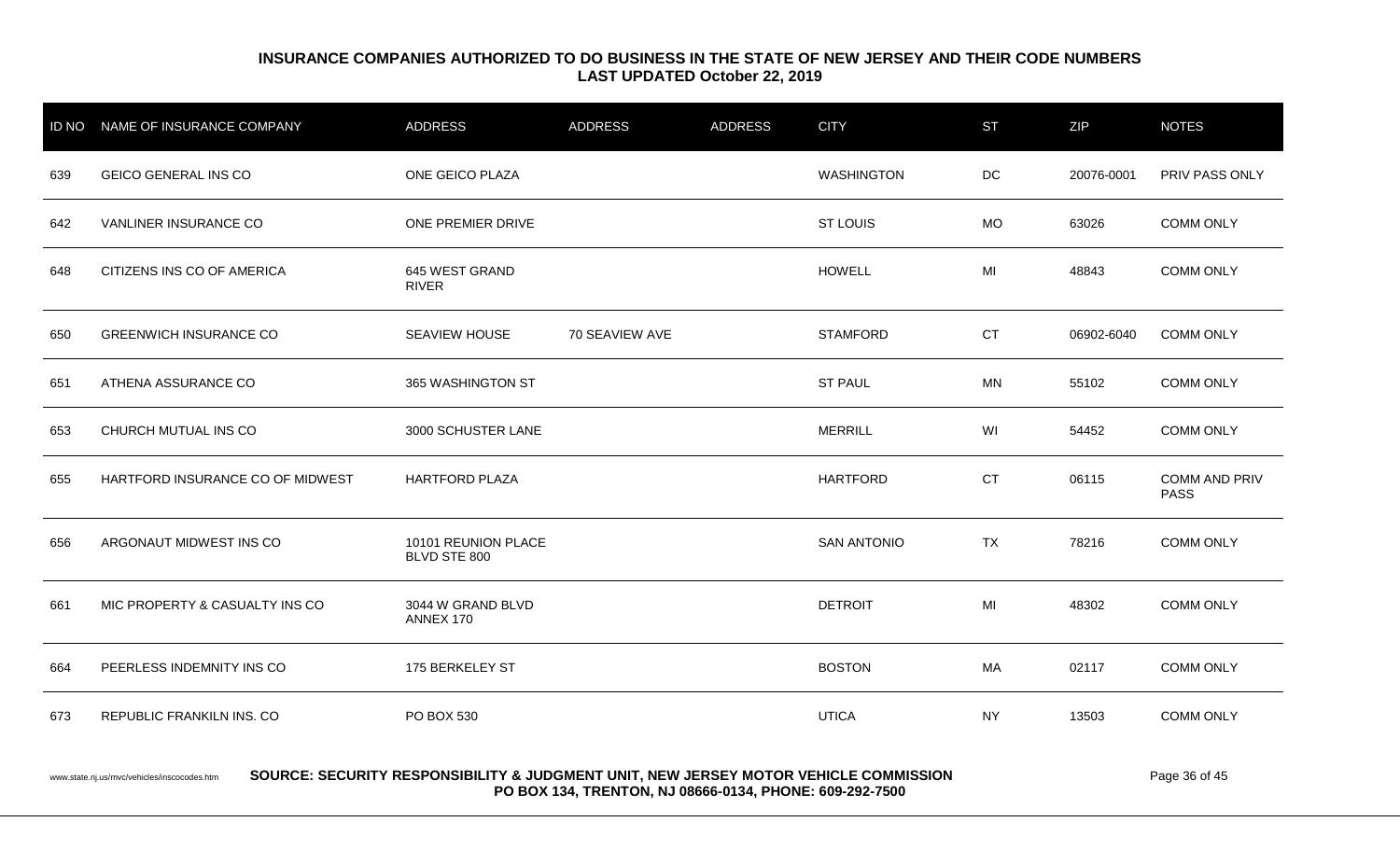|     | ID NO NAME OF INSURANCE COMPANY                                                                                                                                                                                 | <b>ADDRESS</b>                                           | <b>ADDRESS</b>                       | <b>ADDRESS</b> | <b>CITY</b>             | <b>ST</b> | ZIP        | <b>NOTES</b>                                                                                                                   |  |
|-----|-----------------------------------------------------------------------------------------------------------------------------------------------------------------------------------------------------------------|----------------------------------------------------------|--------------------------------------|----------------|-------------------------|-----------|------------|--------------------------------------------------------------------------------------------------------------------------------|--|
| 674 | UNITED FINANCIAL CASUALTY CO                                                                                                                                                                                    | PO BOX 89490                                             |                                      |                | <b>CLEVELAND</b>        | OH        | 44101-6490 | <b>COMM ONLY</b>                                                                                                               |  |
| 771 | <b>WESTFIELD INSURANCE CO</b>                                                                                                                                                                                   |                                                          |                                      |                | <b>WESTFIELD CENTER</b> | OH        | 44251      | AS OF 5-30-07 IS<br>NOT AUTHORIZED<br>TO WRITE COMM.<br><b>AUTOMOBILE</b><br><b>INSURANCE IN</b><br>THE STATE OF<br>NEW JERSEY |  |
| 802 | HARLEYSVILLE MUTUAL INS CO                                                                                                                                                                                      | 355 MAPLE AVE                                            |                                      |                | <b>HARLEYSVILLE</b>     | PA        | 19438      | <b>COMM ONLY</b>                                                                                                               |  |
| 810 | MERCURY INDEMNITY CO OF AMERICA                                                                                                                                                                                 | 200 SOMERSET<br><b>CORPORATE BLVD.</b>                   |                                      |                | <b>BRIDGEWATER</b>      | <b>NJ</b> | 08807      | PRIV PASS                                                                                                                      |  |
| 811 | UNIVERSAL UNDERWRITERS INS CO                                                                                                                                                                                   | 7045 COLLEGE BLVD                                        |                                      |                | <b>OVERLAND PARK</b>    | KS        | 66211      | <b>COMM ONLY</b>                                                                                                               |  |
| 813 | BITUMINOUS FIRE & MARINE INS CO                                                                                                                                                                                 | 320 18TH ST                                              |                                      |                | <b>ROCK ISLAND</b>      | IL.       | 61202      | <b>COMM ONLY</b>                                                                                                               |  |
| 816 | SELECTIVE INS CO OF AMERICA                                                                                                                                                                                     | 1395 YARDVILLE-<br><b>HAMILTON SQUARE</b><br><b>ROAD</b> |                                      |                | <b>HAMILTON</b>         | <b>NJ</b> | 08691      | <b>COMM ONLY</b>                                                                                                               |  |
| 818 | OCCIDENTAL FIRE & CASUALTY COMPANY OF<br>NORTH CAROLINA                                                                                                                                                         | PO BOX 3328                                              | SOUTH 36 STREET,<br><b>SUITE 500</b> |                | <b>OMAHA</b>            | <b>NE</b> | 68131      | <b>COMM ONLY</b>                                                                                                               |  |
| 823 | USAA CASUALTY INSURANCE CO                                                                                                                                                                                      | 9800 FREDERICKSBURG<br><b>RD</b>                         |                                      |                | <b>SAN ANTONIO</b>      | <b>TX</b> | 78288      | <b>PRIV PASS</b>                                                                                                               |  |
|     | SOURCE: SECURITY RESPONSIBILITY & JUDGMENT UNIT, NEW JERSEY MOTOR VEHICLE COMMISSION<br>Page 37 of 45<br>www.state.nj.us/mvc/vehicles/inscocodes.htm<br>PO BOX 134, TRENTON, NJ 08666-0134, PHONE: 609-292-7500 |                                                          |                                      |                |                         |           |            |                                                                                                                                |  |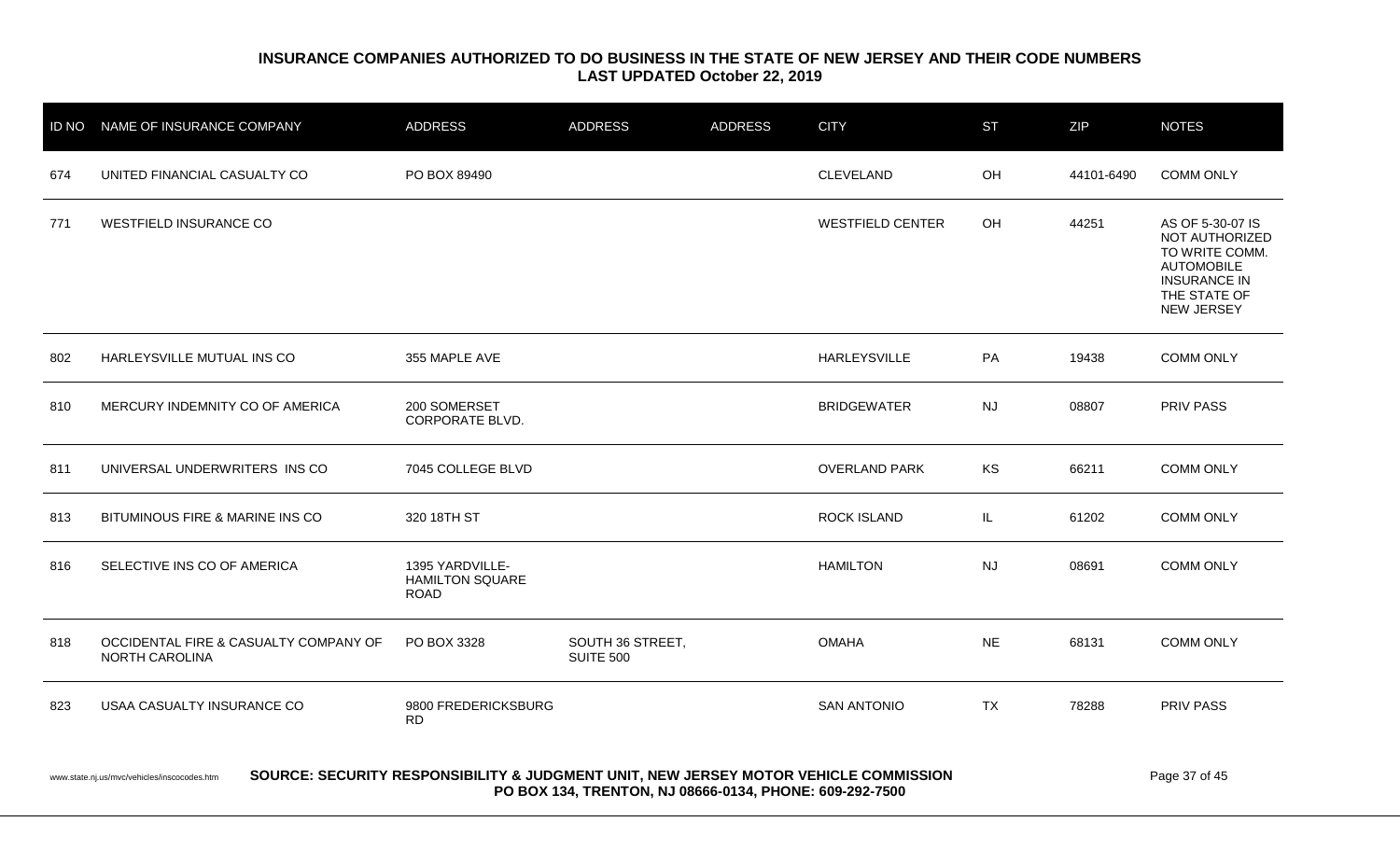|     | ID NO NAME OF INSURANCE COMPANY                       | <b>ADDRESS</b>                                           | <b>ADDRESS</b> | <b>ADDRESS</b> | <b>CITY</b>        | <b>ST</b> | <b>ZIP</b> | <b>NOTES</b>                   |
|-----|-------------------------------------------------------|----------------------------------------------------------|----------------|----------------|--------------------|-----------|------------|--------------------------------|
| 825 | FITCHBURG MUTUAL INS CO                               | 222 AMES ST                                              |                |                | <b>DEDHAM</b>      | <b>MA</b> | 02026      | PRIVATE PASS, &<br><b>COMM</b> |
| 833 | <b>GREAT WEST CASUALTY CO</b>                         | PO BOX 277, 1100 W<br>29TH ST                            |                |                | SIOUX CITY         | <b>NE</b> | 68776      | <b>COMM ONLY</b>               |
| 839 | FARMERS' MUTUAL FIRE INS CO OF SALEM<br><b>COUNTY</b> | 125 WEST BROADWAY                                        | PO BOX 263     |                | <b>SALEM</b>       | <b>NJ</b> | 08079      | <b>COMM ONLY</b>               |
| 845 | MERCER INSURNACE CO                                   | 10 NORTH HIGHWAY 31,<br><b>POB 278</b>                   |                |                | PENNINGTON         | <b>NJ</b> | 08534      | <b>COMM ONLY</b>               |
| 846 | MERCER INSURANCE CO OF NJ                             | 10 NORTH HWY 31                                          |                |                | PENNINGTON         | <b>NJ</b> | 08534      | <b>COMM ONLY</b>               |
| 854 | FARMERS INSURANCE CO OF FLEMINGTON                    | 23 ROYAL ROAD                                            |                |                | <b>FLEMINGTON</b>  | <b>NJ</b> | 08822      | <b>COMM ONLY</b>               |
| 859 | ARGONAUT-SOUTHWEST INS CO                             | 10101 REUNION PL, STE<br>800                             |                |                | <b>SAN ANTONIO</b> | <b>TX</b> | 78216-3500 | <b>COMM ONLY</b>               |
| 864 | SELECTIVE WAY INS CO                                  | 1395 YARDVILLE-<br><b>HAMILTON SQUARE</b><br><b>ROAD</b> |                |                | <b>HAMILTON</b>    | <b>NJ</b> | 08691      | <b>COMM ONLY</b>               |
| 875 | <b>GREAT AMERICAN ALLIANCE</b>                        | 580 WALNUT ST                                            |                |                | <b>CINCINNATI</b>  | OH        | 45202-3180 | <b>COMM ONLY</b>               |
| 877 | NATIONWIDE MUTUAL FIRE INS CO                         | 1 NATIONWIDE PLAZA                                       |                |                | <b>COLUMBUS</b>    | OH        | 43216      | <b>COMM ONLY</b>               |

#### www.state.nj.us/mvc/vehicles/inscocodes.htm **SOURCE: SECURITY RESPONSIBILITY & JUDGMENT UNIT, NEW JERSEY MOTOR VEHICLE COMMISSION** Page 38 of 45 **PO BOX 134, TRENTON, NJ 08666-0134, PHONE: 609-292-7500**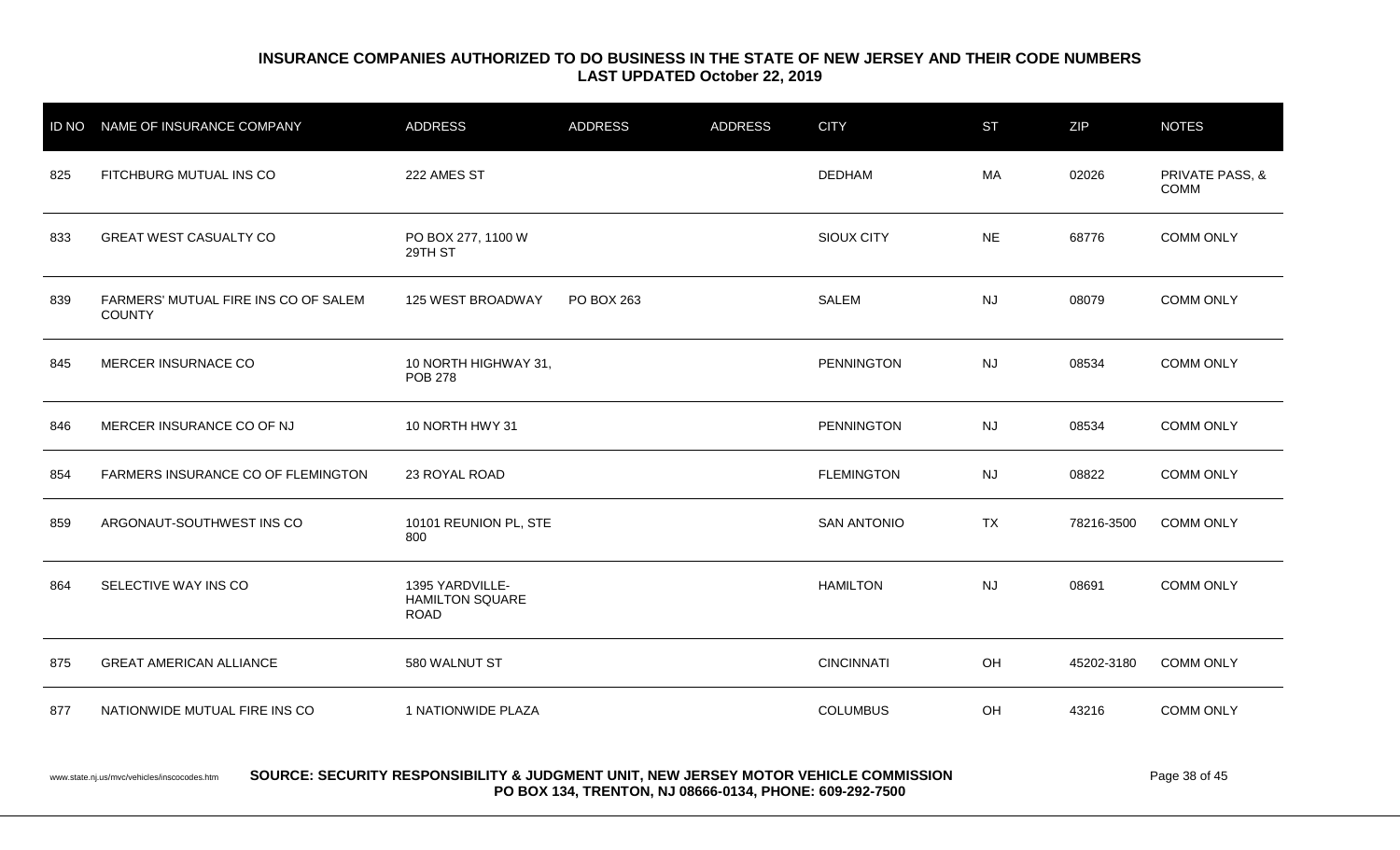| <b>ID NO</b> | NAME OF INSURANCE COMPANY            | <b>ADDRESS</b>                        | <b>ADDRESS</b> | <b>ADDRESS</b> | <b>CITY</b>         | <b>ST</b> | <b>ZIP</b> | <b>NOTES</b>                          |
|--------------|--------------------------------------|---------------------------------------|----------------|----------------|---------------------|-----------|------------|---------------------------------------|
| 878          | <b>RIDER INSURANCE CO</b>            | PO BOX 1319                           |                |                | SPRINGFIELD         | <b>NJ</b> | 07081      | <b>MOTORCYCLE</b><br><b>ONLY</b>      |
| 882          | PROGRESSIVE CASUALTY INS CO          | PO BOX 89490                          |                |                | CLEVELAND           | OH        | 44101-6490 | <b>COMM ONLY</b>                      |
| 884          | ST PAUL PROTECTIVE INSURANCE COMPANY | PO BOX 59059                          |                |                | <b>KNOXVILLE</b>    | <b>TN</b> | 37950-9059 | <b>COMM AND PRIV</b><br><b>PASS</b>   |
| 886          | MITSUI SUMITOMO INS USA INC          | <b>15 INDEPENDENCE</b><br><b>BLVD</b> | PO BOX 4602    |                | WARREN              | <b>NJ</b> | 07059-4602 | <b>COMM ONLY</b>                      |
| 888          | NEW JERSEY RE-INSURANCE CO           | 301 SULLIVAN WAY                      |                |                | <b>WEST TRENTON</b> | <b>NJ</b> | 08628      | PRIV PASS ONLY                        |
| 889          | LIBERTY INS UNDERWRITERS INC         | 55 WATER ST., 18TH FL                 |                |                | <b>NEW YORK</b>     | <b>NY</b> | 10041      | <b>COMM ONLY</b>                      |
| 890          | ATLANTIC EMPLOYERS INS CO            | <b>436 WALNUT STREET</b>              | PO BOX 1000    |                | PHILADELPHIA        | PA        | 19106      | <b>COMM &amp; PRIV</b><br><b>PASS</b> |
| 891          | INDEMNITY INS CO OF NORTH AMERICA    | 1601 CHESTNUT ST                      | P O BOX 41484  |                | PHILADELPHIA        | PA        | 19101      | <b>COMM ONLY</b>                      |
| 892          | FAIRMONT PREMIER INSURANCE CO        | 5205 NORTH O'CONNOR<br>BLVD.          |                |                | <b>IRVINGTON</b>    | <b>TX</b> | 75039      | <b>COMM ONLY</b>                      |
| 895          | AMERICAN FIRE & CASUALTY CO          | 701 ROUTE 73 SOUTH                    |                |                | <b>MARLTON</b>      | <b>NJ</b> | 08053      | <b>COMM ONLY</b>                      |

www.state.nj.us/mvc/vehicles/inscocodes.htm **SOURCE: SECURITY RESPONSIBILITY & JUDGMENT UNIT, NEW JERSEY MOTOR VEHICLE COMMISSION** Page 39 of 45 **PO BOX 134, TRENTON, NJ 08666-0134, PHONE: 609-292-7500**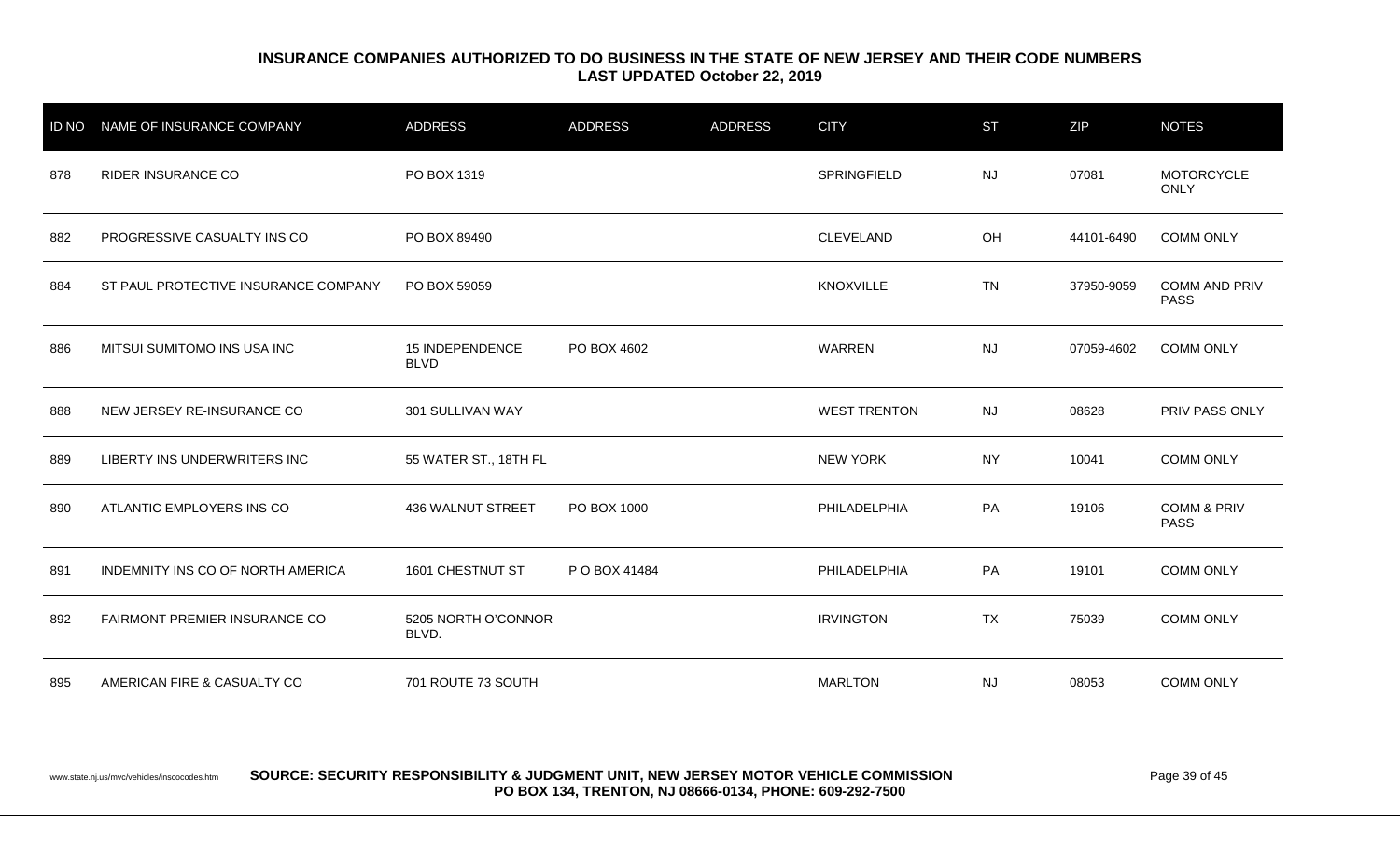|     | ID NO NAME OF INSURANCE COMPANY | <b>ADDRESS</b>                             | <b>ADDRESS</b>      | <b>ADDRESS</b> | <b>CITY</b>       | <b>ST</b> | <b>ZIP</b> | <b>NOTES</b>                          |
|-----|---------------------------------|--------------------------------------------|---------------------|----------------|-------------------|-----------|------------|---------------------------------------|
| 896 | STATE FARM GUARANTY INS         | 300 KIMBLE DRIVE                           |                     |                | PARSIPPANY        | <b>NJ</b> | 07054      | <b>PRIV PASS &amp;</b><br>COMM        |
| 898 | RUTGERS CASUALTY INS CO         | 2250 WEST CHAPEL<br>AVE                    |                     |                | CHERRY HILL       | <b>NJ</b> | 08002      | <b>COMM ONLY</b>                      |
| 900 | AMERICAN STATES INS CO          | <b>GFA ACCOUNTING T-15</b>                 | <b>SAFECO PLAZA</b> |                | <b>SEATTLE</b>    | <b>WA</b> | 98185      | <b>COMM ONLY</b>                      |
| 901 | CHUBB INSURANCE CO OF NJ        | 15 MOUNTAIN VIEW RD,<br>POB 1615           |                     |                | WARREN            | <b>NJ</b> | 07061      | <b>COMM &amp; PRIV</b><br><b>PASS</b> |
| 902 | TRANS PACIFIC INS CO            | 230 PARK AVE                               |                     |                | <b>NEW YORK</b>   | <b>NY</b> | 10169      | <b>COMM ONLY</b>                      |
| 907 | STARNET INS CO                  | 475 STEAMBOAT RD                           |                     |                | <b>GREENWICH</b>  | <b>CT</b> | 06830      | <b>COMM ONLY</b>                      |
| 909 | SAFECO INS. CO OF AMERICA       | <b>GFA ACCOUNTING T-15</b><br>SAFECO PLAZA |                     |                | <b>SEATTLE</b>    | <b>WA</b> | 98185      | <b>COMM ONLY</b>                      |
| 910 | CONTINENTAL INS CO OF NJ        | 333 S. WABASH<br><b>AVENUE</b>             |                     |                | <b>CHICAGO</b>    | IL.       | 60604      | <b>COMM ONLY</b>                      |
| 911 | CRUM & FORSTER INS CO           | 305 MADISON AVE.                           | PO BOX 1963         |                | <b>MORRISTOWN</b> | <b>NJ</b> | 07960      | PRIV PASS &<br><b>COMM</b>            |
| 912 | NATIONAL CASUALTY CO            | ONE WEST<br>NATIONWIDE BLVD.               |                     |                | <b>COLUMBUS</b>   | OH        | 43215-2220 | <b>COMM ONLY</b>                      |

#### www.state.nj.us/mvc/vehicles/inscocodes.htm **SOURCE: SECURITY RESPONSIBILITY & JUDGMENT UNIT, NEW JERSEY MOTOR VEHICLE COMMISSION** Page 40 of 45 **PO BOX 134, TRENTON, NJ 08666-0134, PHONE: 609-292-7500**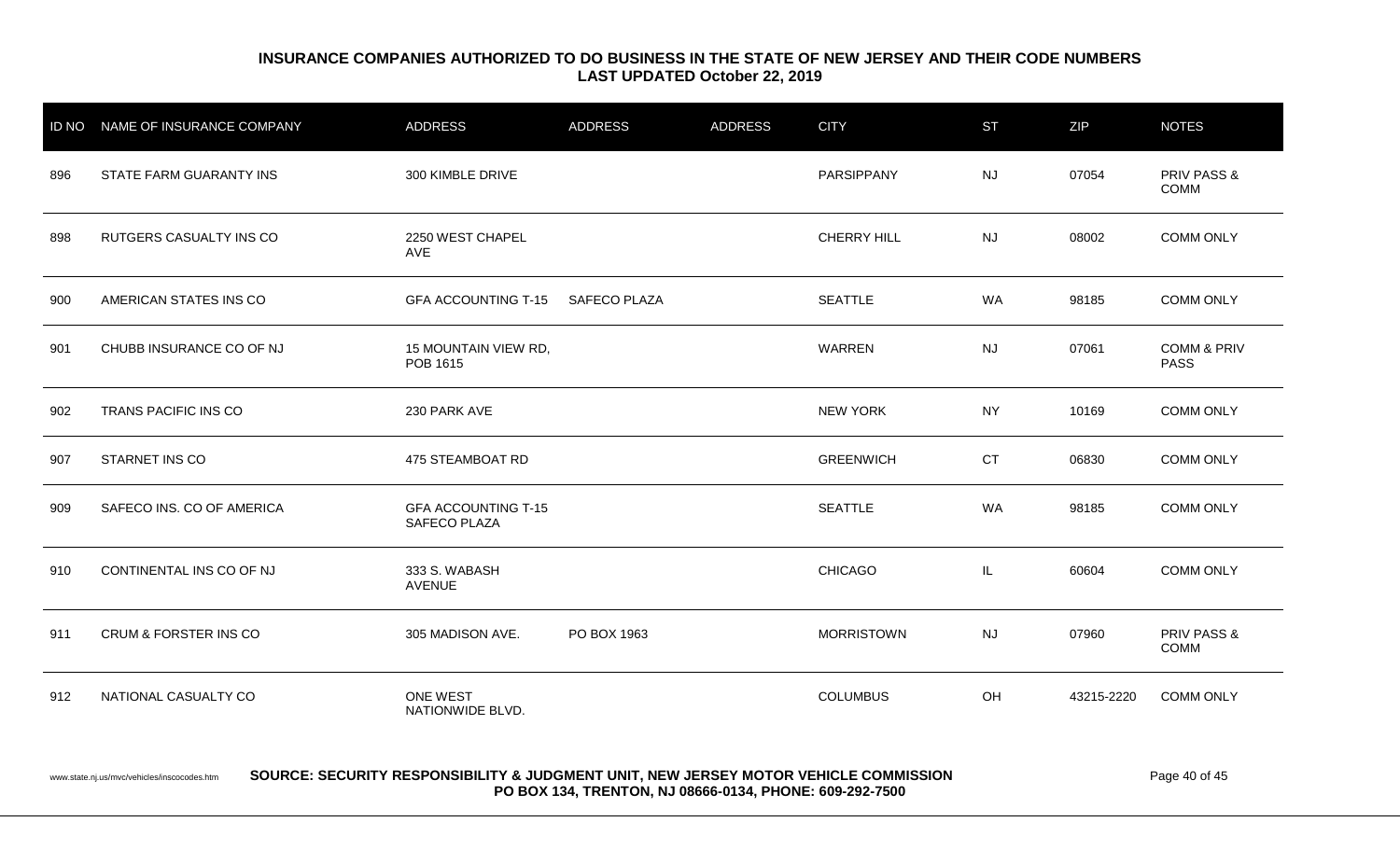|     | ID NO NAME OF INSURANCE COMPANY | <b>ADDRESS</b>                              | <b>ADDRESS</b>        | <b>ADDRESS</b> | <b>CITY</b>         | <b>ST</b> | ZIP        | <b>NOTES</b>                           |
|-----|---------------------------------|---------------------------------------------|-----------------------|----------------|---------------------|-----------|------------|----------------------------------------|
| 913 | AEGIS SECURITY INS CO           | 2589 INTERSTATE DR,<br>PO BX 3153           |                       |                | <b>HARRISBURG</b>   | PA        | 17105      | <b>PRIV PASS</b>                       |
| 914 | <b>LIBERTY INSURANCE CORP</b>   | SUITE 201, MARLTON<br><b>EXECUTIVE PARK</b> | 701 ROUTE 73<br>SOUTH |                | <b>MARLTON</b>      | <b>NJ</b> | 08053      | <b>COMM ONLY</b>                       |
| 917 | HARLEYSVILLE INS CO OF NJ       | 355 MAPLE AVENUE                            |                       |                | <b>HARLEYSVILLE</b> | PA        | 19438-2297 | <b>COMM AND</b><br><b>PRIVATE PASS</b> |
| 919 | FIREMAN'S FUND INDEMNITY CORP   | 777 SAN MARIN DR                            |                       |                | <b>NOVATO</b>       | CA        | 94998      | <b>COMM ONLY</b>                       |
| 922 | <b>CUMBERLAND INS CO</b>        | 633 SHILOH PIKE                             | P.O. BOX 556          |                | <b>BRIDGETON</b>    | <b>NJ</b> | 08302      | <b>COMM ONLY</b>                       |
| 925 | HARLEYSVILLE PREFERRED INS CO   | 355 MAPLE AVE                               |                       |                | HARLEYSVILLE        | PA        | 19435      | <b>COMM ONLY</b>                       |
| 926 | NORTH AMERICAN SPECIALTY INS CO | 650 ELM ST                                  |                       |                | <b>MANCHESTER</b>   | <b>NH</b> | 03101      | <b>COMM ONLY</b>                       |
| 930 | COREPOINTE INSURANCE COMPANY    | 401 SOUTH OLD<br>WOODWARD AVE               | <b>SUITE 300</b>      |                | <b>BIRMINGHAM</b>   | MI        | 48009      | <b>COMM ONLY</b>                       |
| 931 | UPPER HUDSON NATIONAL INS CO    | PO BOX 1000                                 |                       |                | <b>CHARLOTTE</b>    | <b>NC</b> | 28201-1000 | <b>COMM ONLY</b>                       |
| 934 | AMERICAN ZURICH INS CO          | THE ZURICH TOWERS                           | 1400 AMERICAN LN      |                | <b>SCHAUMBURG</b>   | IL.       | 60196-1056 | <b>COMM ONLY</b>                       |
| 936 | AMERICAN MILLENNIUM INS CO      | 1011 US HIGHWAY                             |                       |                | <b>BRIDGEWATER</b>  | <b>NJ</b> | 08807      | <b>COMM ONLY</b>                       |
|     |                                 |                                             |                       |                |                     |           |            |                                        |

www.state.nj.us/mvc/vehicles/inscocodes.htm **SOURCE: SECURITY RESPONSIBILITY & JUDGMENT UNIT, NEW JERSEY MOTOR VEHICLE COMMISSION** Page 41 of 45 **PO BOX 134, TRENTON, NJ 08666-0134, PHONE: 609-292-7500**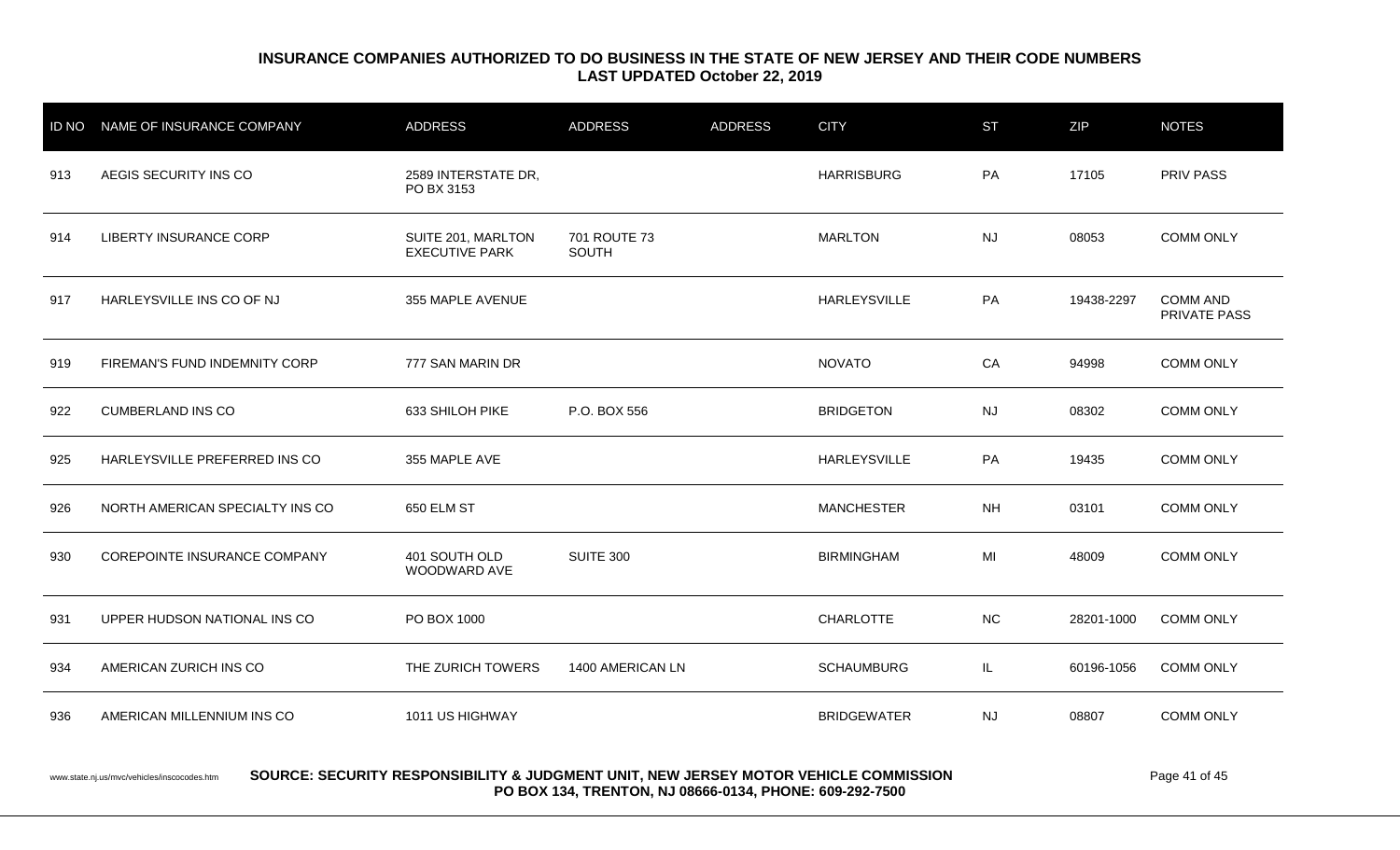|                                                                                                                                                      | ID NO NAME OF INSURANCE COMPANY                     | <b>ADDRESS</b>                        | <b>ADDRESS</b> | <b>ADDRESS</b> | <b>CITY</b>         | <b>ST</b>      | ZIP        | <b>NOTES</b>                 |  |
|------------------------------------------------------------------------------------------------------------------------------------------------------|-----------------------------------------------------|---------------------------------------|----------------|----------------|---------------------|----------------|------------|------------------------------|--|
|                                                                                                                                                      |                                                     | 22WEST                                |                |                |                     |                |            |                              |  |
| 937                                                                                                                                                  | EULER HERMES AMERICAN CREDIT<br><b>INDEMNITY CO</b> | 800 RED BROOK BLVD,<br>5TH FL         |                |                | <b>OWINGS MILLS</b> | <b>MD</b>      | 21117      | <b>COMM ONLY</b>             |  |
| 942                                                                                                                                                  | XL REINSURANCE AMERICA INC                          | SEAVIEW HOUSE                         | 70 SEAVIEW AVE |                | <b>STAMFORD</b>     | <b>CT</b>      | 06902-6040 | <b>COMM ONLY</b>             |  |
| 945                                                                                                                                                  | METROPOLITAN PROPERTY & CASUALTY INS<br>CO          | 700 QUAKER LN, POB<br>350             |                |                | <b>WARWICK</b>      | R <sub>l</sub> | 02887      | PRIV PASS AND<br><b>COMM</b> |  |
| 946                                                                                                                                                  | CITIZENS UNITED RECIPROCAL EXCHANGE<br>(CURE)       | 214 CARNEGIE CENTER<br><b>STE 101</b> |                |                | <b>PRINCETON</b>    | <b>NJ</b>      | 08540-6237 | PRIV PASS ONLY               |  |
| 954                                                                                                                                                  | FIRST TRENTON INDEMNITY CO                          | 401 ROUTE 73 NORTH                    |                |                | <b>MARLTON</b>      | <b>NJ</b>      | 08053      | PRIV PASS ONLY               |  |
| 957                                                                                                                                                  | MANUFACTURERS ALLIANCE INS CO                       | 380 SENTRY PARKWAY                    |                |                | <b>BLUE BELL</b>    | PA             | 19422-2328 | <b>COMM ONLY</b>             |  |
| 959                                                                                                                                                  | PENNSYLVANIA MANUFACTURERS INDEMNITY<br>CO.         | 380 SENTRY PARKWAY                    |                |                | <b>BLUE BELL</b>    | PA             | 19422-2328 | <b>COMM ONLY</b>             |  |
| 960                                                                                                                                                  | AMERICAN BANKERS INS CO                             | 11222 QUAIL ROOST DR                  |                |                | <b>MIAMI</b>        | FL.            | 33157-6596 | PRIV PASS ONLY               |  |
| 962                                                                                                                                                  | STATE FARM INDEMNITY CO                             | 300 KIMBALL DR                        |                |                | PARSIPPANY          | <b>NJ</b>      | 07054      | PRIV PASS &<br><b>COMM</b>   |  |
| 963                                                                                                                                                  | PALISADES SAFETY & INS ASSO                         | CONNELL CORP                          | TWO CONNELL DR | PO BOX 617     | <b>BERKELEY HTS</b> | <b>NJ</b>      | 07922      | <b>PRIV PASS</b>             |  |
| SOURCE: SECURITY RESPONSIBILITY & JUDGMENT UNIT, NEW JERSEY MOTOR VEHICLE COMMISSION<br>Page 42 of 45<br>www.state.nj.us/mvc/vehicles/inscocodes.htm |                                                     |                                       |                |                |                     |                |            |                              |  |

**PO BOX 134, TRENTON, NJ 08666-0134, PHONE: 609-292-7500**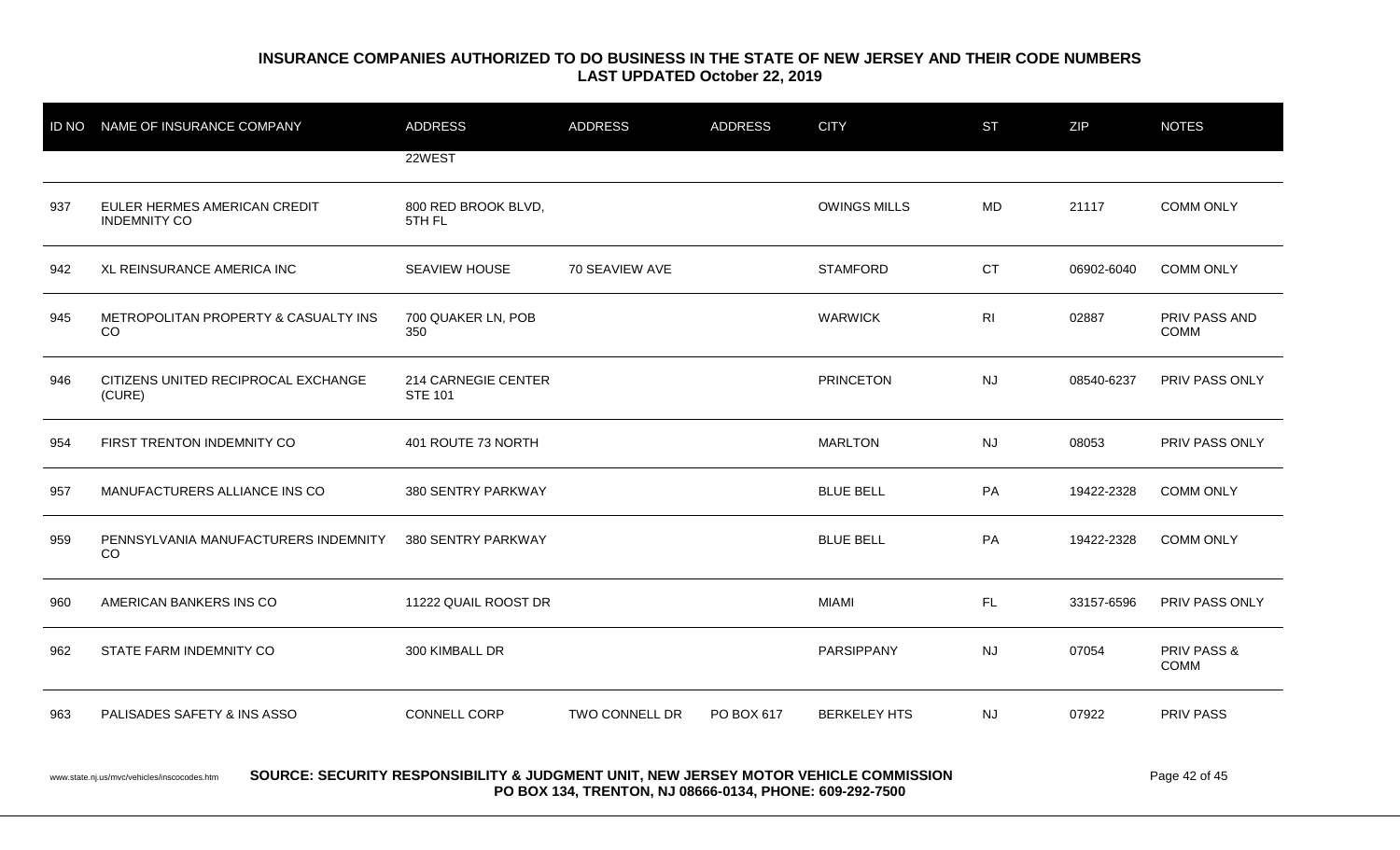|     | ID NO NAME OF INSURANCE COMPANY                           | <b>ADDRESS</b>                         | <b>ADDRESS</b>              | <b>ADDRESS</b> | <b>CITY</b>            | <b>ST</b> | <b>ZIP</b> | <b>NOTES</b>     |
|-----|-----------------------------------------------------------|----------------------------------------|-----------------------------|----------------|------------------------|-----------|------------|------------------|
|     |                                                           | <b>CENTER II</b>                       |                             |                |                        |           |            |                  |
| 966 | KODIAK INSURANCE CO                                       | 1311 MARARONECK<br><b>AVE, STE 135</b> |                             |                | <b>WHITE PLAINS</b>    | <b>NY</b> | 10604      | <b>COMM ONLY</b> |
| 968 | STAR INSURANCE CO                                         | 26600 TELEGRAPH RD                     |                             |                | SOUTHFIELD             | MI        | 48034      | <b>COMM ONLY</b> |
| 974 | HOMESTEAD INSURANCE CO                                    | 412 WEST AVON ROAD                     |                             |                | <b>AVON</b>            | <b>CT</b> | 06001      | <b>COMM ONLY</b> |
| 975 | <b>INDIAN HARBOR INSURANCE CO</b>                         | ONE GREENWICH PLZ,<br>PO BX 2568       |                             |                | <b>GREENWICH</b>       | <b>CT</b> | 06836-2568 | <b>COMM ONLY</b> |
| 976 | GENERAL AGENTS INSURANCE CO OF<br>AMERICA INC.            | PO BOX 2933                            |                             |                | FORT WORTH             | <b>TX</b> | 76113-2933 | <b>COMM ONLY</b> |
| 978 | T.H.E. INSURANCE COMPANY                                  | 10451 GULF BLVD                        |                             |                | <b>TREASURE ISLAND</b> | FL.       | 33706      | <b>COMM ONLY</b> |
| 979 | NATIONAL INDEMNITY COMPANY                                | 3024 HARNEY ST.                        |                             |                | <b>OMAHA</b>           | <b>NE</b> | 68131-3580 | <b>COMM ONLY</b> |
| 980 | <b>ESSEX INSURANCE CO</b>                                 | 4551 COX ROAD                          |                             |                | <b>GLEN ALLEN</b>      | VA        | 23060-3382 | <b>COMM ONLY</b> |
| 984 | ST PAUL MEDICAL LIABILITY                                 | BLDG MC 305A                           | 385 WASHINGTON<br><b>ST</b> |                | <b>ST PAUL</b>         | MN        | 55102      | <b>COMM ONLY</b> |
| 985 | AMERICAN ALTERNATIVE INS CORP AMERICAN<br><b>RE PLAZA</b> | 555 COLLEGE ROAD<br><b>EAST</b>        | PO BOX 5241                 |                | <b>PRINCETON</b>       | <b>NJ</b> | 08543-5241 | <b>COMM ONLY</b> |

www.state.nj.us/mvc/vehicles/inscocodes.htm **SOURCE: SECURITY RESPONSIBILITY & JUDGMENT UNIT, NEW JERSEY MOTOR VEHICLE COMMISSION** Page 43 of 45 **PO BOX 134, TRENTON, NJ 08666-0134, PHONE: 609-292-7500**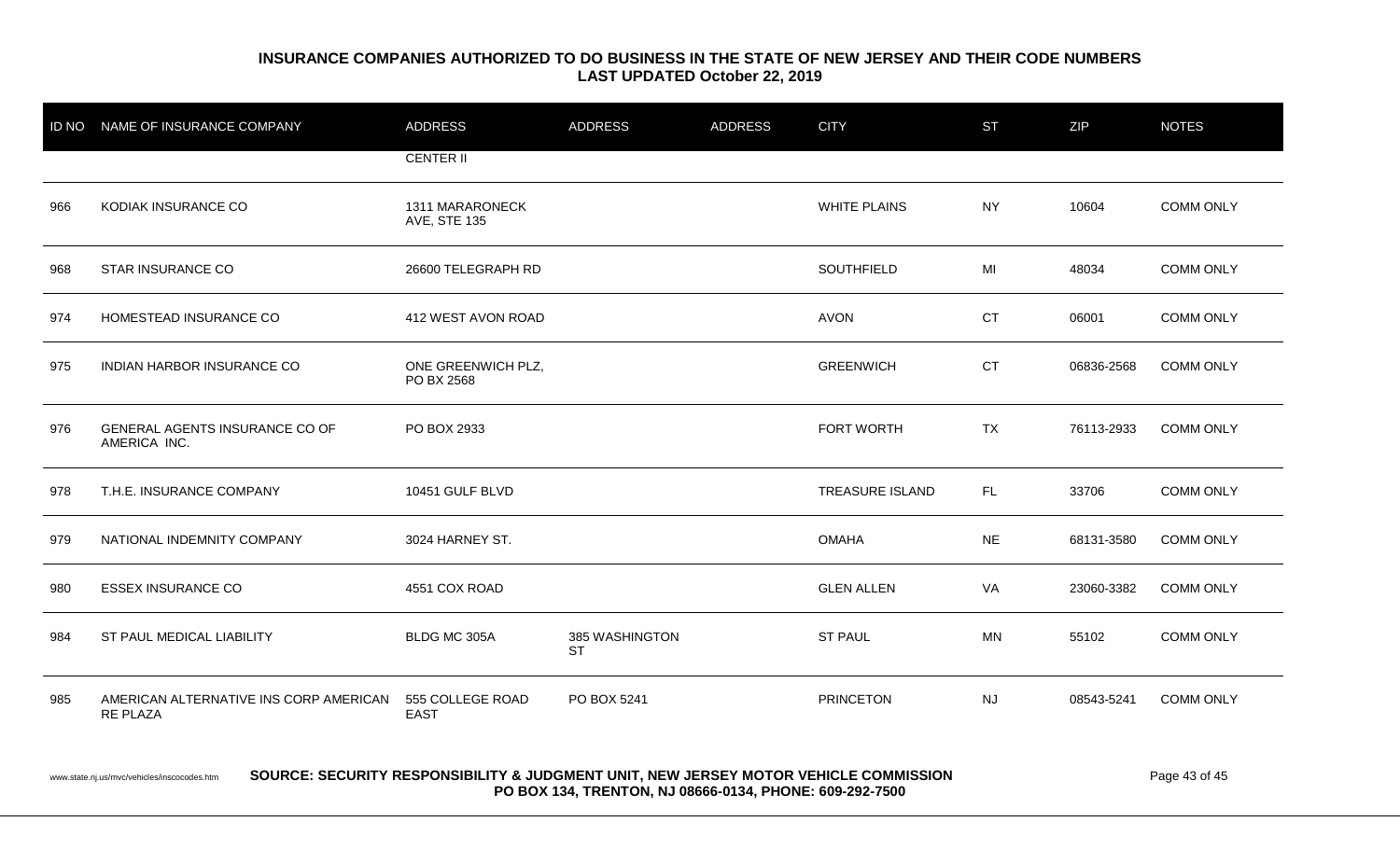|     | ID NO NAME OF INSURANCE COMPANY                                                                                                                                                                                 | <b>ADDRESS</b>                        | <b>ADDRESS</b> | <b>ADDRESS</b> | <b>CITY</b>         | <b>ST</b>      | ZIP   | <b>NOTES</b>     |  |
|-----|-----------------------------------------------------------------------------------------------------------------------------------------------------------------------------------------------------------------|---------------------------------------|----------------|----------------|---------------------|----------------|-------|------------------|--|
| 987 | AIOI INS CO OF AMERICA                                                                                                                                                                                          | 40 WALL ST, 7TH FL                    |                |                | <b>NEW YORK</b>     | NY.            | 10005 | <b>COMM ONLY</b> |  |
| 988 | FARM FAMILY CASUALTY INS CO                                                                                                                                                                                     | 344 ROUTE 9W                          |                |                | <b>GLENMONT</b>     | <b>NY</b>      | 12077 | <b>COMM ONLY</b> |  |
| 989 | UNITRIN PREFERRED INS CO                                                                                                                                                                                        | 12926 GRAN BAY<br><b>PARKWAY WEST</b> |                |                | <b>JACKSONVILLE</b> | FL.            | 32258 | <b>COMM ONLY</b> |  |
| 990 | ARI CASUALTY COMPANY                                                                                                                                                                                            | 133 FRANKLIN CORNER<br><b>ROAD</b>    |                |                | LAWRENCEVILLE       | NJ             | 08648 | <b>COMM ONLY</b> |  |
| 991 | ARI INSURANCE COMPANY                                                                                                                                                                                           | 133 FRANKLIN CORNER<br><b>ROAD</b>    |                |                | LAWRENCEVILLE       | NJ             | 08648 | <b>COMM ONLY</b> |  |
| 992 | METROPOLITAN DIRECT PROPERTY &<br>CASUALTY INS CO                                                                                                                                                               | 700 QUAKER LANE, PO<br><b>BOX 350</b> |                |                | <b>WARWICK</b>      | R <sub>l</sub> | 02887 | PRIV PASS ONLY   |  |
| 993 | METROPOLITAN GROUP PROPERTY &<br>CASUALTY INS CO                                                                                                                                                                | 700 QUAKER LANE, PO<br><b>BOX 350</b> |                |                | <b>WARWICK</b>      | R <sub>l</sub> | 02887 | PRIV PASS ONLY   |  |
| 996 | NJ PERSONAL AUTO INS PLAN (PAIP)                                                                                                                                                                                | 10000 MIDLANTIC<br>DRIVE, SUITE 403W  |                |                | <b>MT LAUREL</b>    | <b>NJ</b>      | 08054 | PRIV PASS ONLY   |  |
| 997 | NJ SPECIAL AUTO INS PLANS (SAIP)                                                                                                                                                                                | 10000 MIDLANTIC<br>DRIVE, SUITE 403W  |                |                | <b>MOUNT LAUREL</b> | <b>NJ</b>      | 08054 | PRIV PASS ONLY   |  |
| 998 | NJ VOLUNTARY BASIC AUTO PROGRAM (VAPP)                                                                                                                                                                          | 10000 MIDLANTIC<br>DRIVE, SUITE 403W  |                |                | MT. LAUREL          | <b>NJ</b>      | 08054 | PRIV PASS        |  |
|     | SOURCE: SECURITY RESPONSIBILITY & JUDGMENT UNIT, NEW JERSEY MOTOR VEHICLE COMMISSION<br>Page 44 of 45<br>www.state.nj.us/mvc/vehicles/inscocodes.htm<br>PO BOX 134, TRENTON, NJ 08666-0134, PHONE: 609-292-7500 |                                       |                |                |                     |                |       |                  |  |